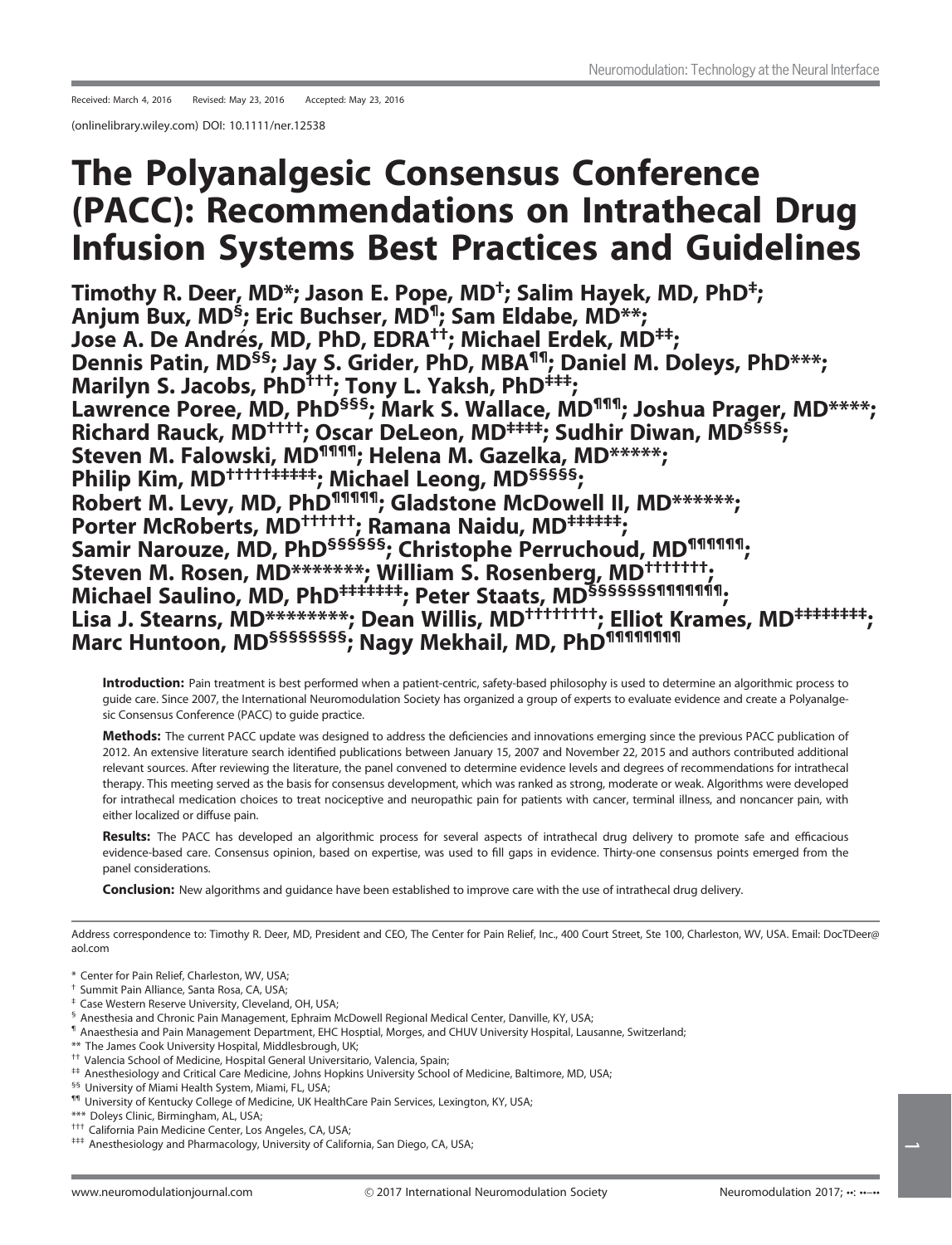Keywords: Chronic pain, consensus, fixed rate pump, intrathecal drug delivery, neuropathic pain, nonmalignant pain, opioid, programmable pump, psychological evaluation, safety

Conflict of Interest: Dr. Deer is a consultant for St. Jude Medical Inc., Medtronic Inc., Bioness Inc., Vertos Medical Inc., Nevro Corp., Flowonix Medical Inc., Axonics Ltd., Ethos, Spinal Therapeutics, Saluda Medical Pty. Ltd., and Nuvectra Corp. He serves on the Advisory Board of St. Jude Medical Inc., Medtronic Inc., Bioness Inc., Nevro Corp., Flowonix Medical Inc., Jazz Pharmaceuticals PLC, and Axonics Ltd. He is also a speaker for Jazz Pharmaceuticals PLC, and has stock options in Bioness Inc., Vertos Medical Inc., Axonics Ltd., Spinal Therapeutics, Saluda Medical Pty. Ltd., and Nuvectra Corp. Dr. Pope is a consultant for Medtronic Inc., St. Jude Medical Inc., Jazz Pharmaceuticals PLC, Nevro Corp., Nuvectra Corp., and Flowonix Medical Inc. Dr. Hayek is a consultant for Flowonix Medical Inc. and Mallinckrodt Pharmaceuticals. Dr. Bux receives speaking honoraria from Medtronic Inc., and Jazz Pharmaceuticals PLC. Dr. Buchser is a consultant and researcher for Medtronic Inc. Dr. Eldabe is a consultant for Medtronic Inc. Dr. De Andrés has no conflicts of interest to report. Dr. Erdek has no conflicts of interest to report. Dr. Patin is a consultant for Medtronic Inc. Dr. Grider is a consultant for Interlink Spine, and is a speaker for Medtronic Inc. Dr. Doleys is a speaker for Medtronic Inc. and Kaléo Pharma/Evzio. Dr. Jacobs has no conflicts of interest to report. Dr. Yaksh is a consultant for Adynxx, and a researcher for Medtronic Inc., Flowonix Medical Inc., and Jazz Pharmaceuticals PLC. Dr. Poree is on the Medtronic Inc. Safety Advisory Panel. He is a consultant for Medtronic Inc., Nalu Medical Inc., Stimwave Technology Ltd., St. Jude Medical Inc., and Mallinckrodt Pharmaceuticals. Dr. Wallace is a consultant for Jazz Pharmaceuticals PLC and the Alfred Mann Foundation. Dr. Prager is a speaker for Insys Therapeutics and a consultant for Medtronic Inc. Dr. Rauck advises and conducts research for Jazz Pharmaceuticals PLC and Medtronic Inc. He is also a speaker for Jazz Pharmaceuticals PLC. Dr. De Leon-Casasola is a consultant for Mallinckrodt Pharmaceuticals, Purdue Pharma LP, and Depomed Inc. Dr. Diwan has no conflicts of interest to report. Dr. Falowski is a consultant, researcher, and speaker for Medtronic Inc. and St. Jude Medical Inc. He is a consultant and speaker for Nevro Corp., and a researcher for Saluda Medical Pty. Ltd. Dr. Gazelka has no conflicts of interest to report. Dr. Kim is a consultant and speaker for Medtronic Inc. and Jazz Pharmaceuticals PLC, and is a consultant for Biotronic NeuroNetwork. Dr. Leong is a consultant for Boston Scientific Corp., Jazz Pharmaceuticals PLC, and Sorrento Therapeutics. Dr. Levy is a minority shareholder in Spinal Modulation Inc., Bioness Inc., Vertos Medical Inc., and Nevro Corp. He is a consultant for Medtronic Inc., St. Jude Medical Inc., Spinal Modulation Inc., Nevro Corp., Saluda Medical Pty. Ltd., and Flowonix Medical Inc. Dr. McDowell is an advisor and consultant for Medtronic Inc., Jazz Pharmaceuticals PLC, and Flowonix Medical Inc. Dr. McRoberts is an advisor for St. Jude Medical Inc., Medtronic Inc., Flowonix Medical Inc., Nalu Medical Inc., Vertiflex Inc., Boston Scientific Corp., Bioness Inc, SPR, Interlink Spine and OrthoSensor. He is a researcher for Mesoblast, Medtronic Inc., Vertiflex Inc., and Mainstay Medical. He is a speaker for Nevro Corp., and St. Jude Medical Inc. Dr. Naidu is a consultant and speaker for Halyard Health. Dr. Narouze is a consultant for St. Jude Medical Inc. Dr. Perruchoud is a consultant, researcher, and speaker for Medtronic Inc. He is a consultant and researcher for Spinal Modulation Inc., and is a consultant for St. Jude Medical Inc. Dr. Rosen is a consultant and researcher for Flowonix Medical Inc. and Saluda Medical Pty. Ltd., and a researcher for Nevro Corp. Dr. Rosenberg is a consultant and speaker for Medtronic Inc. and St. Jude Medical Inc. Dr. Saulino is a researcher and speaker for Medtronic Inc., Mallinckrodt Pharmaceuticals and Jazz Pharmaceuticals PLC. Dr. Staats is a consultant for ElectroCore Medical LLC, St. Jude Medical Inc., Boston Scientific Corp., and Medtronic Inc. He does research for Bioness Inc., Spinal Modulation Inc., Boston Scientific Corp., Vertos Medical Inc., St. Jude Medical Inc., Saluda Medical Pty. Ltd., Grüenthal GmbH, and ElectroCore Medical LLC. He receives product royalty and licensing fees from NeurogesX Inc., and has relevant holdings in ElectroCore Medical LLC. Dr. Stearns is a consultant for Medtronic Inc., Spinal Modulation Inc., Pfizer Inc., and the Alfred Mann Foundation. Dr. Willis has no conflicts to disclose. Dr. Krames has no conflicts to report. Dr. Huntoon is a researcher for CNS Therapeutics and a part-time employee of Regional Anesthesia and Pain Medicine. Dr. Mekhail is an advisor for Flowonix Medical Inc., Boston Scientific Corp. and Saluda Medical Pty. Ltd. He is a researcher for Mesoblast Ltd., Halyard Health, CNS Therapeutics, Axsome Therapeutics and Stimwave Technology Ltd.

§§§® Pain Clinic of Monterey Bay, University of California at San Francisco, San Francisco, CA, USA;<br>¶¶¶ Department of Anesthesia, UC San Diego, San Diego, CA, USA;

- \*\*\*\* Center for the Rehabilitation Pain Syndromes (CRPS) at UCLA Medical Plaza, Los Angeles, CA, USA;
- 
- 
- \*\*\*\* Roswell Park Cancer Institute, SUNY, Buffalo, NY, USA;<br><sup>5555</sup> Manhattan Spine and Pain Medicine, Lenox Hill Hospital, New York, NY, USA;<br><sup>¶¶¶</sup> St. Luke's University Health Network, Bethlehem, PA, USA;
- 
- 
- \*\*\*\*\* Mayo Clinic, Rochester, MN, USA;<br><sup>†††††</sup> Bryn Mawr Hospital, Bryn Mawr, PA, USA;
- 
- 
- †††††† Christiana Hospital, Newark, DE, USA;<br><sup>§§§§§</sup> Stanford University, Palo Alto, CA, USA;<br><sup>¶¶¶¶¶</sup> Marcus Neuroscience Institute, Boca Raton, Jacksonville, FL, USA;
- \*\*\*\*\*\* Integrated Pain Solutions, Columbus, OH, USA;<br><sup>††††††</sup>† Holy Cross Hospital, Fort Lauderdale, Florida, USA;
- 
- \*\*\*\*\*\*\* San Francisco Medical Center, University of California, San Francisco, CA, USA;<br><sup>§§§§§§</sup> Summa Western Reserve Hospital, Cuyahoga Falls, OH, USA;<br>¶¶¶¶ Hôpital de Zone Morges, Morges, Switzerland;
- 
- 
- \*\*\*\*\*\*\* Fox Chase Pain Management Associates PC, Doylestown, PA, USA;<br>\*\*\*\*\*\*\* Center for Relief of Pain, Kansas City, MO, USA;
- 
- 
- 
- ††††††† MossRehab, Elkins Park, PA, USA;<br>§§§§§§§§ Premier Pain Management Centers, Shrewsbury, NJ, USA;<br>¶¶¶¶¶¶ Johns Hopkins University, Baltimore, MD, USA;
- \*\*\*\*\*\*\*\* Center for Pain and Supportive Care, Phoenix, AZ, USA;<br><sup>††††††††</sup>† Alabama Pain Center, Huntsville, AL, USA;
- 
- **\*\*\*\*\*\*\*\*\*** Pacific Pain Treatment Center (ret.), San Francisco, CA, USA;<br><sup>555555555</sup> Vanderbilt University Medical Center, Nashville, TN, USA; and<br>**111111111** Cleveland Clinic, Cleveland, OH, USA
- 
- 

For more information on author guidelines, an explanation of our peer review process, and conflict of interest informed consent policies, please go to [http://www.wiley.](http://www.wiley.com/WileyCDA/Section/id-301854.html) [com/WileyCDA/Section/id-301854.html](http://www.wiley.com/WileyCDA/Section/id-301854.html)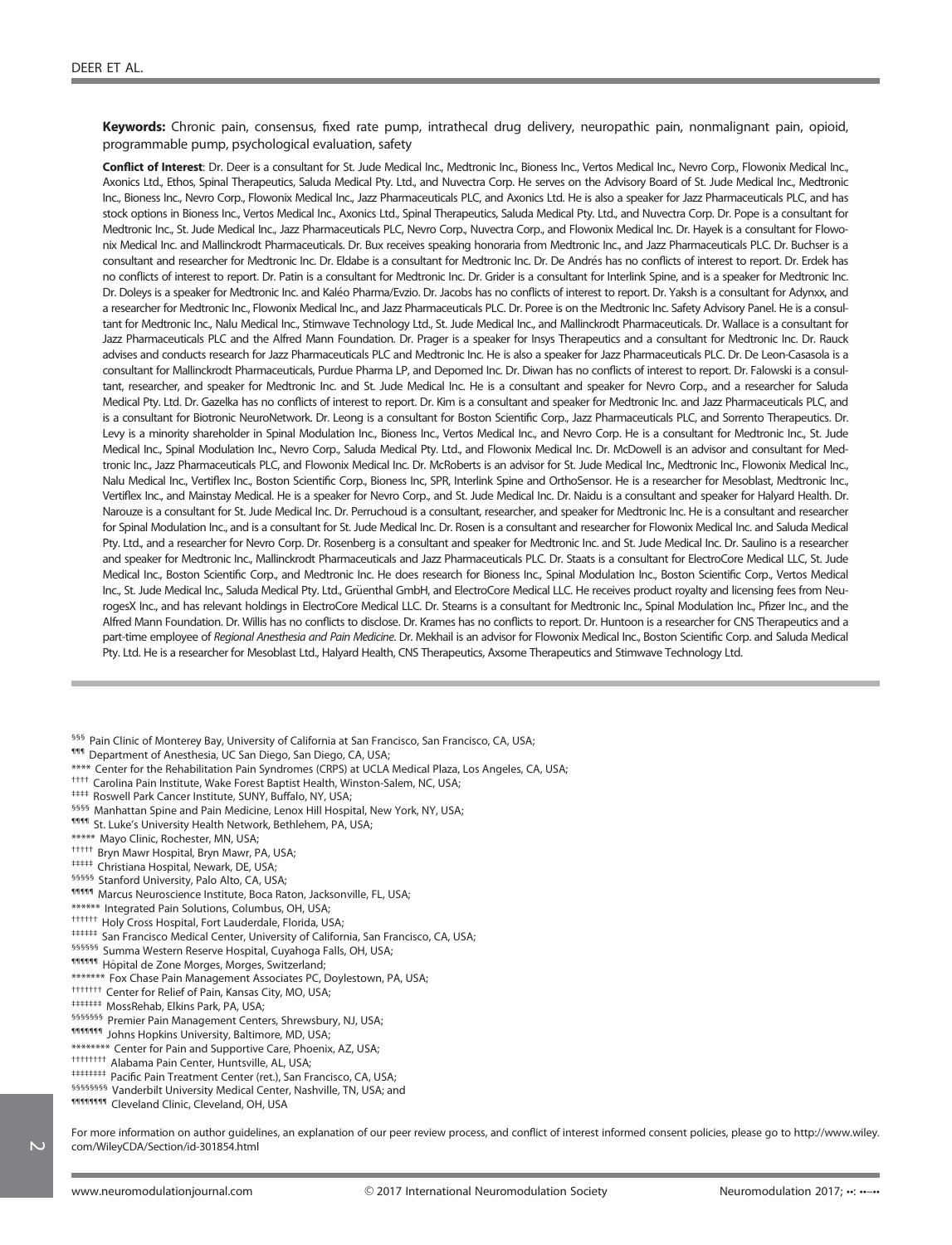# INTRODUCTION AND RATIONALE

The use of intraspinal (intrathecal [IT]) infusion of analgesic medications to treat patients with chronic refractory pain has increased since its inception in the 1980s, and the need for clinical and outcomes research in IT therapy is ongoing. New IT devices have been recently introduced, along with novel chronic infusion strategies (1). Thus far, research has not kept pace with the growing need for innovative IT pain management, and clinical care and decision making have largely relied on best evidence and expert opinion (2). Therefore, a consensus opinion is needed to identify the current research and address deficiencies in the data. Furthermore, as new IT therapies become available, the need to refine patient selection and pain care algorithms is required (3). With more than 80% of IT therapy in the United States employed as off-label (4,5), there is a continuing need to help navigate careful decision-making surrounding IT therapy.

Consensus Point 1. An update of the best practices of IT drug delivery is needed due to many changes in patient care since the last version of this living document.

Consensus Point 2. Evidence for practice quidance has been improved since 2012, but additional expert guidance is needed to fill the current gaps in clinical practice.

The Polyanalgesic Consensus Conference (PACC) panel was formed to improve the safety and efficacy of IT therapy. PACC was initiated in 2000 to address the research gaps and review the existing data regarding IT therapy (2). This expert panel was composed of health care providers within the field of IT therapy. The panel developed an IT drug selection algorithm on the basis of best evidence and expert opinion, prepared supplemental reports that included a relevant literature review, reported on results from a survey of peers engaged in IT therapy, and described future directions in the field of IT therapy. The PACC panel reconvened in 2003 (6) and 2007 (7) to evaluate the most up-to-date literature and to update the algorithm for intraspinal drug selection. In 2011, to formulate consensus opinions on critical issues involving IT therapy and identify areas for future research in the field, the PACC panel again convened, adding a supplement on IT granuloma and describing new insights on recommended maximal concentrations and daily doses of IT agents (8). Since then, renewed interest regarding noncancer pain management employing IT agents has resurfaced, along with new interests on infusion schema. This present update focuses on redefining patientcentric trialing strategies and the recommended observation period for trialing, algorithmic care for the near end-of-life patient, and the importance of catheter position congruent with regional location of the pain. The overarching theme of this present PACC update is to continue to modify and adapt this living document.

#### Brief History of PACC

In spite of thorough discussions of various factors impacting patient responses to IT therapy, previous PACC versions did not tailor algorithmic approaches to patient-specific characteristics that likely impact IT therapy (2,6–9). A number of clinical factors play important roles in shaping specific IT interventions and medication choices. These factors have been previously described (10), and include patient diagnoses and expected survival time (11), patient age (12,13), previous exposure to opioids (13–15), location of pain (diffuse vs. localized), type of pain (nociceptive, neuropathic, or mixed), the physiochemical properties of lipid solubility of the IT medications employed (16,17), cerebrospinal fluid (CSF) flow dynamics and pharmacokinetics (18,19), IT catheter location (20), pump and catheter characteristics, kinetics of the IT infusate (20), and psychological status (21–23) of the patient with chronic pain. A detailed discussion of these factors will be entertained in the following sections. Each component to be considered requires careful and deliberate attention. Interestingly, unpublished industry reports suggest that many practicing physicians in the United States and Europe do not follow the PACC guidance of 2012 (24). Physicians and scientists have been impacted by the advice given in this process, with nearly 100 citations of the 2012 guidance. The effort of the 2016 PACC is to provide recommendations based on evidence and consensus and to continue to disseminate best practice insights to practicing physicians worldwide.

Consensus Point 3. The 2016 PACC will continue the historical goal of improving safety and efficacy of the global use of IT therapies.

# **METHODS**

The PACC of 2016 was designed to address the deficiencies and innovations emerging since the previous PACC of 2012 regarding IT therapy. Participants were chosen based on an executive panel from the International Neuromodulation Society (INS), with participants from previous PACC guidelines automatically nominated. Other nominations were made by board members based on a needs assessment of topics to be addressed. All participants were identified to have an area of needed expertise, which could include extensive experience in IT drug device management, basic science research, clinical studies, or expertise in evidence assessment or publication. Invitations were subsequently sent to potential participants and accepted prior to formal engagement. Meetings were held periodically during the composition and drafting of the manuscript, with meetings to rank evidence and develop consensus surrounding IT therapy, as defined below. The authorship publication standards outlined by the journal Neuromodulation and Wiley Publishing governed the working consensus group.

#### Literature Search Methods

A broad literature search was conducted to identify preclinical and clinical data on IT therapy published from January 15, 2007, through November 22, 2015. MEDLINE®, BioMed Central®, Current  $Contents$  Connect®, Embase<sup>TM</sup>, International Pharmaceutical

| Table 1. Hierarchy of Studies by the Type of Design (U.S. Preventive Services Task Force, Ref [25]). |                                                                                                                                                                                                                                                                                                                                                                                                                                                               |  |  |  |
|------------------------------------------------------------------------------------------------------|---------------------------------------------------------------------------------------------------------------------------------------------------------------------------------------------------------------------------------------------------------------------------------------------------------------------------------------------------------------------------------------------------------------------------------------------------------------|--|--|--|
| Fvidence level                                                                                       | Study type                                                                                                                                                                                                                                                                                                                                                                                                                                                    |  |  |  |
| $  -$<br>$  -2$<br>$II-3$<br>Ш                                                                       | At least one controlled and randomized clinical trial, properly designed<br>Well-designed, controlled, nonrandomized clinical trials<br>Cohort or case studies and well-designed controls, preferably multicenter<br>Multiple series compared over time, with or without intervention, and surprising results in noncontrolled experiences<br>Clinical experience-based opinions, descriptive studies, clinical observations or reports of expert committees. |  |  |  |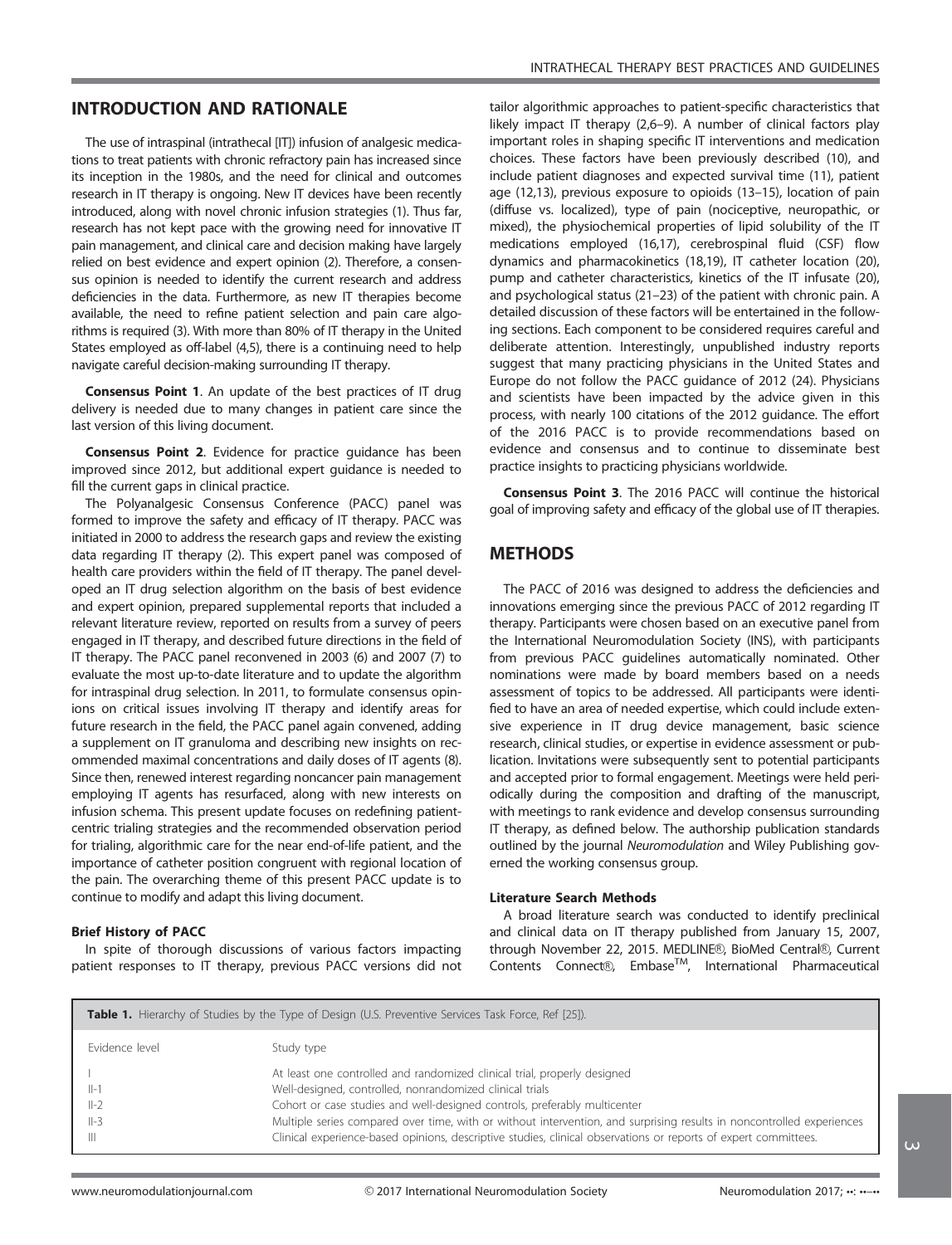## DEER ET AL.

| <b>Table 2.</b> Meaning of Recommendation Degrees (U.S. Preventive Services Task Force, Ref [25]). |                                                                                                                                                                                                                                                                                                                                                                                                         |  |  |  |
|----------------------------------------------------------------------------------------------------|---------------------------------------------------------------------------------------------------------------------------------------------------------------------------------------------------------------------------------------------------------------------------------------------------------------------------------------------------------------------------------------------------------|--|--|--|
| Degree of recommendation                                                                           | Meaning                                                                                                                                                                                                                                                                                                                                                                                                 |  |  |  |
|                                                                                                    | Extremely recommendable (good evidence that the measure is effective and benefits outweigh the harms)<br>Recommendable (at least, moderate evidence that the measure is effective and benefits exceed harms)<br>Neither recommendable nor inadvisable (at least moderate evidence that the measure is effective, but benefits are<br>similar to harms and a general recommendation cannot be justified) |  |  |  |
|                                                                                                    | Inadvisable (at least moderate evidence that the measure is ineffective or that the harms exceed the benefits)<br>Insufficient, low quality or contradictory evidence; the balance between benefit and harms cannot be determined.                                                                                                                                                                      |  |  |  |

Abstracts®, and Web of Science®, Google Scholar, and Pubmed data bases were searched for publications on a range of medications that are either currently in use or potentially useful for the IT treatment of chronic pain. Search terms included "intrathecal, intraspinal, morphine, fentanyl, sufentanil, methadone, adenosine, hydromorphone, meperidine, gabapentin, baclofen, ketorolac, midazolam, neostigmine, octreotide, ziconotide, ropivacaine, dexmedetomidine, clonidine, bupivacaine, and lidocaine." Each author performed independent literature searches and the information was crossreferenced and compiled for evidence analysis and consensus

review. These searches yielded 391 articles, which were examined for relevance to the IT treatment of chronic pain. Google Scholar was again searched for recent relevant information regarding IT therapy for chronic pain, and additional literature considered by panel members to be relevant to this new consensus paper was reviewed. Wherever pertinent, proposed mechanisms of action for the particular drug class are provided, along with a summary of preclinical studies, followed by critical review. Literature published before the dates stated above is cited when relevant. After reviewing the literature, the PACC panel convened to develop

| <b>Key Statements</b><br>$(2-5 total)$ | <b>Supporting References</b><br>List the references that support the<br>key statement. | <b>Levels of Evidence</b><br>Use Table 1 below to<br>determine the level of<br>evidence for each<br>reference that<br>supports a key<br>statement. | Recommendation<br>Strength<br>Use Table 2 below to<br>assign a degree of<br>recommendation to<br>each key statement<br>based on the<br>supporting evidence. |
|----------------------------------------|----------------------------------------------------------------------------------------|----------------------------------------------------------------------------------------------------------------------------------------------------|-------------------------------------------------------------------------------------------------------------------------------------------------------------|
| 1.                                     |                                                                                        |                                                                                                                                                    |                                                                                                                                                             |
| 2.                                     |                                                                                        |                                                                                                                                                    |                                                                                                                                                             |
| 3.                                     |                                                                                        |                                                                                                                                                    |                                                                                                                                                             |
| 4.                                     |                                                                                        |                                                                                                                                                    |                                                                                                                                                             |
| 5.                                     |                                                                                        |                                                                                                                                                    |                                                                                                                                                             |
|                                        |                                                                                        |                                                                                                                                                    |                                                                                                                                                             |

Figure 1. Contributor evidence assessment.

 $\overline{A}$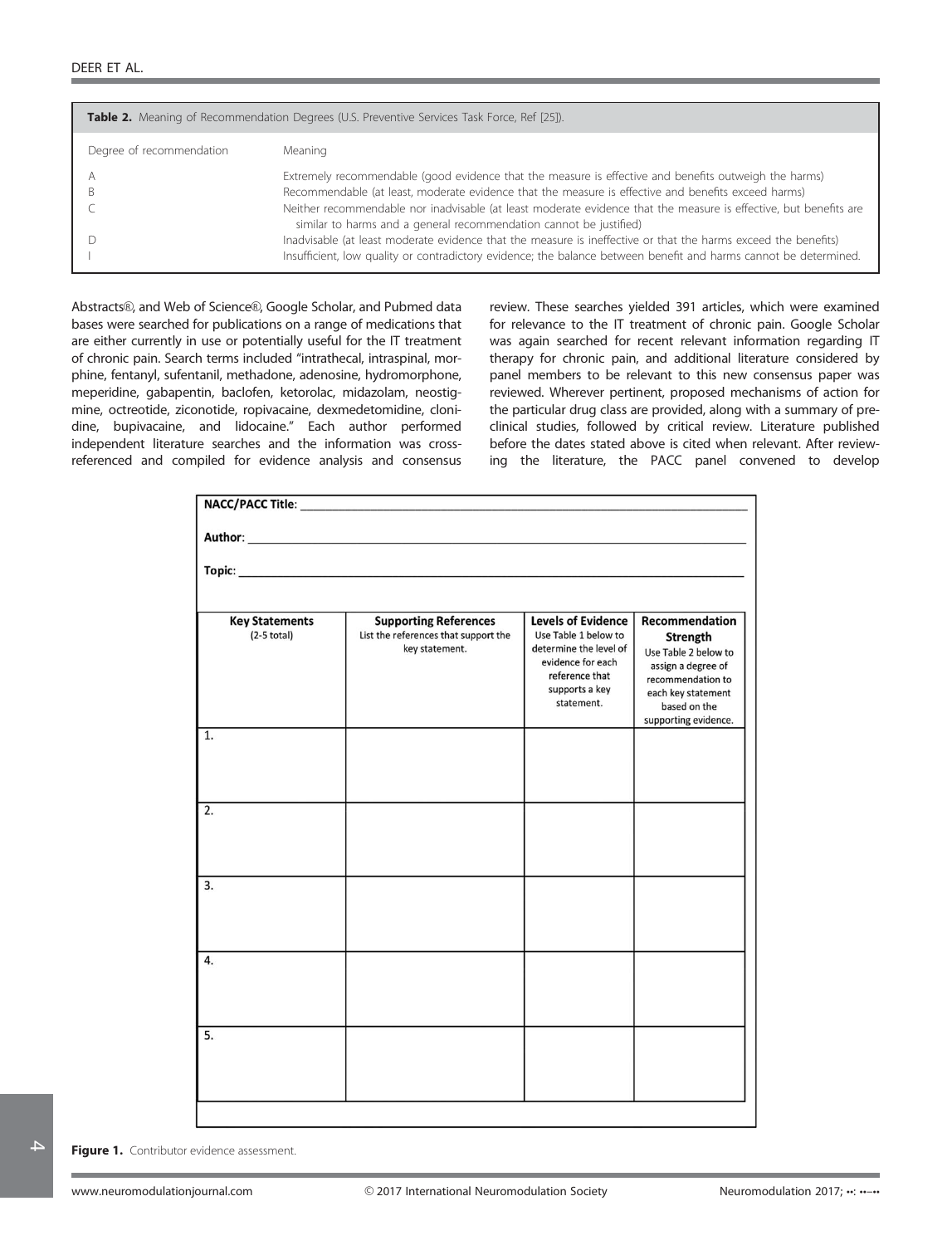| Table 3. Strength of Consensus.                            |                                                      |
|------------------------------------------------------------|------------------------------------------------------|
| Strength of consensus                                      | Definition*                                          |
| Strong<br>Moderate<br>Weak                                 | >80% consensus<br>50-79% consensus<br><49% consensus |
| *Quorum defined as 80% of participants available for vote. |                                                      |

recommendations for IT analgesia. Supporting literature is included following these recommendations and discussions of the panel.

#### Evidence-Based Analysis vs. Opinion

Similar to the Neuromodulation Appropriateness Consensus Conference (NACC) of the International Neuromodulation Society publication in 2014, and fostered from the previous PACC statements, the goal of this present PACC effort was to create a living document, with continued refreshment and evidence synthesis ongoing, as appropriate. Unlike the PACC of 2012, the effort of the 2016 PACC was to apply a validated evidence-ranking system, outlining management and implementation of IT therapy. This effort was underscored by unpublished survey data suggesting poor adoption of the previous proposed algorithms (personal communication with Medtronic plc. and Jazz Pharmaceuticals). It is clear, however, that IT granuloma identification and management were significantly impacted and improved on since the PACC of 2011 supplement was published (24).

#### Evidence Ranking

The United States Preventative Services Task Force (USPSTF) created hierarchies of studies and degrees of recommendations based on evidence rankings as outlined in Tables 1 and 2 (25). The PACC of 2016 has adopted these classifications, just as the NACC previously adopted weighted recommendations for neurostimulation.

Authors of this manuscript were asked to complete reference forms for their section's assessment (Fig. 1). These forms were then reviewed by the executive committee of the working group and averaged. They served as the basis for review and consensus development. The working group developed recommendations based on evidence ranking, or consensus when evidence was lacking, followed by assigning consensus rankings. The consensus determination was performed during in-person meetings or via teleconference with a quorum of 80% of the contributing authors determining recommendation strength. Consensus rankings were outlined as strong, moderate, or weak based on agreement, as defined in Table 3.

As with any guideline, this document serves as a recommendation regarding implementation and management of IT therapy. The

opinions and recommendations offered are not intended to promote off-label uses of medications and devices. Additionally, these recommendations should not be construed as a standard of care. We will explore an evidence-based algorithm of pain care, patient selection, drug selection, trialing strategies, implantation, and concentration and dosing. Physicians should consult their national approval processes when making clinical decisions.

It is important to address the conflicting nature of evidence and the need for consensus. Evidence and consensus are not mutually exclusive, which may be the perception at first glance. Evidence assessment, regardless of the strength, needs interpretation for clinical application whenever used.

# RECOMMENDATIONS OF PACC 2016

In this manuscript, we will explore the evidence-weighted and consensus recommendations of the PACC regarding the following topics:

- Evidence assessment
- Pain care algorithms
- Disease-specific indications and considerations
- Patient-selection considerations
- Medication-selection recommendations and considerations
- Use context of neuropathic and nociceptive pain
- Recommended starting dosages
- Variables affecting chronic intrathecal therapy
- Conclusions

## EVIDENCE ASSESSMENT

It is generally regarded that IT therapy offers a reliable, accurate, safe, and efficacious treatment for both cancer and noncancer pain, as well as for end-of-life pain care. There have been multiple reviews discussing the efficacy and safety of IT therapy (26–29). Recently, IT therapy options came under scrutiny by the state of California, with success of continued access available only after a demonstration of evidence was ruled favorable (30). A more thorough understanding of the pharmacokinetic properties of IT medications (20) and CSF flow dynamics within the IT space was the catalyst in creating better IT therapy strategies (31). Furthermore, as defined previously, there is evidence to support its use (26), based on the USPSTF criteria for data ranking and evidence strength. USPSTF strength of evidence for IT therapy was level II-3 for noncancer pain and level II-2 for cancer pain. A best practice article was written in 2014 by Prager et al., providing evidence in support of IT therapy and the needed placement of IT therapy in the algorithm for cancer and noncancer pain (27) (Table 4). The support for efficacy of IT opioid administration for the management of chronic noncancer pain comes largely from prospective and retrospective noncontrolled trials. Ziconotide has been

Table 4. Recommendations for Evidence Assessment of Intrathecal Therapy by the PACC Using USPSTF Criteria.

| Statement                                                                                                                                                                                                                                                                                                                                              | Evidence level | Recommendation grade | Consensus level                      |
|--------------------------------------------------------------------------------------------------------------------------------------------------------------------------------------------------------------------------------------------------------------------------------------------------------------------------------------------------------|----------------|----------------------|--------------------------------------|
| Intrathecal therapy should be utilized for active cancer-related pain with opioids.<br>Intrathecal therapy should be utilized for active cancer-related pain with ziconotide.<br>Intrathecal therapy should be utilized for noncancer-related pain with opioids.<br>Intrathecal therapy should be utilized for noncancer-related pain with ziconotide. |                |                      | Strong<br>Strong<br>Strong<br>Strong |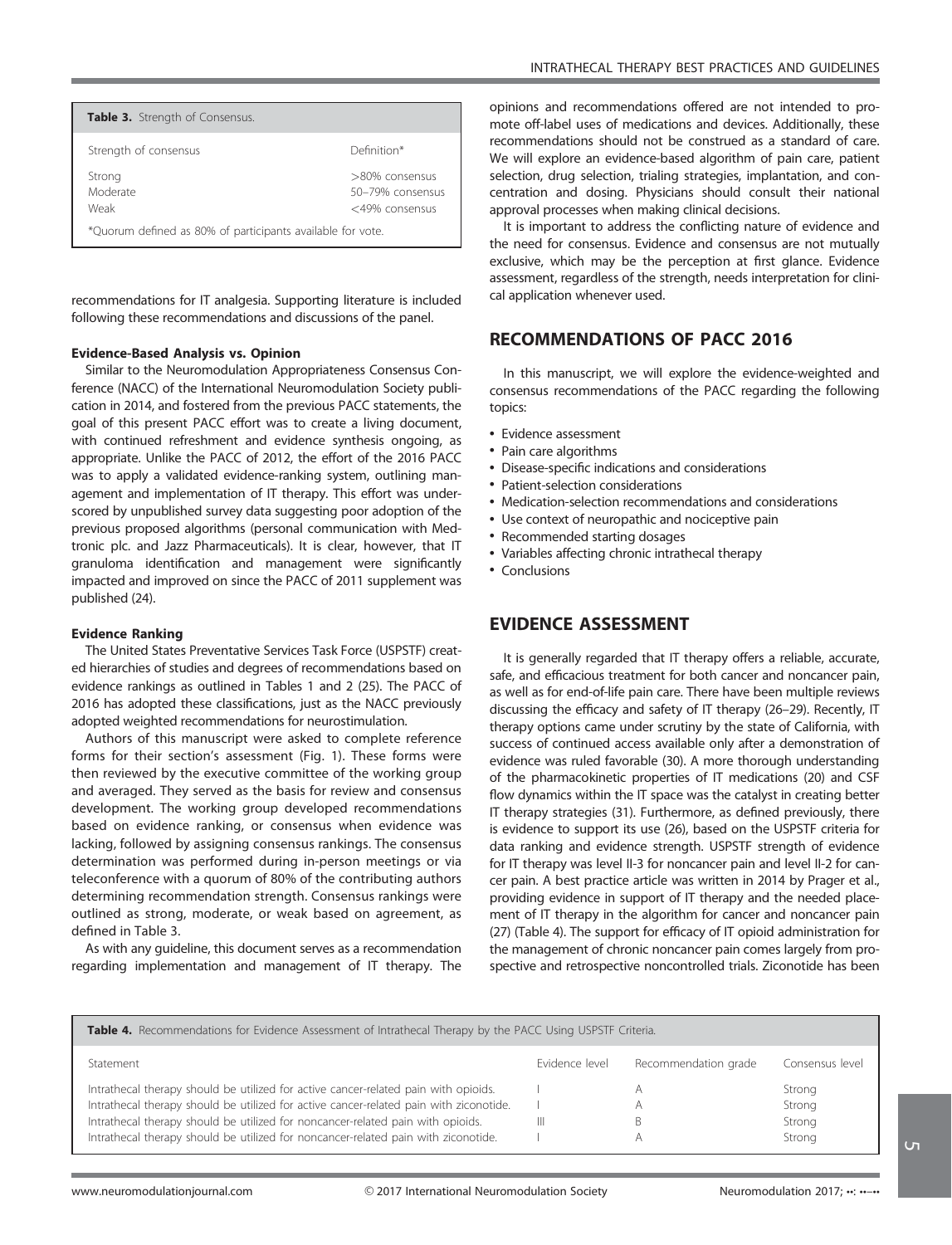

Figure 2. Algorithm for placement within the pain care algorithm for noncancer or non-end-of-life pain. DRG, dorsal root ganglion; HF10, high frequency stimulation; PNfS, peripheral nerve field stimulation; PNS, peripheral nerve stimulation; SCS, spinal cord stimulation. Green arrows indicate affirmation or positive response; red arrows signify negative response.

robustly studied in three randomized, placebo-controlled trials, demonstrating safety and efficacy for both cancer and noncancer pain (32–34). In a randomized controlled trial (RCT) in cancer pain, which compared efficacy and side effects for IT delivery of opioids vs. systemic delivery via conservative management, IT delivery of opioids was superior (11).

At the present time, there is an ongoing investigative effort, with FDA oversight, by Mallinckrodt Pharmaceuticals (St. Louis, MO) to move IT hydromorphone from a compounded to a branded, formally manufactured, FDA-approved product. This endeavor involves two clinical trials. The first trial is a controlled, two-arm, parallel group, randomized withdrawal study followed by an openlabel single-arm safety study of hydromorphone. Further, critical evaluations regarding sustainability and cost effectiveness have been performed, with focus on sustainability and safety.

Consensus Point 4. The use of evidence ranking is a critical piece of the formatting of the 2016 PACC. This is the first time this important point has been included in the PACC methods.

**Consensus Point 5.** In areas where evidence is strong, peerreviewed references are noted for the PACC recommendation. When evidence is weak or lacking, consensus opinion is used to make recommendations.

# PAIN CARE ALGORITHM

Careful consideration of patient selection is foundational for successful, sustainable patient care. The fact that no recommendations were made regarding patient survival and IT therapy, or anatomic region of pain, were deficiencies of the previous 2012 PACC. Therefore, the PACC of 2016 is presenting evidence and consensus-based recommendations regarding patient survival, disease process, and medication usage for IT therapy. Attention was directed to the age of the patient, although the contributions of age are reflected in dosage sustainability, which is addressed elsewhere in the recommendations.

#### Algorithmic Treatment of Pain

The landscape of pain medicine and IT therapy has evolved (35). Neuromodulation literature supports that it is more cost effective, more efficacious, and no longer appropriate to position IT therapy as a salvage therapy (36). The choice of neuromodulation therapy rests on many factors, including the regional location of the pain, type of pain, life expectancy, and malignancy, to name a few. Generally, and most significantly, IT therapy is not salvage therapy after failure of systemic high-dose opioid-based medicines. IT drug delivery devices (IDDs) should be suggested for refractory pain, as recently defined (37):

Pain is defined as refractory, regardless of etiology, when 1) multiple evidence-based biomedical therapies used in a clinically appropriate and acceptable fashion have failed to reach treatment goals that may include adequate pain reduction and/or improvement in daily functioning or have resulted in intolerable adverse effects, and when 2) psychiatric disorders and psychosocial factors that could influence pain outcomes have been assessed and appropriately optimized.

A proposed algorithm has been described (27,38). A modified version of the algorithm is suggested here (Fig. 2).

Important decision-tree aspects of this algorithm deserve mention. IT opioid infusion within the algorithm deserves special consideration. Compared to systemic opioid delivery, IT opioids appear to be safer based on mortality and morbidity data (39) and have fewer diversion risks. From 2003 to 2013, opioid use disorder increased in the United States, significantly increasing mortality, with more than 16,000 deaths reported annually (40). This has led the Centers for Disease Control (CDC) to draft new guidelines for chronic opioid therapy for noncancer pain. The first recommendation of those guidelines stresses the need for nonpharmacological and nonopioid treatments before resorting to systemic opioids. Along with neurostimulation, IT therapy should play an important role in the pain treatment continuum. The reported challenges associated with IT therapy (41,42) have been increasingly mitigated by vigilance and mindful patient selection (43).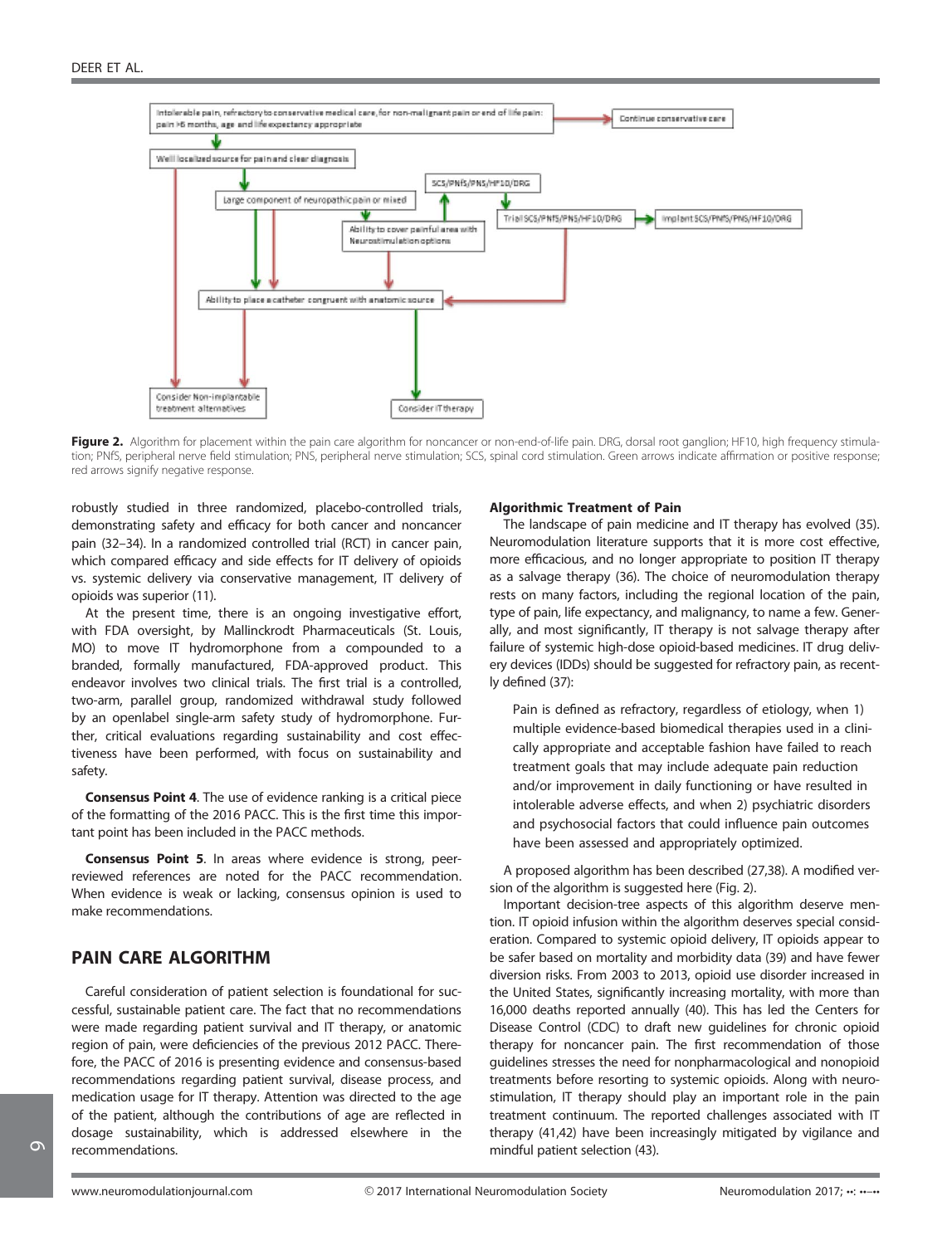

Figure 3. Pain care algorithm for cancer-related pain. DRG, dorsal root ganglion; HF10, high frequency stimulation; PNfS, peripheral nerve field stimulation; PNS, peripheral nerve stimulation; SCS, spinal cord stimulation. Green arrows indicate affirmation or positive response; red arrows signify negative response.

As can be gleaned from Figure 2, and new to descriptions of algorithmic advanced pain care, IT therapy now occupies the same line of management as neurostimulation, with important caveats. If the patient's condition can be treated effectively with stimulation therapy or IT therapy, then neurostimulation may be considered first, secondary to safety considerations (42). However, there was significant discussion among the authors surrounding the sustainability of both IT and neurostimulation therapies. Traditional spinal cord stimulation (SCS) is an effective therapy, as clearly demonstrated in multiple studies (44,45). However, there is a significant patient population (nearly 30%) that becomes tolerant to the therapeutic perceived paresthesia (46). Furthermore, Hayek and Veizi reported an explant rate from a cohort of university hospitals of nearly 23.9% (47). New stimulation therapies may help with salvage (48–50), although there is a compelling argument for a role of IT therapy, certainly after SCS failure, but also before. A significant reason for SCS explant is loss of therapeutic coverage or development of new areas of pain since implant. A registry study suggested approximately 8% of patients (13/156) developed pain outside the ability of coverage of traditional SCS at 12 months (51). Recently, data were presented at the North American Neuromodulation Society (NANS) meeting (Las Vegas, 2015) that suggested durability of care for  $>6$  years with IT therapy

(52). From a historical perspective, IT coverage may be influenced by catheter position and medication selection, providing flexibility to the clinician and the patient (8). Coverage of a common condition, such as failed back surgery syndrome (FBSS), could potentially allow for comparison of the efficacy of SCS with IT therapy, but no direct, controlled studies have been conducted in the past decade.

An algorithmic hierarchy of IT therapy for cancer pain is similar. Prognosis, likely progression of the disease into different anatomic regions/tumor characteristics, and periprocedural imaging findings are useful considerations for device selection. In patients with cancer-related pain, Smith et al. demonstrated improvement in sideeffects and pain with IT therapy compared to conservative medical management (11). Staats, in a comparative trial for AIDS and cancer patients, showed improvement in the cancer population with IT ziconotide (33). Furthermore, titratability and coverage/efficacy of mechanical, nociceptive pain is less likely with SCS therapy (53). Although coverage can be extended with traditional SCS therapy by reprogramming, repositioning of electrodes, or adding new electrodes, it is not accomplished to the degree or ease of IT therapy. To that end, device selection algorithmic care is suggested in Figure 3.

End-of-life pain device selection is typically not performed if the patient has less than three months of expected longevity. The PACC

| Table 5. Recommendations for Application of Intrathecal Therapy vs. Neurostimulation by the NACC Using USPSTF Criteria.                                        |                |                      |                 |  |  |
|----------------------------------------------------------------------------------------------------------------------------------------------------------------|----------------|----------------------|-----------------|--|--|
| Statement                                                                                                                                                      | Fvidence level | Recommendation grade | Consensus level |  |  |
| Intrathecal therapy should be considered within the same line as<br>neurostimulation strategies to treat noncancer-related pain.                               | Ш              |                      | Moderate        |  |  |
| Intrathecal therapy should be considered after neurostimulation strategies<br>to treat noncancer-related pain if the pain is isolated and unlikely to          | Ш              |                      | Strong          |  |  |
| spread.<br>Intrathecal therapy should be considered before neurostimulation therapy<br>for active cancer-related pain that is mechanical and likely to spread. | Ш              |                      | Strong          |  |  |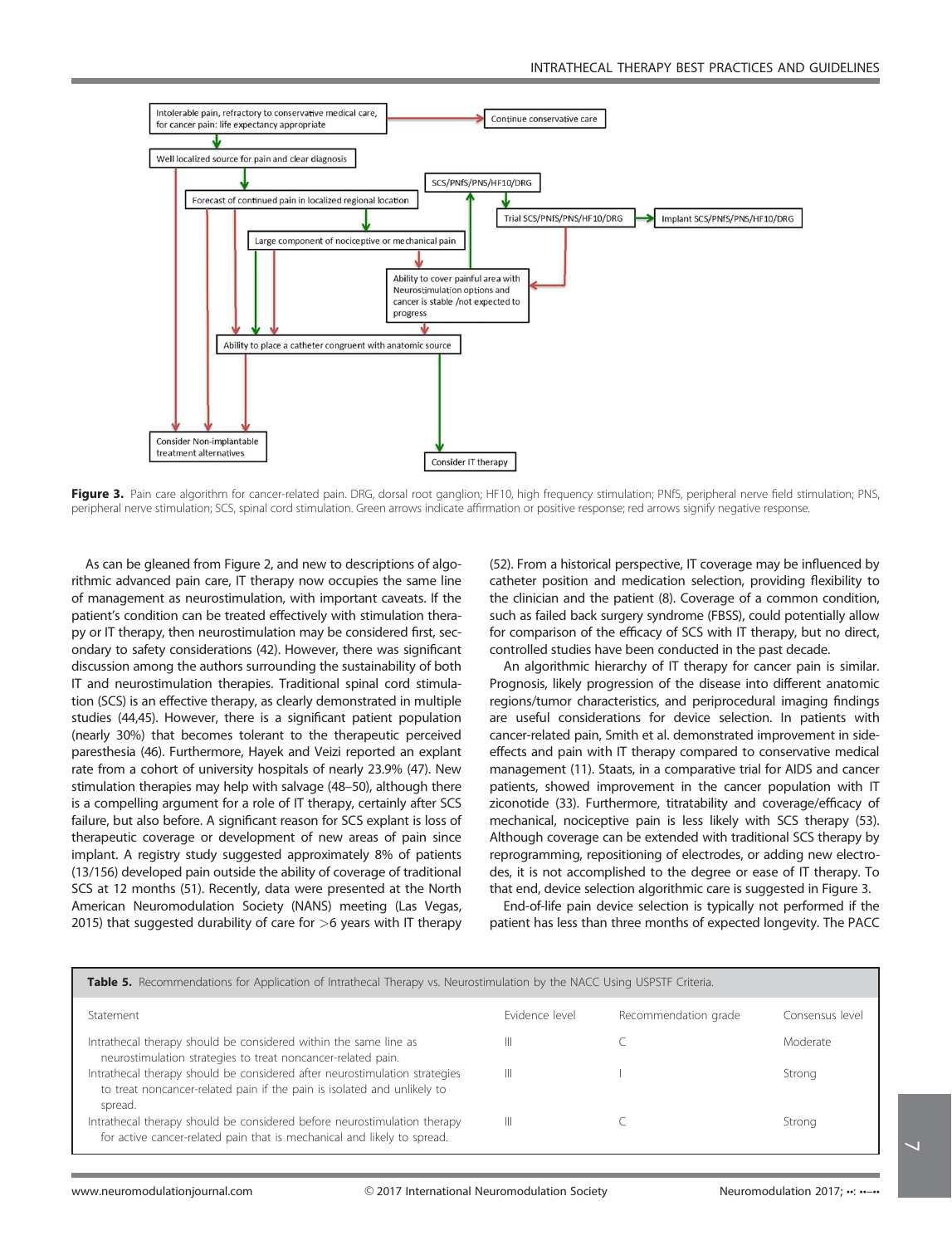|                                          | Table 6. Disease Indications for Intrathecal Drug Delivery.                                                                                                                                                                                                                                                                                                                  |
|------------------------------------------|------------------------------------------------------------------------------------------------------------------------------------------------------------------------------------------------------------------------------------------------------------------------------------------------------------------------------------------------------------------------------|
| • Extremity pain<br>$\bullet$ Trunk pain | • Axial neck or back pain; not a surgical candidate<br>o Multiple compression fractures<br>o Discogenic pain<br>o Spinal stenosis<br>o Diffuse multiple-level spondylosis<br>• Failed back surgery syndrome<br>• Abdominal/pelvic pain<br>o Visceral<br>∩ Somatic<br>o Radicular pain<br>o Joint pain<br>• Complex regional pain syndrome (CRPS)<br>o Postherpetic neuralgia |
|                                          | • Post-thoracotomy syndromes<br>• Cancer pain, direct invasion and chemotherapy related                                                                                                                                                                                                                                                                                      |
|                                          | • Analgesic efficacy with systemic opioid delivery complicated by<br>intolerable side effects                                                                                                                                                                                                                                                                                |

recommends that in the future a more objective measure, such as the Karnofsky Palliative Performance Scale (54) or Eastern Cooperative Oncology Group Performance Status (55) scores be used. The medication regimen (or the development of combination therapy strategies) may be accelerated in end-of-life pain coverage. This will be discussed with more granularity in the medication-selection section.

Table 5 presents PACC recommendations for application of IT vs. SCS therapy.

# DISEASE-SPECIFIC INDICATIONS AND CONSIDERATIONS

Disease-specific indications for IT therapy have been defined previously (8,27,56). A conceptual marriage of many factors contribute to the implementation of the therapy once disease-specific indications have been fulfilled, including: survival time, opioid exposure/ sensitivity, location of pain, type of pain, medication physiochemical properties, catheter location, pump infusion strategy, and psychological features and social support of the patient. Simply stated, IT therapy is indicated by the Food and Drug Administration (FDA) for moderate to severe trunk and limb pain, and intractable pain, where more conservative therapies have failed (57,58). This includes a variety of disorders, including those highlighted in Table 6. There is renewed interest to cover focal extremity pain with IT therapy, but although anecdotal reports exist, literature support is lacking.

As outlined in previous versions of the PACC and other consensus papers, it is imperative to have a clear diagnosis, an appropriate

| <b>Table 7.</b> Cancer Patient Classifications.                                       |                                                                                                                                                       |                                                              |  |  |  |
|---------------------------------------------------------------------------------------|-------------------------------------------------------------------------------------------------------------------------------------------------------|--------------------------------------------------------------|--|--|--|
| Category 1                                                                            | Category 2                                                                                                                                            | Category 3                                                   |  |  |  |
| death or life<br>expectancy relatively<br>short, with palliation<br>primary objective | Patient with imminent Patient whose disease Patient with cancer in<br>is stable or slowed,<br>with high likelihood<br>of recurrence or<br>progression | partial remission or<br>cured, with residual<br>chronic pain |  |  |  |

physical examination and a complete psychosocial evaluation (which may be optional for cancer pain) before undertaking a trial or implant. The PACC would point out that, in the face of psychological distress from end-of-life, not having psychological help may amplify the pain experience and compound suffering.

The cancer pain population deserves special mention, as implementation of IT therapy and medication selection, along with the sustainability of a regimen, are largely dependent on the stage of the disease and life expectancy (Table 7). Deer et al. have classified cancer patients based on categories of their disease (56). The complex interplay between disease indications and patient selection will be discussed in the following section.

# PATIENT-SELECTION CONSIDERATIONS

Updating the PACC documents of 2012 and mindful of patient selection, managing patient comorbidities has been a concern since the IDD mortality data were reported in 2009 (41). Numerous reports have suggested best practice and careful consideration for the complex interplay between disease, patient characteristics, and drugs chosen for IT delivery. As outlined previously, consideration for all the variables and vigilance is required, and we will address them individually (8,9,26,27,56,60–63). Some influences of determining IT therapy are universal, spanning all patients considered, while others require risk stratification and more granularity (Fig. 4).

## Procedural and Surgical Comorbid Disease Management

Careful consideration for comorbidities that impact wound healing (64) and the implementation of the therapy is crucial. Considerations also include ability to undergo the procedure, including anesthesia and assessment of bleeding risk. The 2014 NACC also reported on mitigation of surgical site infection and bleeding, with an update in review at the time of this writing (65). The PACC recommendations for avoiding surgical site infections appear in Table 8 and those for anticoagulation management appear in Table 9.

Implementation of IT infusion procedurally is just one aspect of the therapy. Decision-making regarding medication, site of delivery, and infusion strategy must also be discussed. Cardiopulmonary assessment is vital when determining the medication employed and the required vigilance surrounding the implant procedure (10,27). One of the important components of IT therapy is the fear of respiratory depression (27). It is important to understand the patient's baseline cardiopulmonary status, along with baseline medications that may play a role in sedation and influence the  $CO<sub>2</sub>$  response curve by shifting it down and to the right (80,81). When considering the relative risks of oral opioids with more than 16,000 deaths per year (39), the risks of IT agents appear to be considerably less, but no comparative risk studies have been performed. With that said, it should be emphasized that most IT infusion patients are already opiate tolerant, therefore, the risk of respiratory depression in such opiatetolerant patients is extremely low.

Disease comorbidities that may impact the influence of opioidbased medications on respiratory drive include central or obstructive sleep apnea, advanced age, pulmonary disease (obstructive or restrictive), and cardiac disease (ischemic, congestive, or myopathy related). Obstructive sleep apnea has been observed in nearly 18 million people in the United States, with physiologic responses of hypercapnia and pulmonary hypertension. Numerous studies suggest opioids negatively impact respiratory drive and may lead to increased apnea duration (82–85). Age plays a role in the sensitivity to the depressive effects of opioids (85). The American Society of

 $\infty$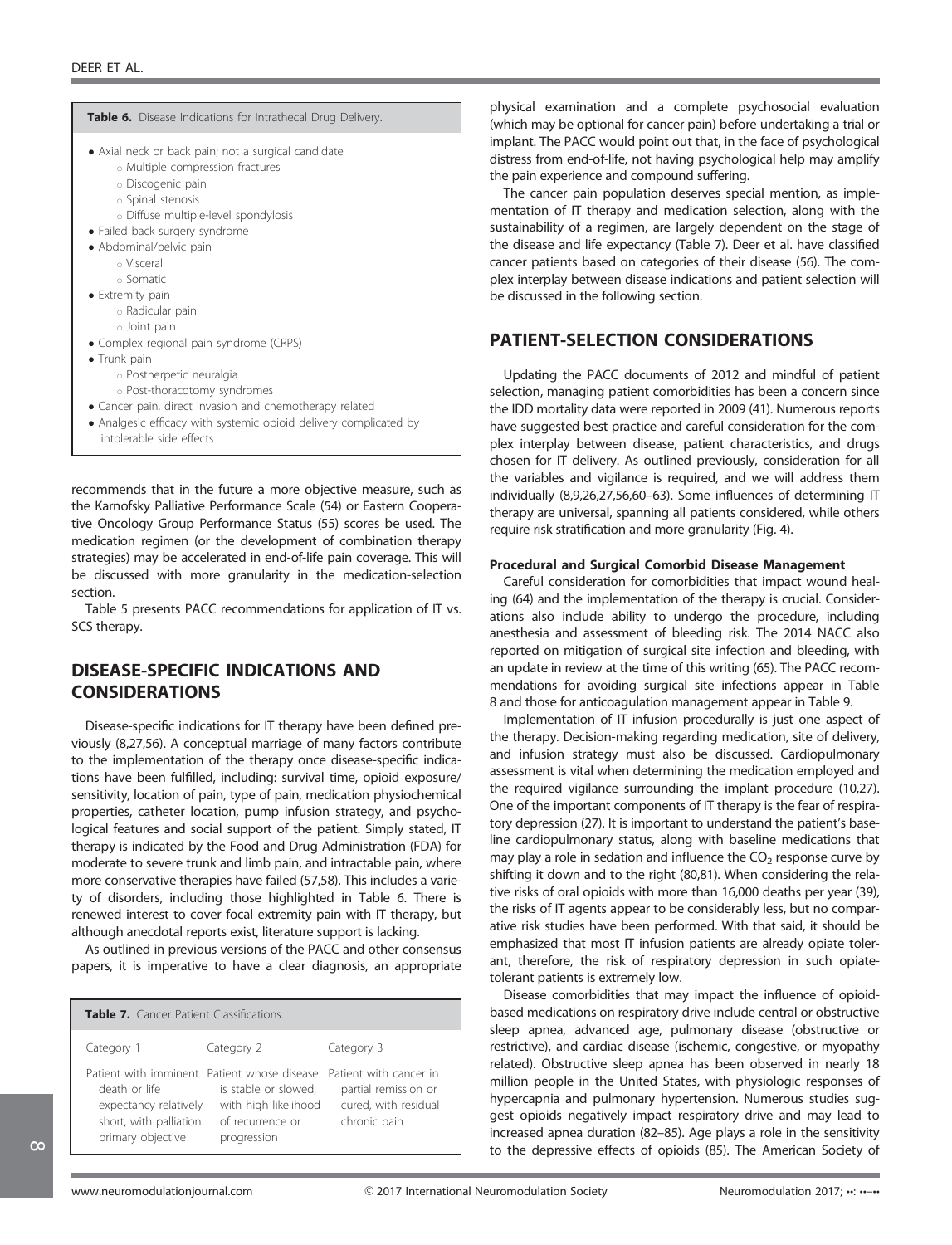

Figure 4. Algorithm of patient-selection characteristics. Green arrows indicate affirmation or positive response, red arrows signify negative response. Dashed arrows signify similarity amongst groups. Cancer pain is tiered to three categories (see Table 7).

Anesthesiologists developed consensus guidelines to mitigate risk of opioid-related respiratory depression in the acute pain population, and although the guidelines do not translate to the chronicpain, opiate-tolerant patient per se, the theme is vigilance (84). Risk stratification of patients when employing IT therapy is imperative to provide safe pharmacologic care.

Given our current knowledge, understanding the role that the concomitant use of central nervous system (CNS)-active medications has on IT therapy is crucial. Careful appreciation for special populations of patients is also needed, including those with kidney or liver disorders, along with the geriatric population, as clearance and elimination (pharmacokinetics) of these CNS-active medications should be considered. It is beyond the scope of this text to describe the pharmacokinetics of systemic medications, but it is important to note that potential interaction exists between IT-delivered medications and CNS-active medications. Any CNS depressant can augment opioid-induced respiratory depression (Table 10). Creatinine kinase (CK) levels need to be checked at baseline and even intermittently during therapy with initiation of ziconotide, as clinical trials showed that levels can rise to two or three times the upper limit of normal. Causation and clinical significance of this rise is unclear, but good clinical judgment is important and symptoms need to be carefully evaluated if symptomatic CK elevation exists, with reduction or cessation of therapy to be considered. Registry data recently suggested improved tolerability of ziconotide when it was not infused with systemic medications having a similar mechanism of action and function (86). This knowledge allows for risk stratification of dosing and vigilance surrounding IT implementation. Paradoxically, nonopioidnaïve patients may have an increased margin of safety when IT therapy is initiated, although the relationship is nonlinear and overdose remains a possibility (27).

### Previous Systemic Opioid Use

Discussion of patient selection requires considering all of the aforementioned factors of concurrent medications, disease states, prior treatments, and device implementation. Notwithstanding, the concept of bulk flow within the IT space is limited (8,20,90–92), with potentially very little spread from the distal end of the catheter with the CSF. It has long been appreciated that the supratentorial effects

reported surrounding delayed respiratory depression with acute IT opiate delivery are different from those with chronic infusion. Chronic infusion is associated with slow, low volume, and low kinetic energy delivery wherein local rostrocaudal IT distribution is limited. Redistribution of CNS-active, IT-delivered drugs out of the IT space is likely the culprit for respiratory effects (80,81). This concept is corroborated by various recent works (8,27,55).

This new understanding has been validated in animal models, with evidence suggesting the same mechanism in humans (93). Similarly, previous exposure is relevant. More patients are taking systemic opioid medications than ever before in the United States, with increased mortality. Diversion and misuse contribute to the associated morbidity and mortality (40,94–96). The California State Medical Board has created guidelines for systemic opioids to be less than 80 morphine equivalents (MEs), while others advocate for less than 100 or 120 MEs (95,97). The CDC recently recommended chronic maintenance doses of systemic opioids of 50 ME or less, with extra vigilance and risk assessment at >90 ME. The history of systemic exposure is important when considering IT therapy, not just for calculating the total amount of systemic opioids, but also for considering the impact of IT opioid dose escalation, as failure of systemic opioids where side effects are not an excluding factor suggests failure of opioids intrathecally. Preclinical work has shown crosstolerance between IT and systemic morphine (96).

In one IT opioid study of patients with chronic pain, during the washout period before randomization to another IT drug, the majority of patients were able to wean IT opioid medications but with average systemic supplementation of near 300 MEs per day (32). The patients had visual analogue scale of pain intensity (VASPI) scores of >80 mm, suggesting failing IT therapy. If patients are maintained on large amounts of systemic opioids before starting IT therapy, the likelihood of monotherapy failure seems to be higher (12,14,15,38,99,100). This concept supports the approach of weaning or reducing systemic opioids prior to initiating IT therapy.

This potency shift is not predictable based on previous models for systemic to IT conversion (27), and there are reports of tolerance reversal in as little as a week off IT agents (42). Veizi et al. reported a reduction of dose escalation of nearly three times when employing a local anesthetic (99). Many authors recommend weaning strategies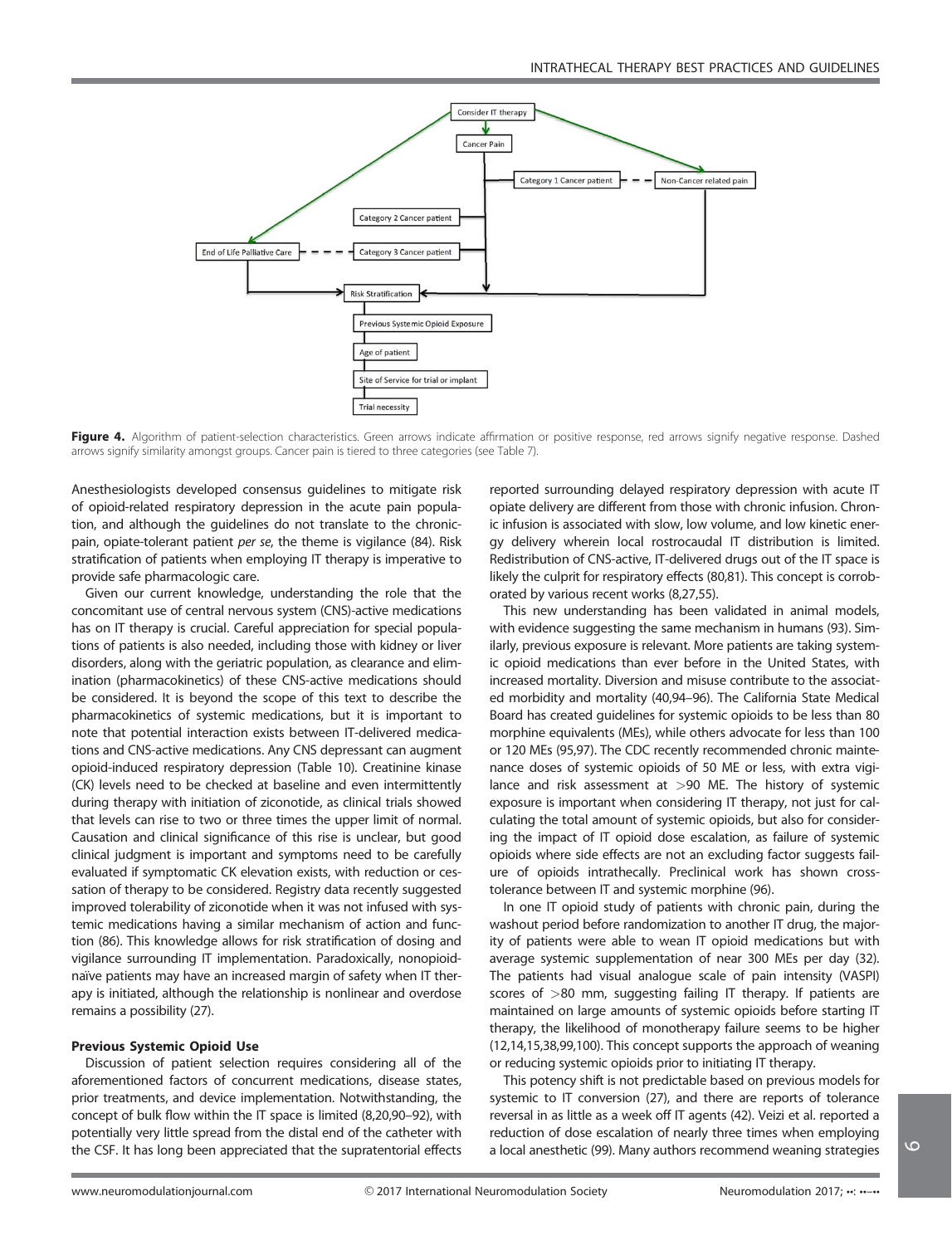| Table 8. Recommendations for the Avoidance of Surgical Site Infections as Recommended by the PACC.                                                                                                                                                                                                      |                                                |                                                                                                                                                                                                                                                                                                                                                                                                                                               |  |  |  |
|---------------------------------------------------------------------------------------------------------------------------------------------------------------------------------------------------------------------------------------------------------------------------------------------------------|------------------------------------------------|-----------------------------------------------------------------------------------------------------------------------------------------------------------------------------------------------------------------------------------------------------------------------------------------------------------------------------------------------------------------------------------------------------------------------------------------------|--|--|--|
| Recommended practice                                                                                                                                                                                                                                                                                    | Origin of recommended<br>practice <sup>5</sup> | References and<br>comment                                                                                                                                                                                                                                                                                                                                                                                                                     |  |  |  |
| Preoperative practices                                                                                                                                                                                                                                                                                  |                                                |                                                                                                                                                                                                                                                                                                                                                                                                                                               |  |  |  |
| Utilization of preoperative antibiotics for trials                                                                                                                                                                                                                                                      | CDC IA and NICE                                | Bowater et al. (66) demonstrated that antibiotic<br>prophylaxis is effective for reducing the risk of wound<br>infection for all types of surgery.                                                                                                                                                                                                                                                                                            |  |  |  |
| Utilization of preoperative weight-based antibiotic dosing for<br>trials                                                                                                                                                                                                                                | CDC IA and NICE                                | Weight-based dosing of antibiotics is required to achieve<br>therapeutically effective drug concentrations (67,68).                                                                                                                                                                                                                                                                                                                           |  |  |  |
| Utilization of preoperative antibiotics for implants                                                                                                                                                                                                                                                    | CDC IA and NICE                                | Bowater et al. (66) demonstrated that antibiotic<br>prophylaxis is effective for reducing the risk of wound<br>infection for all types of surgery.                                                                                                                                                                                                                                                                                            |  |  |  |
| Utilization of preoperative weight-based antibiotic dosing for<br>implants                                                                                                                                                                                                                              | CDC IA                                         | Weight-based dosing of antibiotics is required to achieve<br>therapeutically effective drug concentrations (66,68).                                                                                                                                                                                                                                                                                                                           |  |  |  |
| Utilization of preoperative nasal culture and application of<br>mupirocin to prevent Staphylococcus aureus surgical site<br>infections                                                                                                                                                                  | CDC 1A                                         | Universal decolonization seems associated with a low risk<br>of mupirocin resistance in Staphylococcus aureus (69).<br>Mupirocin and antiseptic body wash may reduce<br>superficial but not deep surgical site infections (70).<br>Mupirocin decolonization is effective in a high-risk popula-<br>tion (71), however, compliance is low and resistance<br>occurs (72,73). Nasal povidone-iodine may be considered<br>as an alternative (74). |  |  |  |
| Appropriate preoperative timing (within 1 hour prior to<br>surgical incision excluding vancomycin) of prophylactic<br>antimicrobial administration for implants                                                                                                                                         | CDC IA, NICE, SCIP                             |                                                                                                                                                                                                                                                                                                                                                                                                                                               |  |  |  |
| Hair removal (when required) with electric clippers<br>immediately before the surgical procedure                                                                                                                                                                                                        | CDC IA and NICE                                |                                                                                                                                                                                                                                                                                                                                                                                                                                               |  |  |  |
| Intraoperative practices<br>Utilization of double gloving                                                                                                                                                                                                                                               | CDC II and NICE                                | Tanner and Parkinson (75) concluded that the addition of<br>a second pair of surgical gloves reduces perforations to<br>the innermost gloves. Although there is insufficient<br>evidence that double gloving reduces the risk of SSIs,<br>NICE recommends wearing two pairs of sterile gloves<br>when there is a high risk of glove perforation and the<br>consequences of contamination may be serious (76).                                 |  |  |  |
| Utilization of chlorhexidine gluconate for preoperative skin<br>antiseptic agent                                                                                                                                                                                                                        | CDC IB and NICE                                | CDC and NICE recommend the use of an appropriate<br>antiseptic agent (povidone-iodine or chlorhexidine-<br>containing products). Darouiche et al. (77) demonstrat-<br>ed that preoperative skin preparation with<br>chlorhexidine-alcohol is superior to povidone-iodine for<br>preventing SSI.                                                                                                                                               |  |  |  |
| Postoperative practices                                                                                                                                                                                                                                                                                 |                                                |                                                                                                                                                                                                                                                                                                                                                                                                                                               |  |  |  |
| Application of an occlusive dressing following a trial                                                                                                                                                                                                                                                  | CDC IB and NICE                                | CDC recommends applying a sterile dressing for 24-48<br>hours postoperatively (category IB). NICE recommends<br>interactive dressings. Hutchison and McGuckin<br>demonstrated lower rates of infection with occlusive<br>dressings (78).                                                                                                                                                                                                      |  |  |  |
| Understanding maximum time criterion for defining a deep<br>surgical site infection of an implantable device (one year)                                                                                                                                                                                 | <b>CDC</b>                                     | Infection occurs within one year if an implant is in place<br>and the infection appears related to the operation.                                                                                                                                                                                                                                                                                                                             |  |  |  |
| No continuation of antibiotics into the postoperative period<br>for trials beyond 24 hours*                                                                                                                                                                                                             | <b>SCIP</b>                                    | SCIP recommends the discontinuation of antibiotics<br>within 24 hours after surgery.                                                                                                                                                                                                                                                                                                                                                          |  |  |  |
| No continuation of antibiotics into the postoperative period<br>for implants beyond 24 hours <sup>t</sup>                                                                                                                                                                                               | SCIP                                           | SCIP recommends the discontinuation of antibiotics<br>within 24 hours after surgery.                                                                                                                                                                                                                                                                                                                                                          |  |  |  |
| CDC, centers for disease control; NICE, National Institute for Health and Care Excellence; SCIP, Surgical Care Improvement Project of the Joint<br>Commission; SSIs, surgical site infections.<br>*Examination of survey questions 22 and 23.<br><sup>†</sup> Examination of survey questions 24 and 25 |                                                |                                                                                                                                                                                                                                                                                                                                                                                                                                               |  |  |  |

<sup>†</sup>Examination of survey questions 24 and 25.<br><sup>§</sup>CDC recommendations. IA: Strongly recommended for implementation and supported by well-designed experimental, clinical, or epidemiological studies. IB: Strongly recommended for implementation and supported by some experimental, clinical, or epidemiological studies and strong theoretical rationale. II: Suggested for implementation and supported by suggestive clinical or epidemiological studies or theoretical rationale.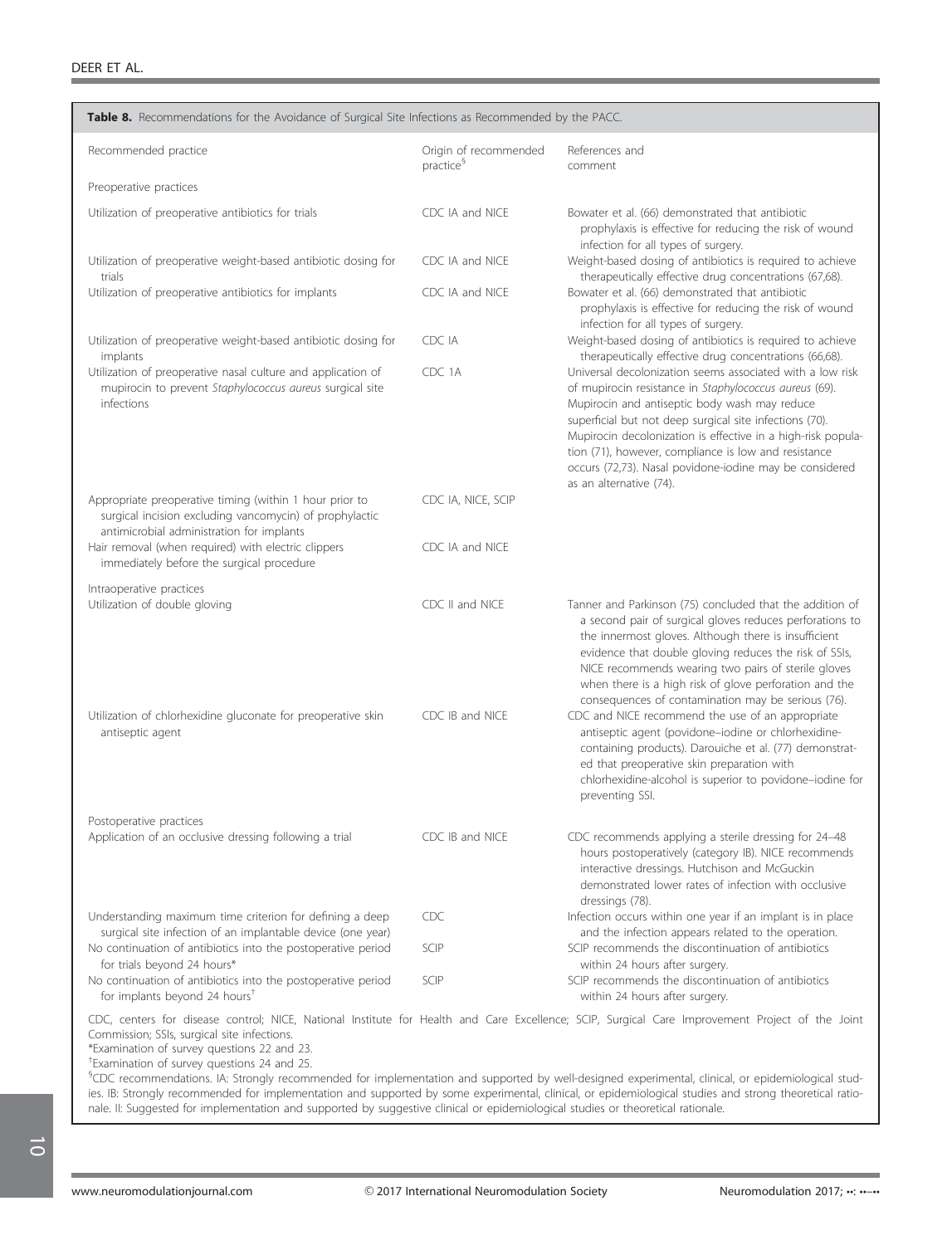| Table 9. Anticoagulation Management Practices for Intrathecal Therapy as Recommended by the PACC.        |                                                                                                                                                                                                                 |                                                                                                                                                             |  |  |
|----------------------------------------------------------------------------------------------------------|-----------------------------------------------------------------------------------------------------------------------------------------------------------------------------------------------------------------|-------------------------------------------------------------------------------------------------------------------------------------------------------------|--|--|
| Anticoagulant                                                                                            | Recommendation for trial                                                                                                                                                                                        | Recommendation for permanent implant                                                                                                                        |  |  |
| Warfarin                                                                                                 | Discontinue five to seven days before, INR $<$ 1.5; if<br>bridging required, refer to bridging medication;<br>continue cessation during duration of trial,<br>resume 24 hours following trial catheter removal. | Discontinue five to seven days before, INR<br><1.5; if bridging required, refer to bridging<br>medication; resume 24 hours postoperatively.                 |  |  |
| Enoxaparin (LMWH)                                                                                        | Hold therapeutic dose of LMWH 24 hours before<br>procedure; hold for duration of trial; resume 24<br>hours following catheter removal.                                                                          | Hold therapeutic dose of LMWH 24 hours<br>before procedure; resume 24 hours<br>following surgery                                                            |  |  |
| Clopidogrel (ADP receptor antagonists)                                                                   | High-risk patients for cardiac events-discontinue<br>at least five days before; low risk seven to ten<br>days before; hold for duration of trial; resume<br>24 hours following catheter removal.                | High-risk patients for cardiac events-discontinue<br>at least five days before; low risk seven to<br>ten days before; resume 24 hours following<br>surgery. |  |  |
| Prasugrel (ADP receptor antagonist)                                                                      | Discontinue seven to ten days prior to procedure,<br>hold for duration of trial, resume 24 hours<br>following catheter removal.                                                                                 | Discontinue seven to ten days prior to<br>procedure, hold for duration of trial,<br>resume 24 hours following lead removal.                                 |  |  |
| Ticlopidine (ADP receptor antagonists)                                                                   | Discontinue 14 days prior to procedure, hold for<br>duration of trial, resume 24 hours following<br>catheter removal.                                                                                           | Discontinue 14 days prior to procedure;<br>resume 24 hours following surgery.                                                                               |  |  |
| Abciximab, eptifibatide, tirofiban<br>(platelet GPIIb/IIIa receptors)                                    | Discontinue for three days prior to procedure,<br>hold for duration of trial, restart 24 hours<br>following catheter removal. <sup>#</sup>                                                                      | Discontinue for three days prior to procedure,<br>hold for duration of trial, restart 24 hours<br>following the surgery. <sup>#</sup>                       |  |  |
| Dipyridamole, aggrenox (aspirin/<br>dipyridamole) (phosphodiesterase<br>inhibitors)                      | Discontinue seven days prior to procedure,<br>hold for duration of trial, restart 24 hours<br>following catheter removal. <sup>5</sup>                                                                          | Discontinue for seven days prior to procedure,<br>hold for duration of trial, restart 24 hours<br>following the surgery. <sup>5</sup>                       |  |  |
| Naproxen, ketorolac, ibuprofen,<br>etodolac, etc. (nonsteroidal<br>anti-inflammatory drugs) <sup>§</sup> | Discontinue seven days prior to procedure,<br>hold for duration of trial, reinitiate 24 hours<br>following catheter removal.                                                                                    | Discontinue seven days prior to procedure,<br>hold for duration of trial, reinitiate 24 hours<br>following the surgery                                      |  |  |
| Aspirin <sup>§</sup>                                                                                     | Discontinue seven days prior to procedure,<br>hold for duration of trial, reinitiate 24 hours<br>following catheter removal.                                                                                    | Discontinue seven days prior to procedure,<br>hold for duration of trial, reinitiate 24 hours<br>following surgery.                                         |  |  |
| Herbals (ginseng, ginko, garlic)                                                                         | Discontinue seven days prior to the procedure,<br>hold for duration of trial, reinitiate 24 hours<br>following catheter removal.                                                                                | Discontinue seven days prior to the procedure;<br>reinitiate 24 hours following surgery.                                                                    |  |  |
| Dabigatran etexilate mesylate,<br>rivaroxaban (direct thrombin<br>inhibitors)                            | Discontinue five days prior to procedure, hold<br>for duration of trial, reinitiate 24 hours<br>following catheter removal.                                                                                     | Discontinue five days prior to procedure,<br>hold for duration of trial, reinitiate 24 hours<br>following surgery.                                          |  |  |
| Heparin IV*<br>Heparin $SQ†$                                                                             | On a case-by-case basis<br>On a case-by-case basis                                                                                                                                                              | On a case-by-case basis<br>On a case-by-case basis                                                                                                          |  |  |
|                                                                                                          | INR, international normalized ratio; ADP, adenosine diphosphate; LMWH, low molecular weight heparin; NA, not available; IV, intravenous; SQ,                                                                    |                                                                                                                                                             |  |  |

subcutaneous.

\*Requires inpatient hospitalization and monitoring, suggesting a special need or indication for neurostimulation and should be assessed on case-by-case basis.

† Peaks at 2–4 hours after administration, typically thrombotic prophylaxis as inpatient and may require platelet assessment if more than four-day dosing. Please refer to American Society for Regional Anesthesia guidelines and determine on a case- by-case basis.

‡ Typically contraindicated four weeks following surgery. If reinitiated, careful follow-up and vigilance is suggested (79).

<sup>§</sup>Current recommendations (79) suggest variable stoppage is necessary based on clinical context, and on the specific half-life of the nonsteroidal antiinflammatory in question. The half-life determines the time required for discontinuation in order to limit the drug's effect on platelet function.

(101), with the core concept of improving patient selection by moving away from salvaging high-dose systemic opioid failure. The predictive value of systemic dose requirement to IT opioid dose

Table 10. Central Nervous System-Active Medication Classes That May Interact With Intrathecal Opioids (86–88).

Benzodiazepines Antidepressants Anticonvulsants Muscle relaxants EtOH consumption requirement is somewhat obscured with the recently described weaning strategies, but the theme is suggested (13).

The concept of limiting systemic opioid exposure to less than 100 MEs has already been proposed (1,38), with the CDC recommending less than 50 ME for noncancer related chronic pain and increased vigilance above 90 MEs (102). Although no specific data comparing prior systemic dose to IT dose exist, enough prospective and retrospective data suggest it may be beneficial as a tool for IT dose escalation prediction (13,35). Furthermore, there does not seem to be a gender difference with opioid dose, although in one study women were more likely to continue to receive oral opioid adjuvants (97). Hatheway et al. described the use of patient-controlled boluses to minimize systemic opioid use with IT therapy (103).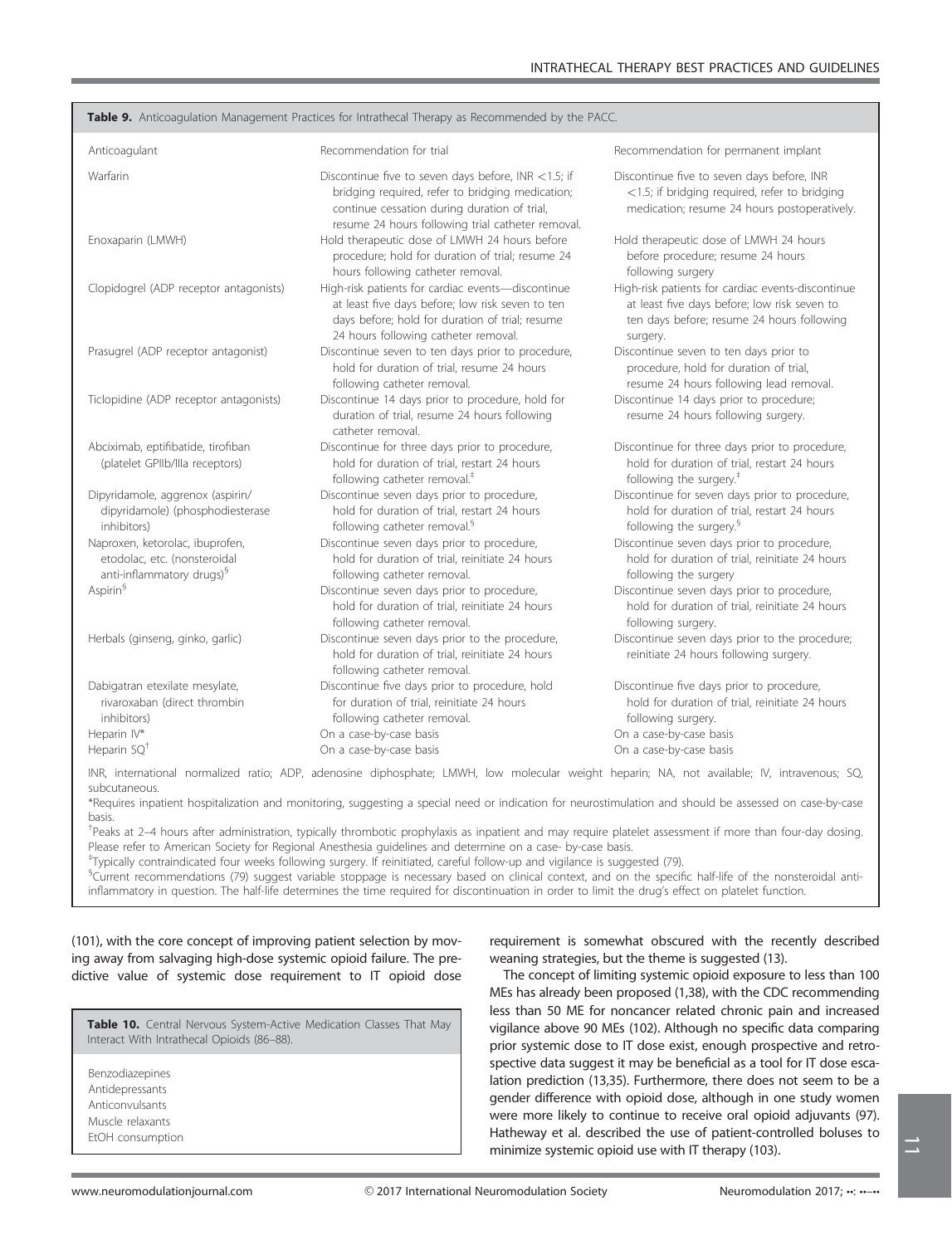| <b>Table 11.</b> Recommendations for Patient Selection Criteria for Intrathecal Therapy by the PACC Using USPSTF Criteria.                               |                |                      |                 |  |  |
|----------------------------------------------------------------------------------------------------------------------------------------------------------|----------------|----------------------|-----------------|--|--|
| Statement                                                                                                                                                | Fvidence level | Recommendation grade | Consensus level |  |  |
| Patients with comorbidities that negatively affect cardiopulmonary function<br>need increased vigilance when instituting intrathecal opioid therapy.     | Ш              |                      | High            |  |  |
| Localized pain can be adequately covered with intrathecal therapy.                                                                                       |                | B                    | Strong          |  |  |
| Diffuse pain can be adequately treated with intrathecal therapy.                                                                                         | Ш              |                      | Moderate        |  |  |
| Global pain can be adequately treated with intrathecal therapy.                                                                                          | Ш              |                      | Moderate        |  |  |
| Intrathecal therapy should not be used as salvage therapy for failing<br>systemic opioids.*                                                              |                | B                    | Moderate        |  |  |
| *Patients who are weaned prior to the trial have a higher likelihood of sustained success (15,101). Different titration schedules have been recommended. |                |                      |                 |  |  |

#### Sustainability of Intrathecal Opioid Therapy

Dose escalation with chronic IT opiates has been a cause for concern. An early retrospective study noted that in cancer patients receiving IT infusion of morphine, for periods in excess of three months after initial stabilization (4.8 mg/d), 48% showed less than a twofold increase in dose by three months (104). In 52 cancer patients, initial dose (3.8 mg/d) rose by a factor of 2.5 at four months (105). In 50 cancer patients, receiving infusion for a mean of 142 days (7–584 days), the mean IT morphine starting dose, 2.5 mg/day, increased to a mean final dose of 9 mg/day (106). In a series of chronic noncancer pain patients ( $n = 88$ ), mean IT morphine dose increased from 10 mg/day at 6 months to 15 mg/day at 36 months after initiation of therapy (107). In another study, presence of neuropathic pain seemed to be strongly predictive of IT dose escalation (108). Seemingly, patients less than 50 years old have a greater chance of opioid dose escalation intrathecally compared to patients older than age 50 (12). Mitigating strategies include proper patient selection, minimizing pre-IT therapy opioid dose, proper localization of pain, and congruent catheter placement. Local anesthetics, such as bupivacaine have been shown to have synergistic interaction with opiates (109,110). Veizi et al. reported dose escalation mitigation with concurrent use of bupivacaine, and although this is offlabel, it appears logical and should be considered (99).

#### Psychological Assessment and Social Support Evaluation

Previous consensus guidelines, best practices, and previous PACC iterations have all commented on psychological assessment of patients for IT therapy (8,21,22,27). There has been little update on patient selection surrounding this topic. Category 1 cancer patients do not need a robust psychological screen, as palliation is the goal of IT therapy, however, they may benefit from counseling regarding death, dying and chronic illness. For all others, clear descriptions of developing a partnership and setting expectations between patient and treatment team is suggested in the literature. Importantly, ziconotide is contraindicated in patients with a history of psychosis, and alternative IT medications should be used (111).

## Pain Characteristics: Regional vs. Diffuse vs. Global

There is little doubt that CSF flow dynamics and the pharmacokinetic profiles of IT agents are better understood now than ever before. Little bulk flow exists (90–92). Rostral spread within the IT space is limited from the catheter tip. Although there is limited evidence to support catheter placement congruent with the dermatomal area of pain, consensus remains high that this is a crucial component to sustained IT care. Similarly, placement of the catheter dorsal to the spinal cord delivers medication closer to the dorsal elements of the spinal cord. Localized pain examples include the bandlike dermatomal challenges of postherpetic neuralgia or unilateral

precise abdominal pain or axial back pain from vertebral compression fracture. Diffuse pain refers to a whole extremity involvement, back or leg discomfort, abdominal pain encompassing more than one quadrant, and so on. Global pain is total body pain.

The PACC recommendations for patient selection appear in Table 11.

Consensus Point 6. Patients with comorbidities that negatively affect cardiopulmonary function need increased vigilance when instituting intrathecal opioid therapy.

Consensus Point 7. Localized, diffuse and global pain can be adequately treated with intrathecal therapy. The evidence for global pain treatment is less well defined and should be approached cautiously.

Consensus Point 8. Intrathecal therapies should be used at an appropriate time in the algorithm and not as a salvage treatment.

# MEDICATION-SELECTION RECOMMENDATIONS AND CONSIDERATIONS

Since the publication of the PACC reports of 2012, more energy by these authors has focused on patient selection, procedure standardization, and infusion therapies compared to new medications. The FDA has approved ziconotide and morphine for IT infusion for the treatment of pain. Hydromorphone from Mallinckrodt plc. is undergoing clinical trial for potential IT labeling. Notwithstanding, the PACC of 2012 provided a framework to determine which IT medications to use when differentiating the patient's pain as either nociceptive or neuropathic or mixed pain. This framework of understanding has been expanded in 2016. Off-label monotherapy or combination therapy should be considered after failure of FDA-approved medications or when these medications are contraindicated. The question of which medication or combination of medications to use is important and is based on safety. The current PACC algorithms were created to help guide clinicians in the safe and effective use of IT therapy; however, physicians should use their own best clinical judgment in making treatment decisions for their patients.

Consensus Point 9. Off-label drug monotherapy or combination therapy is not recommended until FDA-approved drugs are tried and failed or are contraindicated. In cancer pain, the on-label drugs can be used during the trial phase. If the results are not acceptable due to lack of efficacy or side effects, an admixture with bupivacaine or the primary use of fentanyl is supported by our consensus.

Consensus Point 10. The PACC algorithms are based on improving safety and efficacy in clinical practice, which includes the use of off-label drugs.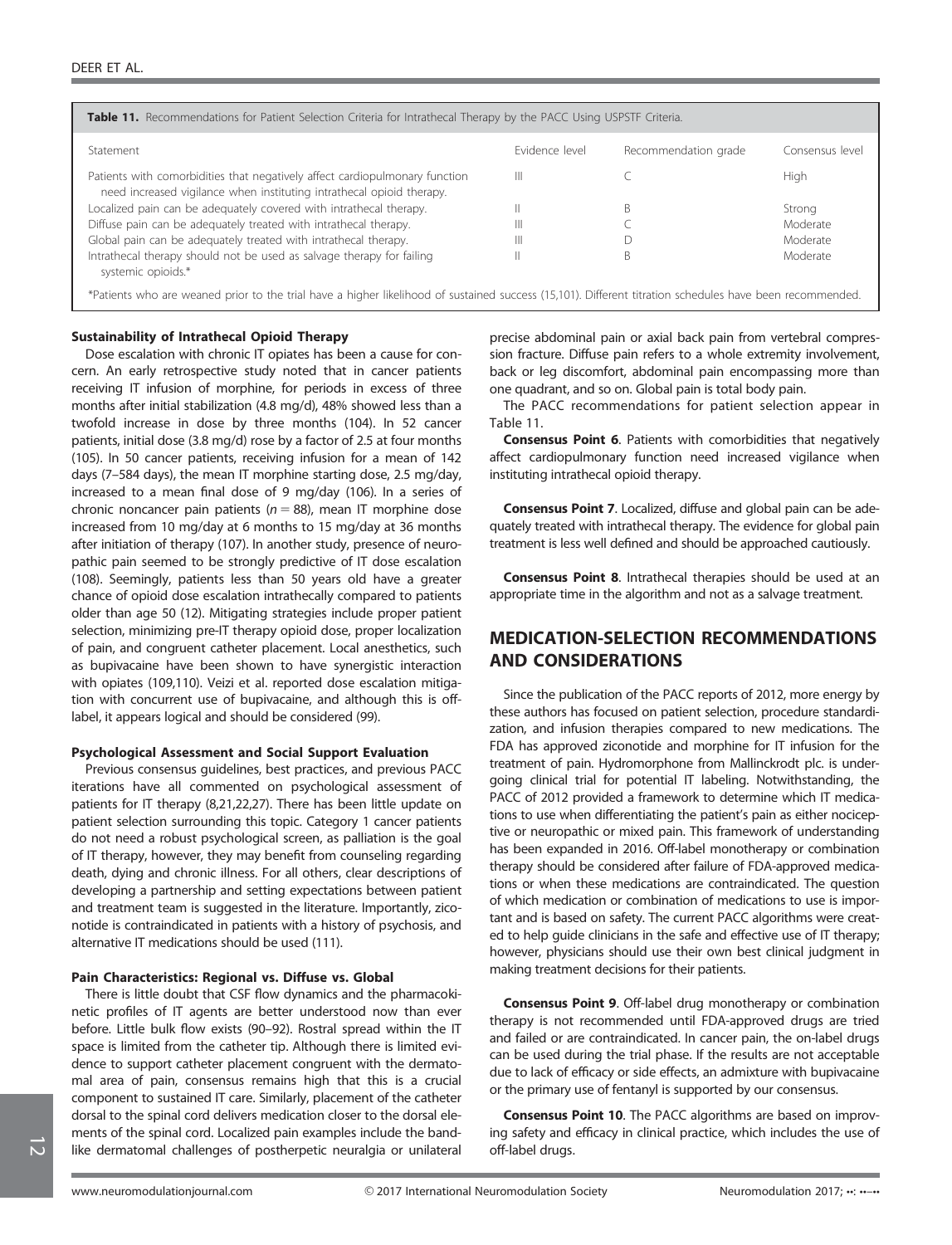| Table 12. Cancer or Other Terminal Condition-Related Pain With Localized Nociceptive or Neuropathic Pain.              |                                                                       |                                |                 |                                                         |                                                                        |                            |
|------------------------------------------------------------------------------------------------------------------------|-----------------------------------------------------------------------|--------------------------------|-----------------|---------------------------------------------------------|------------------------------------------------------------------------|----------------------------|
| Line 1A<br>Line 1B                                                                                                     | <b>Ziconotide</b><br>Fentanyl                                         |                                |                 | Morphine<br>Morphine or fentanyl +<br>bupivacaine       |                                                                        |                            |
| Line 2                                                                                                                 | Hydromorphone                                                         | Hydromorphone +<br>bupivacaine |                 | Hydromorphone or<br>fentanyl or morphine +<br>clonidine | Morphine or<br>hydromorphone or<br>$f$ entanyl + ziconotide            |                            |
| Line 3                                                                                                                 | Hydromorphone or<br>morphine or fentanyl +<br>bupivacaine + clonidine | $Ziconotide +$<br>bupivacaine  |                 | Ziconotide + clonidine                                  | Hydromorphone or<br>morphine or fentanyl +<br>bupivacaine + ziconotide | Sufentanil                 |
| line 4                                                                                                                 | Sufentanil + ziconotide                                               | Sufentani $ +$<br>bupivacaine  | <b>Baclofen</b> | Sufentanil + clonidine                                  | Bupivacaine +<br>$clonidine +$<br>ziconotide                           | Bupivacaine +<br>clonidine |
| Sufentanil + bupivacaine + clonidine<br>Line 5<br>Opioid* + bupivacaine + clonidine + adjuvants <sup>†</sup><br>Line 6 |                                                                       |                                |                 |                                                         |                                                                        |                            |
| *Opioid (all known intrathecal opioids).<br><sup>†</sup> Adjuvants include midazolam, ketamine, octreotide.            |                                                                       |                                |                 |                                                         |                                                                        |                            |

Consensus Point 11. The algorithms are based on evidence and consensus on safety. The patient's physician and good clinical judgment should guide individual patient care.

Considerations of the highlighted variables include patient diagnoses and expected patient survival time (11), sustainability of the IT regimen (12,13), previous exposure to opioids (14,15), location of pain (diffuse vs. localized vs. global), type of pain (nociceptive, neuropathic, or mixed), the physiochemical properties of lipid solubility of the IT drugs (16,17), CSF dynamics and pharmacokinetics (18–20), catheter location (20), pump and catheter characteristics, kinetics of the IT infusate (20), and psychological status (21–23) of the patient with chronic pain.

# INTRATHECAL THERAPY IN NEUROPATHIC AND NOCICEPTIVE PAIN STATES

Employing the familiar nociceptive and neuropathic pain classification for medication selection as a framework, the reorganization of medication selection is based on many factors, including survival expectation, age, previous exposure to opioids, location of pain, type of pain, and catheter location. The pharmacokinetics of the IT medications employed (112) point toward a potentially greater spread with multiple bolus delivery compared to continuous infusion.

Nociceptive and neuropathic pain, regardless of age, expected survival, or pain location, may respond to a combination of

| <b>Table 13.</b> Cancer or Other Terminal Condition-Related Pain With<br>Localized Pain: Evidence Level, Recommendation Strength, and Consen-<br>sus Level. |                                                      |                                                     |                                                                |  |  |  |
|-------------------------------------------------------------------------------------------------------------------------------------------------------------|------------------------------------------------------|-----------------------------------------------------|----------------------------------------------------------------|--|--|--|
| Tier                                                                                                                                                        |                                                      | Evidence level Recommendation grade Consensus level |                                                                |  |  |  |
| l ine 1A<br>Line 1B<br>line 2<br>line 3<br>line 4<br>line 5<br>line 6                                                                                       | I<br>$  -1$<br>$II-3$<br>$\mathbb{H}$<br>Ш<br>Ш<br>Ш | А<br>B<br>B                                         | Strong<br>Strong<br>Strong<br>Moderate<br>Weak<br>Weak<br>Weak |  |  |  |

medications and is greatly dependent on catheter location. Neuropathic pain generally responds to ziconotide, opioid plus local anesthetic, local anesthetic alone, clonidine plus opioid, and clonidine alone. Nociceptive pain generally responds to opioid, ziconotide, opioid plus local anesthetic, and local anesthetic alone. Manipulative variables that can increase drug spread include the physiochemical properties of the drug, kinetics of the injectate, and the volume delivered (16,90). Increased concentration and daily doses of opioids (except fentanyl) are associated with granuloma formation, and care should be taken when dose escalation is rapid or doses and concentrations are known to be reaching levels associated with granuloma formation (8,10). The possibility of granuloma formation should be considered when employing opioid-based medications.

The PACC 2016 recommendations allow integration of the applied 2012 PACC nociceptive and neuropathic localized and diffuse pain recommendations for cancer or terminal illness (Tables 12–15), and for noncancer pain (Tables 16–19). For medication selection within the tiered recommendations, it is important to consider age, type of pain, and anticipated duration of therapy. In cancer pain, the evidence would suggest combination therapy might be warranted as a first- line strategy, which is a different recommendation from that for treatment of noncancer pain. If the patient responds to morphine or ziconotide as single medications during a trial, we would still recommend that on-label drugs be used initially. This distinction is highlighted by the evidenceweighted tier system designation of line 1A and 1B. Line 1A represents medication with level I evidence. Furthermore, these medications are FDA approved, with the intent of honoring the evidence available. However, if the patient does not respond to on-label monotherapy during the trial phase, then fentanyl and combination therapies, including admixtures with bupivacaine, are supported by the consensus. Baclofen is FDA approved for spasticity and is sometimes helpful in managing pain associated with spasticity.

Titratability for patients with cancer pain (Category 1 and 2, see Table 7) is extremely important. There is significant evidence that suggests opioid  $\pm$  bupivacaine is helpful in this population (113,114). Careful attention should be made by caregivers to escalation of dose or concentration above certain recommended levels (8). The tiered selection of the recommended medications was based on levels of evidence surrounding the safety and efficacy of the medication provided. Ziconotide monotherapy and opioid  $+$  bupivacaine share level I evidence for their use in the cancer population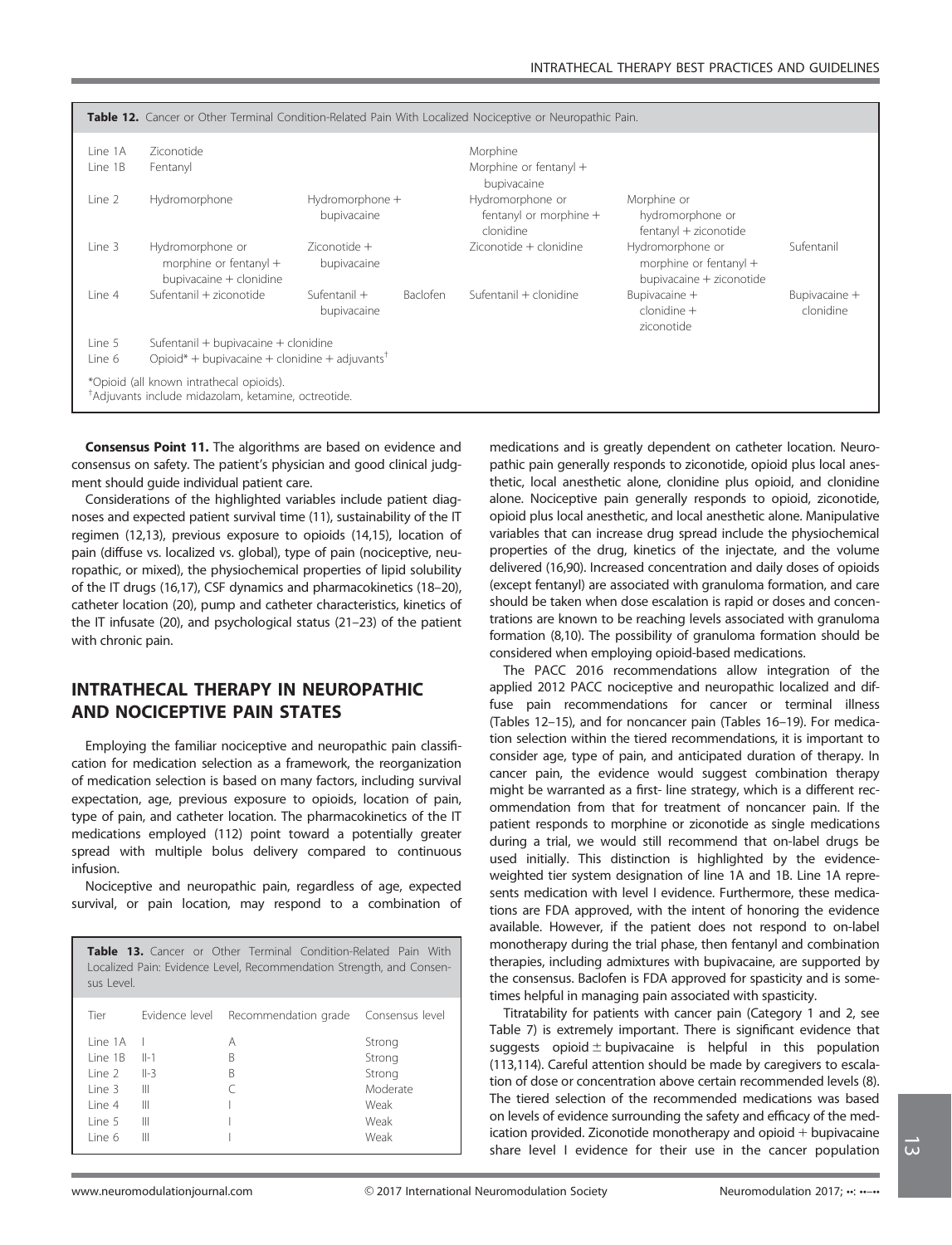|         | Table 14. Cancer or Other Terminal Condition-Related Pain With Diffuse Nociceptive or Neuropathic Pain.     |                 |                                                 |                                         |                                                                        |                         |
|---------|-------------------------------------------------------------------------------------------------------------|-----------------|-------------------------------------------------|-----------------------------------------|------------------------------------------------------------------------|-------------------------|
| Line 1A | Ziconotide                                                                                                  |                 |                                                 | Morphine                                |                                                                        |                         |
| Line 1B | Hydromorphone                                                                                               |                 |                                                 | Morphine or hydromorphone + bupivacaine |                                                                        |                         |
| Line 2  | Hydromorphone or<br>morphine + clonidine                                                                    |                 |                                                 | Morphine or hydromorphone + ziconotide  |                                                                        |                         |
| Line 3  | Hydromorphone or<br>morphine or fentanyl +<br>bupivacaine + clonidine                                       |                 | Ziconotide + bupivacaine                        | $Z$ iconotide +<br>clonidine            | Hydromorphone or<br>morphine or fentanyl +<br>bupivacaine + ziconotide | Sufentanil              |
| Line 4  | Sufentanil + ziconotide                                                                                     | <b>Baclofen</b> | Sufentani $ +$<br>bupivacaine                   | Sufentanil + clonidine                  | Bupivacaine + clonidine +<br>ziconotide                                | Bupivacaine + clonidine |
| Line 5  | Sufentanil + bupivacaine +<br>clonidine                                                                     |                 | Sufentani $ +$<br>bupivacaine $+$<br>ziconotide |                                         | Sufentanil + clonidine +<br>ziconotide                                 |                         |
| Line 6  | Opioid* + bupivacaine + clonidine + adjuvants                                                               |                 |                                                 |                                         |                                                                        |                         |
|         | *Opioid (all known intrathecal opioids).<br><sup>†</sup> Adjuvants include midazolam, ketamine, octreotide. |                 |                                                 |                                         |                                                                        |                         |

(11,33). Little evidence suggests that ziconotide is helpful in combination with opioids to manage cancer pain. No prospective, controlled studies of ziconotide plus opioids have been performed. Stability of admixtures becomes a concern when multiple medications are used for combination therapy (115). There is also concern that drug mixing may increase permeability of medications into the pump rotor, resulting in corrosion and pump failure (58). Reports of ziconotide plus bupivacaine have little supportive evidence. For palliative reasons in the cancer population more combinations of medicines are trialed, and Tier 6 was added to the PACC 2012 algorithm. When contemplating higher-tiered recommendations, it is crucial to consider the category of cancer pain that the patient has (see Table 7).

Consensus Point 12. The disease process should be considered when making decisions on algorithms for patient care.

Consensus Point 13. The stage of cancer and survival time should be considered when considering drug titration.

Recommendations for medication selection for noncancer localized pain need to be approached mindfully, and age and pain type should be carefully considered. As can be seen in the noncancerpain tiered algorithm, and assuming that the catheter location is congruent to the painful area, medication recommendations are based on the physiochemical properties of the drug. Built into the algorithms are pathways for diffuse or local, nociceptive, and neuropathic pain types. The evidence behind Tiers 2–5 (or 6 for cancer or end-of-life pain) is largely dependent on experience/consensus from the PACC members, with graded strength of consensus.

| Table 15. Cancer or Other Terminal Condition-Related Pain With<br>Diffuse Pain: Evidence Level, Recommendation Strength, and Consensus<br>Level. |                                                         |                                      |                                                                  |  |  |  |  |
|--------------------------------------------------------------------------------------------------------------------------------------------------|---------------------------------------------------------|--------------------------------------|------------------------------------------------------------------|--|--|--|--|
| Tier                                                                                                                                             | Fvidence level                                          | Recommendation grade Consensus level |                                                                  |  |  |  |  |
| l ine 1A<br>line 1R<br>line 2<br>line 3<br>line 4<br>line 5<br>l ine 6                                                                           | $\mathbf{H}$<br>$  -3$<br>$\mathbf{III}$<br>Ш<br>Ш<br>Ш | R<br>R<br>R                          | Strong<br>Moderate<br>Strong<br>Moderate<br>Weak<br>Weak<br>Weak |  |  |  |  |

Consensus Point 14. Ziconotide has strong clinical evidence for efficacy.

Consensus Point 15. There are no cases of death from ziconotide overdose and no granuloma formation has been reported.

Consensus Point 16. Unless contraindicated, ziconotide should be the first drug selected in the population of noncancer patients discussed in this consensus.

# RECOMMENDED STARTING DOSAGES

Starting dosage ranges of IT medications recommended by the PACC panel have not changed since the PACC of 2012 (Tables 20 and 21). These doses assume chronic continuous infusion. Bolus strategies have been reported (1,116), but there are limited data to support widespread adoption. IT dosing studies with bolus-only or bolus-weighted infusion strategies are presently ongoing (35). Appropriate starting opioid dosages may vary according to the patient's baseline oral intake at the time IT therapy is initiated, and it is suggested that patients be stratified by risk regarding cardiopulmonary depression and site of service initiation. Conservative initiation dosing strategies are recommended.

It is important to consider morbidity and mortality data of IT delivery when gauging appropriate starting doses. Coffey et al. reported, from device registration and Social Security death master file analyses, an IT opioid therapy mortality rate of 0.088% at three days after implantation, 0.39% at one month, and 3.89% at one year (41). All patients were initiated on an opioid dose of  $>0.5$  mg/day. It is also important to contrast IT drug delivery mortality with that for prescription drug overdose death rates, which quadrupled between 2000 and 2014, from 1.5 to 5.9 deaths per 100,000 people (117).

Site of service for trialing and dosing of IT therapy is an important issue when considering morbidity and mortality. This article is accompanied by a PACC recommendation article that pays exclusive attention to trialing (118), where similar clarity is required. Conservative dosing, regardless of patient risk assessment, is highly recommended in both articles. Risk assessment not only includes the biologic disease indications and patient-selection criteria aforementioned, but also the nonbiologic site of service where trialing and dosing changes occur. It was recommended in the previous PACC to perform opioid trials and initiate monotherapy or combination opioid therapy followed by a 23-hour observation period, which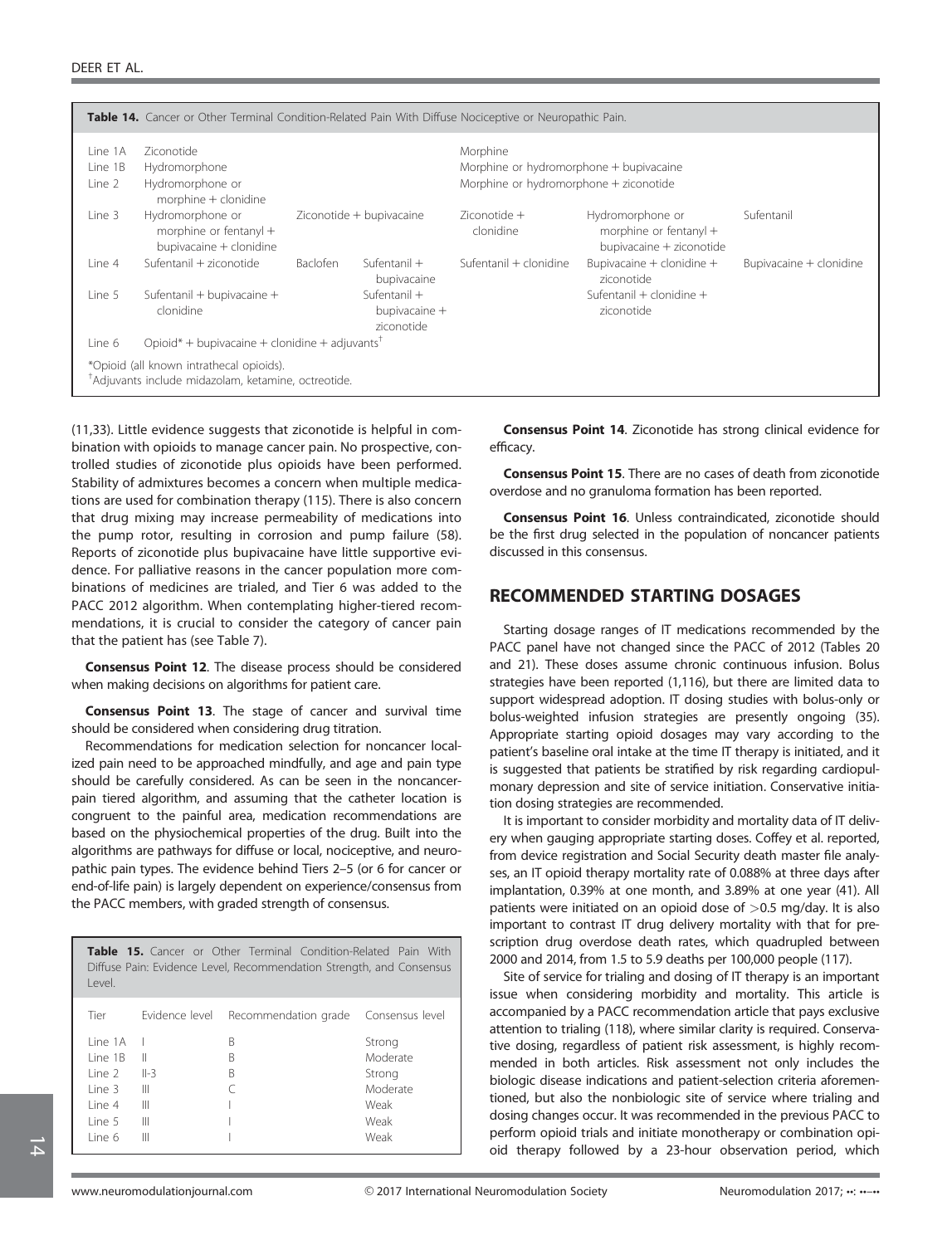|                    | <b>Table 16.</b> Noncancer-Related Pain With Localized Nociceptive or Neuropathic Pain. |                                            |                                                                 |                            |
|--------------------|-----------------------------------------------------------------------------------------|--------------------------------------------|-----------------------------------------------------------------|----------------------------|
| Line 1A<br>Line 1B | <b>Ziconotide</b><br>Fentanyl                                                           |                                            | Morphine<br>Fentanyl + bupivacaine                              |                            |
| Line 2             | Fentanyl + clonidine                                                                    | Hydromorphone or morphine +<br>bupivacaine | Fentanyl + bupivacaine + clonidine                              | Bupivacaine                |
| Line 3             | Fentanyl $+$<br>$ziconotide +$<br>bupivacaine                                           | Morphine or hydromorphone +<br>clonidine   | Ziconotide + clonidine or<br>bupivacaine or both                | Bupivacaine +<br>clonidine |
| Line 4<br>Line 5   | Sufentanil + bupivacaine or clonidine<br>Sufentanil + bupivacaine + clonidine           | Baclofen                                   | Bupivacaine + clonidine + ziconotide<br>Sufentanil + ziconotide |                            |

typically requires hospital admission. In review of publications and consensus opinion since that publication, we have modified our recommendation so that the site of service for IT therapy be based on several mitigating factors.

In the perioperative setting for trials, the safe IT dose of morphine was determined in a meta-analysis to be near 0.075 and 0.15 mg for a single IT bolus, although the disparity of the definition of clinically significant respiratory depression muddies the ability to determine the exact incidence (119). In a retrospective comparison study of parturients in labor investigating opioid-related side effects of morphine or bupivacaine, the incidence of opioid-related side effects did not statistically differ (pruritus, nausea, vomiting, respiratory depression). None of the 114 patients in this study had respiratory depression at doses of 0.04 mg hydromorphone or 0.1 mg morphine when observed for no less than 24 hours (120). In an assessment of 1524 postoperative patients, one patient who received a singlebolus IT dose had less than ten breaths per minute (121). In a prospective study comparing morphine and fentanyl in the parturient population for cesarean delivery, there were no respiratory depression events defined as less than ten breaths per minute (122). In a comparison of spinal analgesia for transurethral surgical procedures, in patients who received 25 mcg of fentanyl intrathecally, no patient  $(n = 20)$  experienced respiratory depression or complications (122). Although not specific to the chronic pain patient undergoing IT trial for candidacy of IT chronic delivery, evidence suggests low-dose opioid trialing is safe in the outpatient setting.

Does the safety profile described during IT trialing translate to the initiation of therapy as an outpatient? The mortality data for IT therapy includes data from implantation, revision, and refill of the device (41). There are no data suggesting safety or danger of IT opioid initiation in an outpatient setting. However, it is suggested by expert consensus that the 24-hour initiating IT dose be half of the efficacious/successful trialed IT opioid dose. For ziconotide, the previous recommendation of a 12-hour observation period after initiation has

Table 17. Noncancer-Related Pain With Localized Nociceptive or Neuropathic Pain: Evidence Level, Recommendation Strength, and Consensus Level. Tier Evidence level Recommendation grade Consensus level Line 1A I A A Strong Line 1B II-3 B Strong<br>
Line 2 II-3 B Strong Line 2 II-3 B Strong Line 3 III C C Moderate Line 4 III I I Weak Line 5 III I I Weak Line 6 III I I Weak

been revised, by consensus, to six hours as long as there are no signs of neurologic dysfunction prior to initiation. The risk of morphine overdose applies when using higher initial drug concentrations of morphine. This is important since the FDA considers drug dilution as an off-label use of drug. In settings where the initial drug concentrations create the need for a starting dose outside of the PACC recommendations, an overnight admission is advised.

No evidence suggests superiority of one trialing method over another, which includes duration of trial (15,124). However, inpatient catheter trials offer the flexibility to trial different intrathecal medications and regimens following one dural puncture, and may be helpful in the complex patient.

Special comment needs to be made here regarding patientcontrolled bolus administration and IT opioid rotation or a medication switch. The 2012 PACC recommendations suggested that patient-controlled dosages be 5–20% of the total daily dosage. In a retrospective review from the Cleveland Clinic, up to 30% of the 24-hour dose could be administered safely during each patientactivated dose, up to four times daily (125). This represents a significantly larger incremental increase of the 24-hour dose, suggesting that more prospective or retrospective data are required. In another unpublished study from the Cleveland Clinic, patient-controlled IT analgesia proved to be cost-effective, paying for the IT device in eight months (126).

Consensus Point 17. The initiating dose of intrathecal opioids and ziconotide should be as low as reasonably expected to provide analgesia.

Consensus Point 18. The initiating dose of intrathecal opioids and ziconotide delivered continuously should be 50% or less of the dose used during bolus trialing.

Consensus Point 19. The PACC recommends that the primary medication be weaned and discontinued when converting medications from one single medication to a different single medication in the algorithm. The use of ziconotide and bupivacaine do not have risk of withdrawal and weaning is not needed. The abrupt stopping of an opioid is not recommended.

Consensus Point 20. The PACC recommends careful attention to side effects when adding any adjuvant drug to a primary drug.

Consensus Point 21. Medications with significant withdrawal syndromes, including clonidine and baclofen, require rescue strategies in the event of abrupt cessation or interruption in intrathecal delivery.

Maximal recommended daily doses based on preclinical studies, animal toxicity studies and consensus were published in the 2012 PACC. Preclinical work with fentanyl and sufentanil used single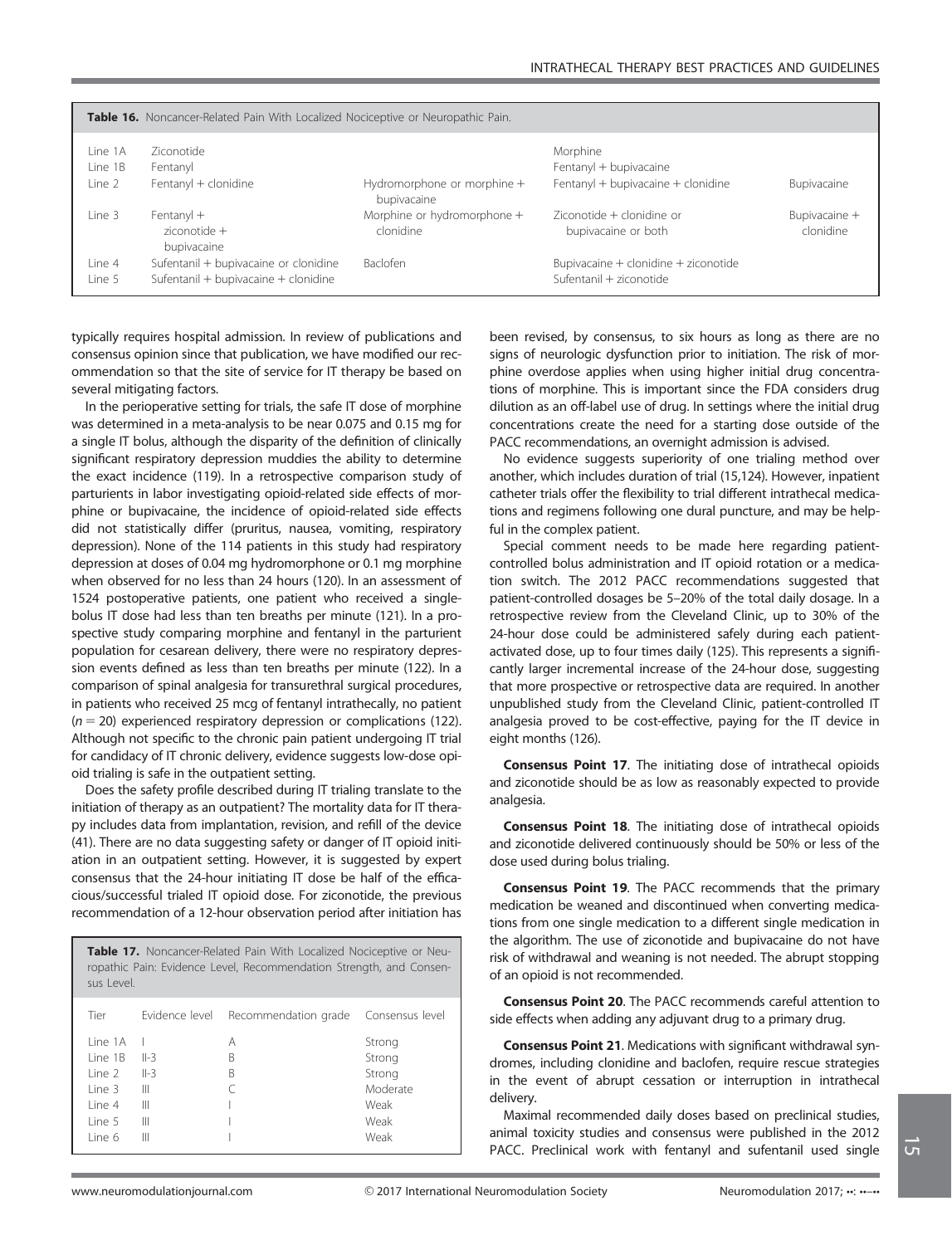## DEER ET AL.

| line 1A | Morphine                                                  |                       | 7iconotide*                                |                                                  |
|---------|-----------------------------------------------------------|-----------------------|--------------------------------------------|--------------------------------------------------|
| Line 1B | Hydromorphone                                             |                       | Morphine or hydromorphone +<br>bupivacaine |                                                  |
| l ine 3 | Hydromorphone or<br>morphine + clonidine                  |                       | Fentanyl + bupivacaine                     | Ziconotide + morphine or<br>hydromorphone        |
| l ine 4 | Hydromorphone or<br>morphine + bupivacaine +<br>clonidine | Fentanyl + ziconotide | Sufentanil + bupivacaine or clonidine      | Ziconotide + clonidine or<br>bupivacaine or both |
| Line 5  | Fentanyl or sufentanil + bupivacaine + clonidine          |                       | Sufentanil + ziconotide                    | Baclofen                                         |
| Line 6  | Opioid + ziconotide + bupivacaine or clonidine            |                       |                                            |                                                  |

bolus, multiple daily boluses, or continuous infusions across many animal models (127–133). It appears that high concentrations of fentanyl and sufentanil are tolerated, exclusive of a single injection sheep study (133). Very limited continuous infusion studies exist. Although some data suggest that 50 mcg/mL has limited data supporting safety, the 2000 mcg/mL study also suggests that neurotoxicity may not be a concern, with conflicting reports with fentanyl up to concentrations of 5000 mcg/mL (127,128).

Although these animal toxicity studies do support the safety of high concentrations of fentanyl and sufentanil, there was concern among PACC members about the phraseology of the "no known upper limit" recommendation. Those expressed concerns included: 1) high daily doses may lead to opioid- induced hyperalgesia; and 2) high plasma levels of the medication from very high IT doses may limit the advantages of targeted drug delivery to the spinal dorsal horn. The majority of PACC members agreed that in most clinical settings patients would not benefit from daily doses higher than 1000 mcg of fentanyl or 500 mcg of sufentanil. Members also agreed that the lowest possible concentration should be used, as human data are limited. Therefore, the consensus was that a more conservative approach to dosing of both fentanyl and sufentanil should be taken.

The consensus panel did note the experience of several members suggesting that escalation of IT fentanyl doses was often associated with diminishing returns. Several have observed clinical responses consistent with hyperalgesia and lack of clinical efficacy in dose ranges above 1000 mcg per day of IT fentanyl. Further systemic absorption of this highly lipophilic opioid may approach systemic levels seen with transdermal systemic applications (>3 ng/dL) as higher IT doses are utilized. While there is no conclusive data to guide the panel, the PACC does suggest strong reevaluation and consideration of other approaches as doses cross the 1000 mcg per day dosing threshold. Clearly clinicians have utilized doses above the 1000 mcg

per day level safely and possibly with efficacy, however, the panel does recommend this dosage currently as a reevaluation milestone.

Similarly, evidence suggests that the much higher doses of bupivacaine are well tolerated and average concentrations are reported in many studies (99,134,135). For all of the other drugs, the recommendations established in 2012 are still supported in the evidence, and we endorse the same dosing recommendations in 2016 (Table 22).

Consensus Point 22. Before proceeding with aggressive dose titration above 1000 mcg per day of IT fentanyl, clinicians should closely monitor the outcome of each dose increase and, if efficacy is not being established, consider dose reduction with consideration of intrathecal tolerance and hyperalgesia.

# VARIABLES AFFECTING CHRONIC INTRATHECAL THERAPY

#### Spinal Anatomy and CSF Dynamics Relevant to IT Drug **Delivery**

Meninges are morphologically and physiologically implicated in mechanical, immunologic, trophic, metabolic and thermal protection of the brain and spinal cord. In relation to spinal drug delivery, the spinal meninges represent the main barrier to the transfer of drugs between the CSF and the spinal cord. Therefore, it is necessary to know if any of the meninges cause resistance or limitation to the free circulation of CSF, presenting a barrier or compartmental limitation. The spinal dural sac contains the subarachnoid space with the trabecular arachnoid, the pia mater, and the subpial tissue. Drugs must cross all of these structures before reaching their final target,

| Medications for Long-Term Therapy Delivery.                                                                                 | <b>Table 20.</b> Recommended Starting Dosage Ranges of Intrathecal                                     |  |  |  |  |
|-----------------------------------------------------------------------------------------------------------------------------|--------------------------------------------------------------------------------------------------------|--|--|--|--|
| Drug                                                                                                                        | Recommendation of starting dose*                                                                       |  |  |  |  |
| Morphine<br>Hydromorphone<br><b>Ziconotide</b>                                                                              | $0.1 - 0.5$ mg/day<br>$0.01 - 0.15$ mg/day<br>0.5-1.2 mcg/day (to 2.4 mcg/day per<br>product labeling) |  |  |  |  |
| Fentanyl<br>$25-75$ mcg/day<br>$0.01-4$ mg/day<br>Bupivacaine<br>Clonidine<br>20-100 mcg/day<br>Sufentanil<br>10-20 mcg/day |                                                                                                        |  |  |  |  |
| *Starting doses of continuous intrathecal delivery should be half of<br>the trial dose for opioid-based medications.        |                                                                                                        |  |  |  |  |

Table 19. Noncancer-Related Pain With Diffuse Nociceptive or Neuropathic Pain: Evidence Level, Recommendation Strength, and Consensus Level. Tier Evidence level Recommendation grade Consensus level Line 1A I A Strong Line 1B II B<br>
Line 2 II-3 B<br>
B Strong Line 2 II-3 B Strong Line 3 III C C Moderate Line 4 III I I Weak Line 5 III I I Weak

Line 6 III I I Weak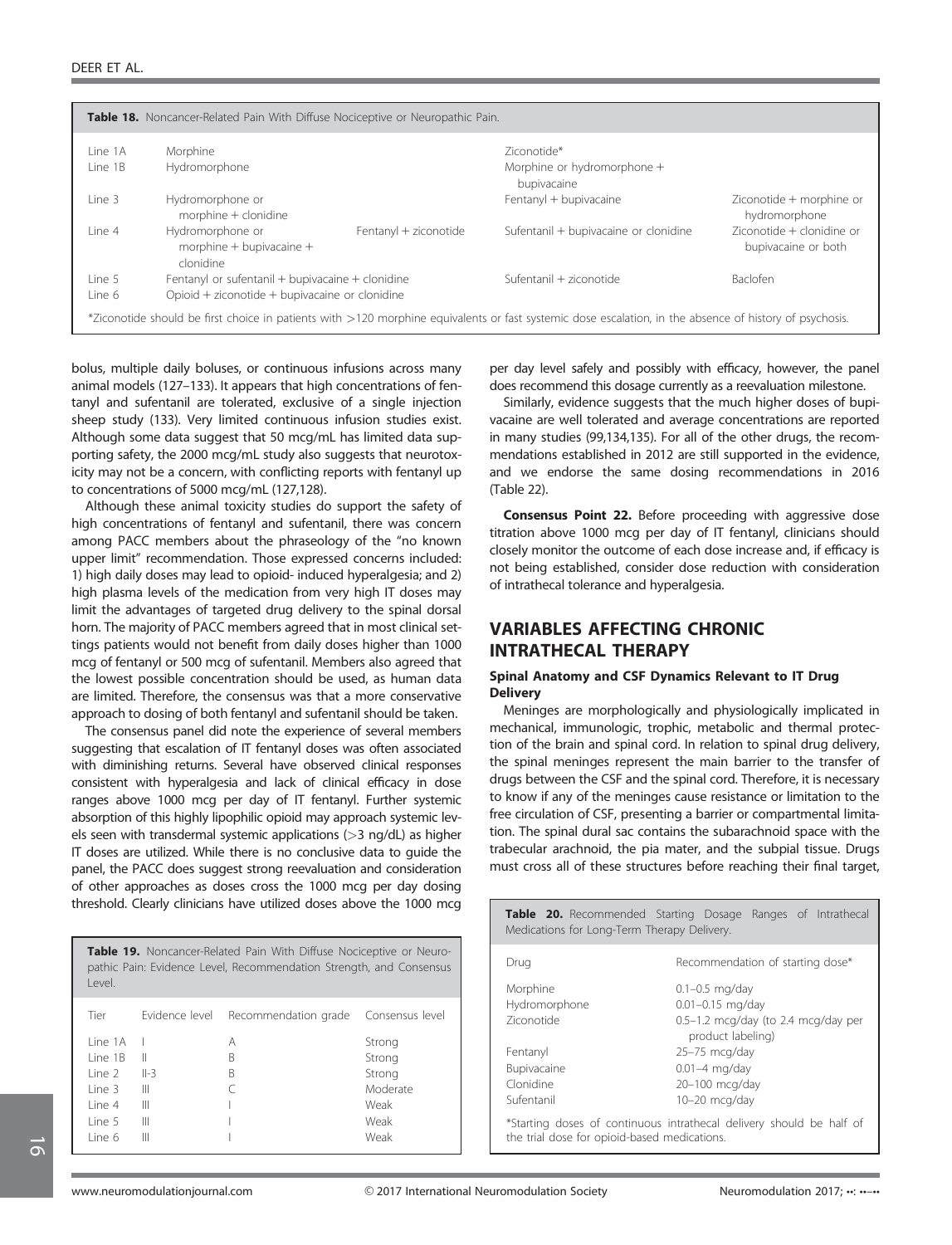| <b>Table 21.</b> Recommended Doses for Intrathecal Bolus Trialing.                                                                                                           |                                                                                                              |
|------------------------------------------------------------------------------------------------------------------------------------------------------------------------------|--------------------------------------------------------------------------------------------------------------|
| Drug                                                                                                                                                                         | Recommended dose*                                                                                            |
| Morphine<br>Hydromorphone<br><b>Ziconotide</b><br>Fentanyl<br>Bupivacaine<br>Clonidine<br>Sufentanil                                                                         | $0.1 - 0.5$ mg<br>$0.025 - 0.1$ mg<br>$1-5$ mcg<br>$15-75$ mcg<br>$0.5 - 2.5$ mg<br>$5-20$ mcg<br>$5-20$ mcg |
| *Starting doses of medication in the opioid-naive patient for outpa-<br>tient bolus delivery do not exceed 0.15 mg morphine, 0.04 mg hydro-<br>morphone, or 25 mcg fentanyl. |                                                                                                              |

the substance of the spinal cord. Dura mater, arachnoid and pia mater are differentiated structures morphologically, with different properties and, therefore, must be considered and analyzed independently.

#### Dural Sac

The dura mater is the most external layer of the dural sac and is responsible for 90% of its total thickness. This fibrous structure, arising from the meningeal fibroblast, represents a collagenous membrane that confers a barrier to diffusion defined by the molecular weight of the compound crossing the membrane (136). The remaining internal 10% of the dural sac is formed by the arachnoid lamina, which is a cellular lamina that adds very little extra mechanical resistance to the compound movement (137). The arachnoid lamina is semipermeable, and influences the passage of lipophilic substances through the dural wall (136). The arachnoid limits the diffusion of injected drugs to the epidural space. Dura mater has a thickness of about 0.35 mm (0.25–0.40) (138) that it is fairly constant along the length of the spinal cord, with some small variations. It is comprised of concentric dural laminas containing fibers distributed randomly in all directions (139–142). The arachnoid lamina has a thickness of 50– 60 microns ( $\mu$ m) (143). Its barrier effect is due to arachnoid cells strongly bonded by specific membrane junctions. This cell layer represents a small thickness of about 10-15 µm.

#### Trabecular Arachnoid

The trabecular arachnoid originates from the stratum of inner cells of the arachnoid lamina. These cells surround bundles of collagen fibers that form the axis of the arachnoid trabeculae. Near the spinal cord, the arachnoid cells of the trabecular structure are mixed with pial cells from the pia mater. Both types of cells share the same

|                                                                                                      | Table 22. Maximum Concentrations and Daily Doses of Intrathecal<br>Agents as Recommended by PACC 2012 (8) and 2016. |                                                                                                               |
|------------------------------------------------------------------------------------------------------|---------------------------------------------------------------------------------------------------------------------|---------------------------------------------------------------------------------------------------------------|
| Drug                                                                                                 | Maximum concentration                                                                                               | Maximum dose per day                                                                                          |
| Morphine<br>Hydromorphone<br>Fentanyl<br>Sufentanil<br>Bupivacaine<br>Clonidine<br><b>Ziconotide</b> | $20 \text{ mg/mL}$<br>15 mg/mL<br>$10$ mg/mL<br>$5$ mg/mL<br>30 mg/mL<br>1000 mcg/mL<br>100 mcg/mL                  | $15 \text{ mg}$<br>$10 \text{ mg}$<br>1000 mcg<br>500 mcg<br>$15 - 20$ mg <sup>*</sup><br>600 mcg<br>19.2 mcg |
|                                                                                                      | *May be exceeded in end-of-life care and complicated cases as deter-                                                |                                                                                                               |

\*May be exceeded in end-of-life care and complicated cases as determined by medical necessity.

histochemical profile, positive epithelial membrane antigen. In the pial layer, collagen fibers and fibroblasts continue under the pial cells to form the subpial compartment. The trabecular arachnoid surrounds the structures inside the subarachnoid space, including the spinal cord, nerve roots and vessels that are found free within the space, providing cover sheaths to these structures (144,145). These sheaths are very fragile and break easily if dissected. The characteristics of the arachnoid sheaths in the cauda equina are variable; some are lax while superimposed planes of the same components with a more compact appearance form others. The thickness of an arachnoid sheath ranges from 10 to 60  $\mu$ m (144,145). In some cases, a single arachnoid sheath encloses one or more nerve roots and in others the nerve root has no sheath at all (144–146).

It is possible that a microcatheter, with small diameter, could be introduced inside the arachnoid sheath. By contrast, a 20G catheter, used commonly in epidural techniques, is more difficult to introduce. If a drug is injected inadvertently or by accident inside the sheath, the drug would have a limited dilution with CSF and, therefore, could potentially be neurotoxic. Taking into account the method of administering drugs, continuous injection of local anesthetic through a microcatheter into these arachnoid sheaths could potentially be more devastating than a single injection. This is because repeated doses of small volumes may be accommodated inside the sheath, leading to nerve damage. The injection of a single larger volume instead would promote leakage of the anesthetic outside the sheath, decreasing its potential for injury.

Lumbar Subarachnoid Ligaments

Trabecular arachnoid and subarachnoid ligaments may be related to embryonic tissue remnants found in the subarachnoid space, where the cellular component is progressively replaced by fibrous connective tissue. These ligaments anchor the lateral, anterior and posterior sides of the spinal cord to the dural sac (147,148). Subarachnoid ligaments are similar to trabecular arachnoid, although contain more collagen fibers, and therefore more resistant to mechanical forces. A number of 21 dentate ligaments from each side of the spinal cord hold to the dural sac. Each ligament is composed of a flat fibrous membrane between the anterior and the posterior nerve roots, and its medial edge is in direct contact with subpial tissue covering the spinal cord. Laterally, these ligaments give rise to pyramidal projections that attach nonuniformly to the arachnoid lamina. The most cephalic ligament is found opposite the margin of the foramen magnum between the vertebral artery and the hypoglossal nerve. The lowest dentate ligament lies between the exit of the 12th thoracic and first lumbar spinal nerve roots; this ligament is a thin band stretching downwards from the medullary cone. Less commonly, posterior ligaments (posticum) are found giving shape to thin, inconsistent bands that attach the spinal cord to the inner surface of the dural sac (147,148). There are also less resistant fenestrated posterior-lateral ligaments, extending more laterally from the dorsal roots to the arachnoid lamina. Both posterior and posterior-lateral ligaments extend longitudinally from the cervical to the midthoracic or lumbar level. The thinner ventral ligament is found in the anterior side of the subarachnoid space. These subarachnoid ligaments do not limit free flow of CSF in most patients, due to their discontinuity along the dural sac.

#### Pia Mater

The structure of the pia mater includes a cellular layer and a subpial compartment. The cellular layer is made of flat overlapping pial cells with a smooth and bright appearance. It is three to five pial cells thick (10-15  $\mu$ m) at medullary level and two to three cells thick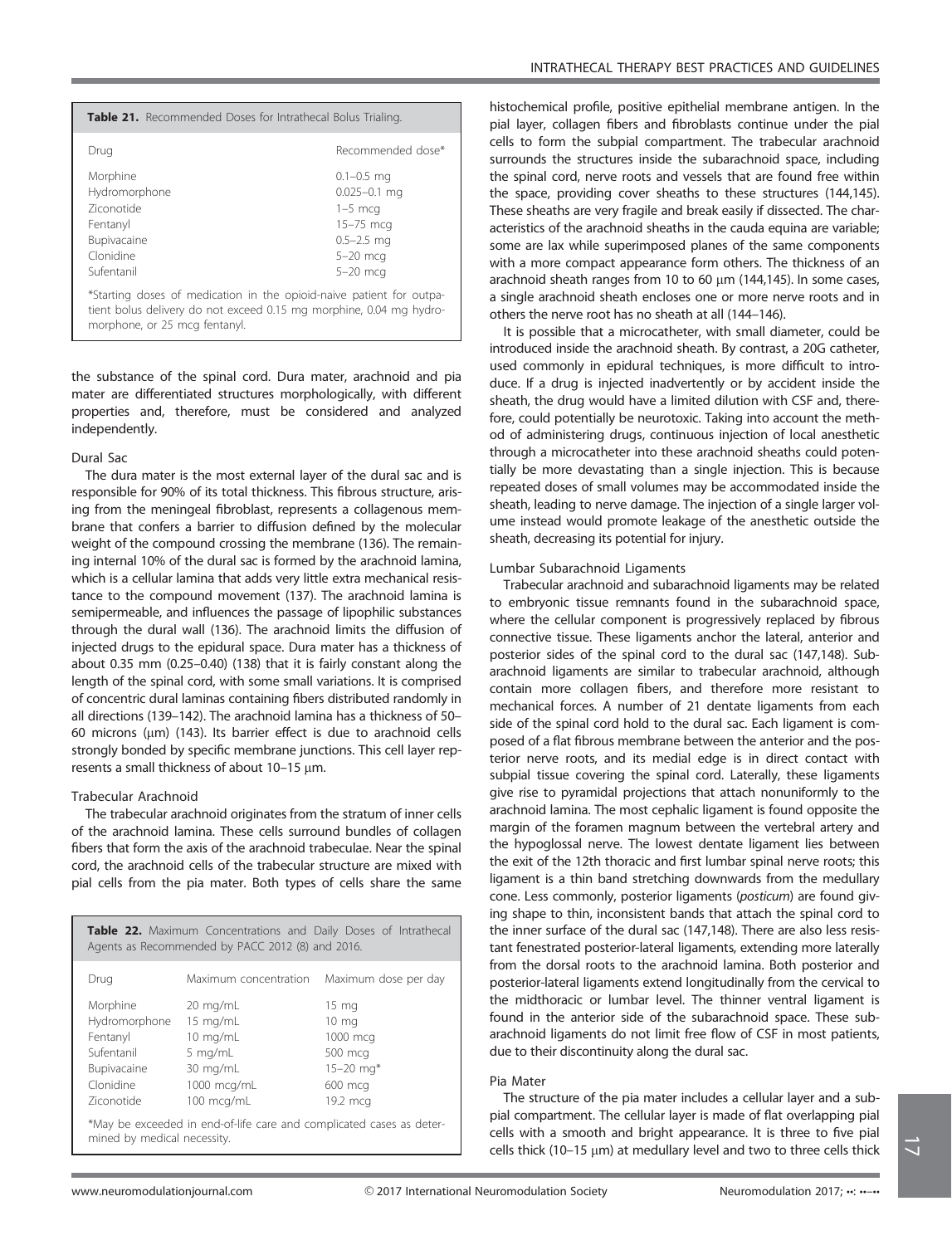| Table 23. Cerebrospinal Fluid Volume and Nerve Root Volume (mL) per Vertebral Segment (159). |                                |                                |                                |                                |                                |                                    |                                   |
|----------------------------------------------------------------------------------------------|--------------------------------|--------------------------------|--------------------------------|--------------------------------|--------------------------------|------------------------------------|-----------------------------------|
|                                                                                              | Sacral                         | 15.                            | 14                             | 13.                            |                                |                                    | T12                               |
| Cerebrospinal fluid (mean $\pm$ SD)<br>Nerve root (mean $\pm$ SD)                            | $2.2 \pm 0.6$<br>$0.1 \pm 0.1$ | $4.8 \pm 1.3$<br>$0.6 \pm 0.3$ | $5.1 \pm 1.1$<br>$1.3 \pm 0.3$ | $4.9 \pm 0.8$<br>$1.8 \pm 0.5$ | $5.7 \pm 0.9$<br>$2.0 \pm 0.8$ | $5.8 \pm 1.6^*$<br>$2.4 \pm 0.5^*$ | $4.7 \pm 1.3*$<br>$2.4 \pm 0.6^*$ |
| *Includes spinal cord volume.                                                                |                                |                                |                                |                                |                                |                                    |                                   |

 $(3-4 \mu m)$  at nerve root level. Amorphous fundamental substance is found around pial cells. The cells measure on average  $0.5-1$  µm (149,150).

The subpial compartment has large amounts of collagen fibers, amorphous fundamental substance, fibroblasts, and a small number of macrophages, as well as blood vessels. The subpial compartment is enclosed between the pial cellular layer and a basal membrane in contact with neuroglial cells. The subpial compartment from low thoracic vertebrae has a thickness of  $130-200$   $\mu$ m, and here measurement variations are more significant than in the pial cellular layer. The thickness of the pia mater is reduced to  $80-100$   $\mu$ m at the level of the medullary cone and continues to diminish down to 50– 60  $\mu$ m in the origins of the cauda equina. At nerve root level, the thickness of the subpial compartment is  $10-12 \mu m$  (149,150).

At the level of the medullary cone, there are perforations or fenestrations over the entire surface of the cellular layer of the pia mater. These fenestrations have circular, ovoid, or elliptical shapes. While the dimensions of these fenestrations vary, most of them measure 12–15  $\mu$ m in length and 4–8  $\mu$ m in width. At nerve root level, the pia mater also shows similar fenestrations but smaller in size (1– 4 um) (144,149,150).

Surrounding the pial cells there are numerous macrophages. The macrophages and other inflammatory cells seen within the pia mater could possibly originate from subpial and subarachnoid blood vessels, although a small proportion of them could originate from immature pial cells as a result of an unknown stimulus. Probably the fenestrations found in the pia mater are related to the migration of some immature pial cells as part of an inflammatory response (151).

The number of cell junctions between pial cells is much lower than among arachnoid cells. For this reason, pia mater is a permeable structure allowing the passage of drugs through intercellular spaces. However, in the area of the conus medullaris the permeability could be higher if the fenestrations are present in the patient.

#### Cerebrospinal Fluid

The volume of the CSF has obvious relevance as a determinant of dilution of drugs in the subarachnoid space (152). About 500 mL of CSF is formed each day, mainly by the choroid plexuses of the cerebral ventricles with uncertain contribution from ependyma, pia, and brain parenchyma. A small proportion of CSF leaves the skull and enters the spinal subarachnoid space, passing downwards, posterior to the spinal cord and returning upwards, anterior to the spinal cord (153), with little bulk flow. The rate of absorption through the arachnoid villi varies and is adjusted to maintain a pressure within normal range.

There are oscillations of the CSF pressure, which are synchronized with intracranial arterial pulsations for both respiratory and circulatory motors. These changes of pressure could help the dilution of drugs injected in the CSF to reach a homogenous concentration around the nerve roots and spinal cord. Their amplitude is about 9 mm per cycle in the cervical CSF and about 4 mm at the thoraciclumbar junction, with minimal movement in the distal part of the lumbar sac (154,155). Pulsations probably increase with the

elevation of intra-abdominal pressure. The oscillatory CSF pulsations have a significant impact on the spreading of drugs after subarachnoid injection (156). CSF flow dynamics reveal latencies of the systolic and diastolic peaks of cervical and lumbar CSF pulsations, contrary to the hypothesis of a continual wave theory. Furthermore, fast flow velocity reappears in the thoracolumbar spine, correlating to a large respiratory influence in the thoracolumbar spine (18).

Magnetic resonance imaging (MRI) allows the estimation of CSF volumes from human axial images under physiological and pathological conditions (157–160). There is a great variability of CSF volume between patients, although this variation also depends on the method used to study the CSF. Sullivan et al. (159) in 2006 estimated a CSF volume of  $35.8 \pm 10.9$  mL (range 10.6-61.3 mL) between a perpendicular plane in the intervertebral midpoint of T12 to L1 and the lowest limit of the dural sac. Edsbagge et al. (160) in 2011 studied the complete spine and found a total CSF volume of 81  $\pm$  13 mL (52–103 mL). In the cervical region, there was  $19 \pm 4$  mL, in the thoracic region,  $38 \pm 8$  mL, and in the lumbosacral region  $27 \pm 8$  mL. Another group estimated that the total volume of CSF from L5-S1 to T11-T12 was 36.1  $\pm$  6.7 mL (161). These individual differences of CSF volume affect the final concentration of a local anesthetic drug administered in the dural sac of different individuals, even with the same dose, volume and concentration given. Therefore, having considered other relevant factors such as position of the patient or vertebral level selected for subarachnoid injection, it may be that doses below 7.5 mg of bupivacaine do not ensure an adequate level of blockade in all patients.

#### Nerve Roots, CSF, and Subarachnoid Catheters

The relationship between CSF volume and nerve root at each vertebral level is an unknown subject that may be of interest when we consider the concentration of drugs in CSF and the amount of nerve tissue that must be crossed (161–163). In the cadaver it is possible to measure the volume of each nerve root, but more difficult to determine the amount of CSF related to each nerve root. Recently Prats-Galino et al. estimated the volumes in the segments from L5-S1 to T11-T12 (162). The total volume of CSF was  $29.95 \pm 5.66$  mL (Table 23) and the volume of the nerve roots was  $10.38 \pm 2.4$  mL. The total mean volume of CSF at each lower thoracic and lumbar level is around 5 mL per segment, but with a wide range of results between the different levels (162) (Table 23).

The existence of concentration gradients for many compounds in the CSF along the spinal canal was established in the 1990s (139,140). These gradients imply de facto that the CSF cannot be a circulatory system, and recently MRI evidence has confirmed that movements of the CSF through oscillations rather than a flow (139). The velocity of CSF oscillation waves has been calculated at 4.6 m/ sec (SD 1.7 m/sec) (140). This new knowledge has been surprising to many practitioners and should be considered in all future pharmacokinetic studies of IT drugs.

Very little is known about the mechanisms of drug dispersion in the human CSF. The best available in vivo data are still derived from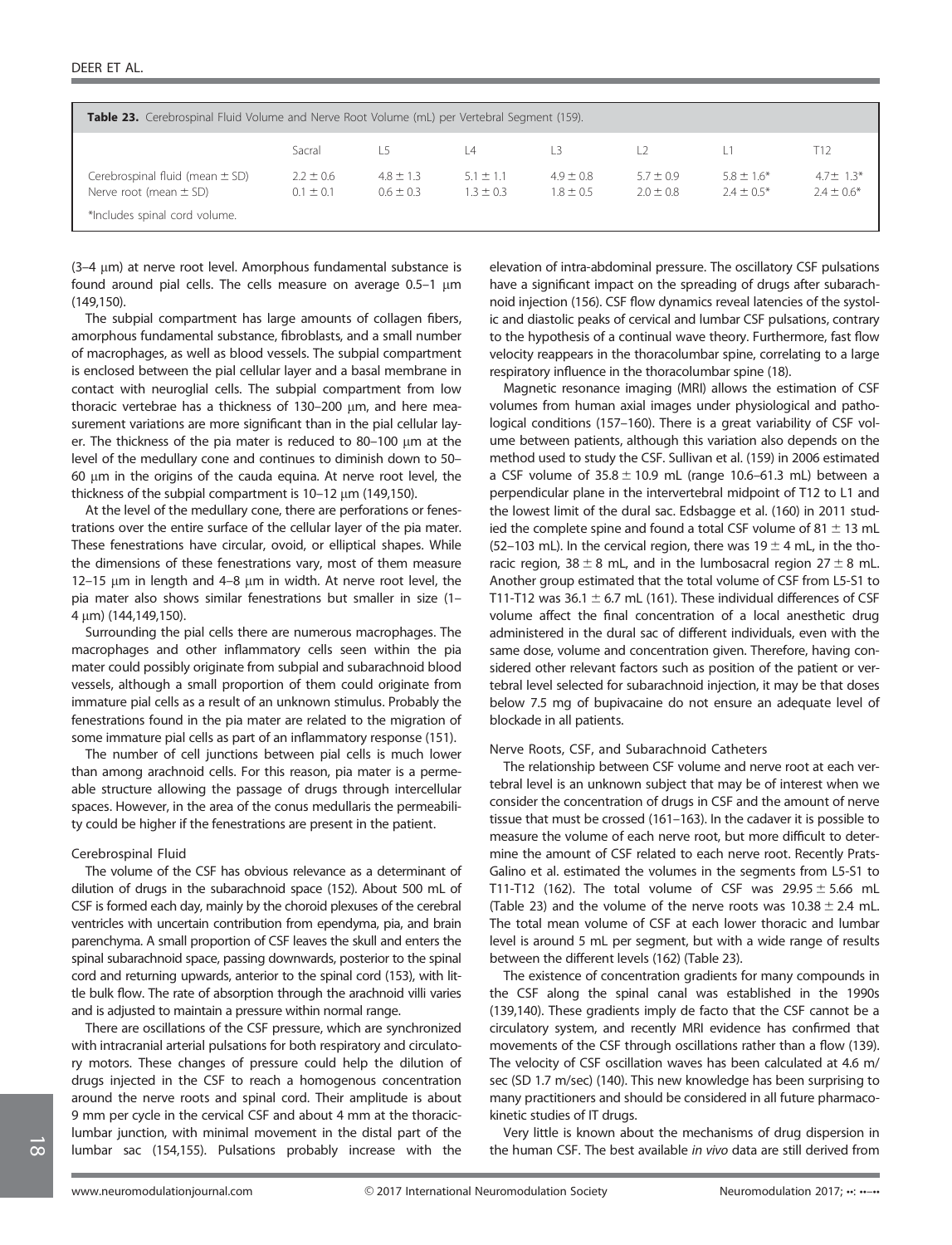a sophisticated porcine model developed by Bernards (16,20,152). Overall these studies suggest that all drugs that have been tested for IT infusion and are relevant to the algorithms are poorly dissipated in the CSF. This is due to a combination of factors including the low kinetic energy (low flow rate) provided by all implantable pumps currently on the market, limited liquid/liquid diffusion coefficient, and the absence of meaningful CSF bulk flow. Local IT mechanisms related to the interaction of the oscillation of the CSF across obstacles, such as nerve roots and ligaments, as well as irregularities in diameters and contours of the walls of the spinal canal, combine to form regional vortices that increase the dispersion of drugs by several orders of magnitude (164).

#### CSF Dynamics

Factors that affect the dynamics of CSF flow include heart rate, blood pressure (156), and the pulmonary ventilation, which appears to be one of the most important drivers (165). Traditional knowledge and experience with local anesthetics, opioids, and novel agents administered in the lumbar spinal subarachnoid space for surgical anesthesia and analgesia unfortunately contribute little understanding to the complexities of IT catheter-targeted drug delivery for chronic pain and spasticity management. In the former, technical factors such as bolus injection speed or rate, volume, baricity, and patient factors such as height and posture, significantly influence drug distribution. In the latter, drug distribution is highly influenced by CSF flow dynamics, where multiple recent studies have led to a new understanding of drug distribution, which in time may lead to improved efficacy and safety of IT drug delivery.

The intended action of intrathecally delivered drugs is the spinal cord and to a lesser extent the brain, and they are delivered into the CSF through a catheter connected to an implanted pump. The CSF is secreted by the choroid plexus and brain parenchyma at a rate of 0.3–0.4 mL/min and the total volume ranges from 90 to 150 mL. Approximately a third of the total volume is contained in the compliant spinal subarachnoid space. Choroid plexus and brain parenchyma are not the only sites of CSF production, as glial cells, water transporters know as aquaporins, and other bidirectional mechanisms produce flow rates greatly exceeding traditional net CSF secretion rates (166). Absorption traditionally has been considered to take place at arachnoid villi, and the resultant bulk CSF flow was thought to influence drug distribution to the spinal cord and brain to a greater extent than by simple molecular diffusion. This bulk flow concept has been shown to be outdated from several perspectives, however.

Current understandings from imaged-based and computational fluid dynamics (CFD) show CSF to behave as a poorly mixed volume with little net flow, but significant oscillatory flow, originating from CSF pulsations, which are, in turn, influenced by blood pressure, stroke volume, and intrathoracic pressure variations associated with respiration. Because of the noncompliant skull, and to a lesser extent spinal canal features, these pulse volumes are transmitted as CSF pulses, and in the compliant spinal canal lead to oscillatory inflow and outflow at velocities up to 10 mm/sec (167). This pulsatile mixing is orders of magnitude greater that that seen with simple molecular diffusion (164).

This oscillatory flow interaction with the various IT structures such as nerve roots, ligaments, and objects such as catheters induces secondary flow patterns known as: 1) steady streaming, which may be more or less than oscillatory flow, but also greater than molecular diffusion (167), and 2) enhanced diffusion caused by shear forces at

liquid/solid interfaces (168). Velocity and amplitude variations also occur in various locations within the spinal canal (169).

In a small-volume (spinal anesthetic) CFD model, speed of drug transport (i.e., mixing) was strongly affected by the frequency and volume of CSF pulsations (156). Large-volume bolus injection of more than 10% of total estimated CSF volume has been shown to result in rapid substantial mixing throughout the entire spinal axis independent of pulsatile mixing, but this is orders of magnitude greater than clinically used in simple continuous or intermittent patient-activated bolus mode through an implanted catheter (164).

Many animal studies have shown a rostral-caudal gradient from the catheter tip (20,81,91), and the recent work of Wallace and Yaksh confirms this in a human study (170). In patients receiving IT morphine, CSF morphine concentrations decreased by distance from the catheter tip with a gradient that correlated with the infusion dose, and over a range of infusion rates of 0.1–1.0 mL/day.

Just as volume and flow rate of injection in spinal anesthetics compared to continuous catheter infusion limit the applicability of spinal anesthetic data, such discrepancies may also explain the apparent initial "failures" of IT drug delivery when the catheter location, volume, and rate of delivery vary from the trial methodology and lead to varying and lesser drug distribution reflecting pharmacokinetic differences. This has been described with the lipophilic drug bupivacaine (171), and when simple addition of lipophilic bupivacaine to an existing hydrophilic opioid pump mixture was shown to be of no benefit (172).

Given all these variables, the amount of drug present at a particular site along the neuraxis distant from the injection site is difficult to determine and is not likely to be uniformly distributed from a CFD perspective (167). Experimentally, drug distribution is limited to a few centimeters around the tip of the catheter (171,173), and dispersion around the cord is also limited (90). This leads to factors to consider when placing a permanent catheter.

#### Catheter Location and Placement

The traditional teaching of many instructors has reasonably recommended placing the catheter tip close to the target receptors of the spinal segment(s) associated with the dermatome/sclerotome/ viscerotome of the primary pain generator. This issue of delivery location reflects on: 1) the fact that analgesic medications (mu opioid, alpha 2 adrenergic, N type calcium channel blockers), aside from the local anesthetics, exert their effects on the target receptors/channels that are located on the terminals of the primary afferent and at the level of the first order spinal synapse; and 2) the need for the drug to reach the spinal levels associated with the spinal segments processing the pain information (where the target receptors are located), and the absence of robust infusate redistribution (as discussed in the previous sections). The ability to determine this location is, for the most part, difficult, and may be easier to determine when local anesthetics are administered (174); it is far less clear when baclofen is infused to treat spasticity or morphine to relieve pain. An important issue is the appreciation that the receptors associated with the target dermatome are not restricted to the spinal segment associated with the root dermatome. Afferent input into any given segment may send collaterals up to several segments rostrally and caudally. It has been argued that the IT drug must accordingly reach the cells and afferent terminals in these distal dermatomes (112,175,176).

Consensus Point 23. Limited data exist as to appropriate and best catheter tip placement. The catheter should ideally be centered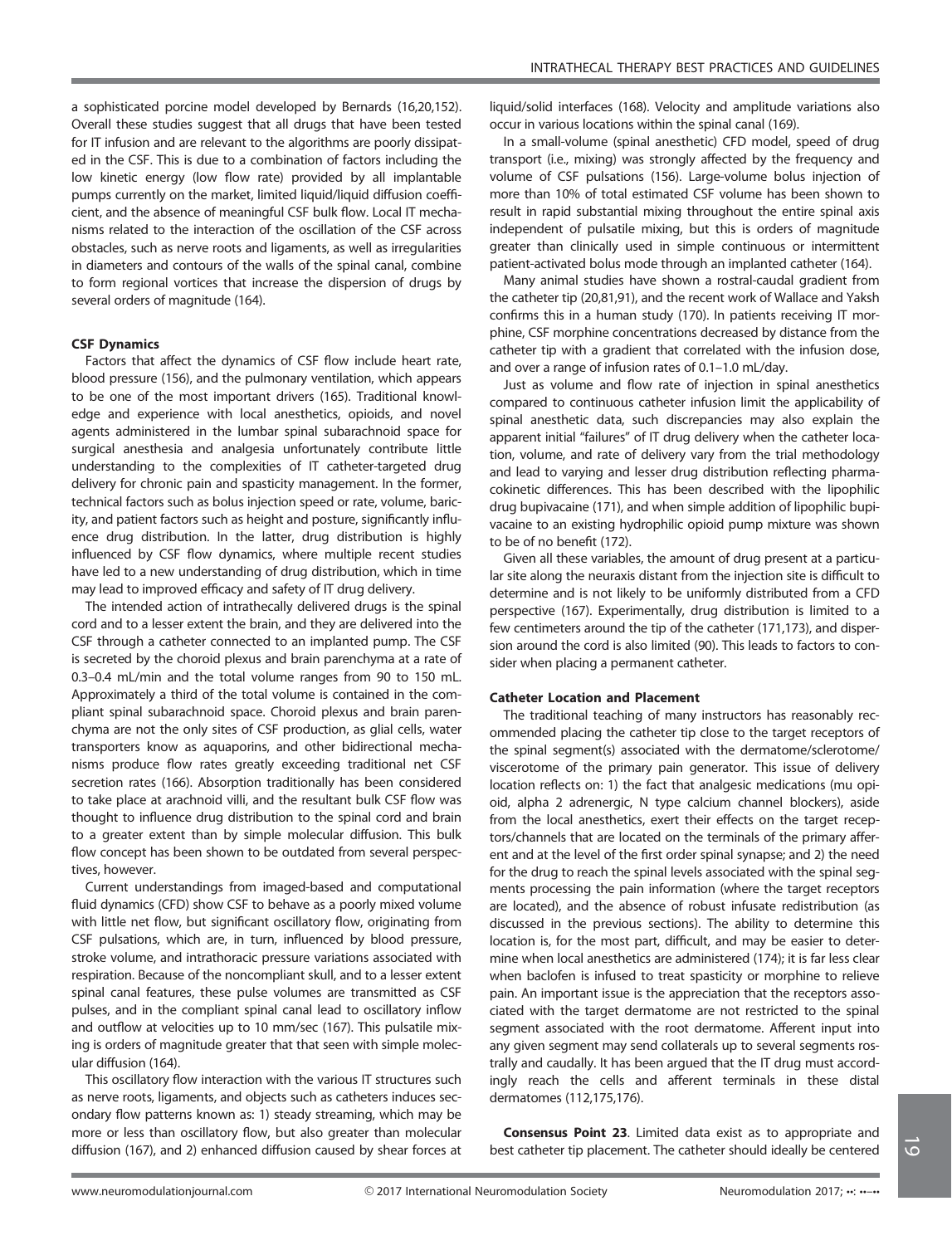in the spinal dermatome associated with the pain generator. The consensus recommendation is that the doctor use clinical judgment based on the clinical setting.

#### Pharmacokinetics of IT Analgesic Agents

Compared to epidural administration, IT administration has long been shown to result in higher analgesic efficacy and lower rates of treatment failures and technical complications (177). The principal advantage of IT therapies involves bypassing the blood-brain barrier. This results in higher concentration of administered agents in the CSF while using lesser amounts of medication. Evidently, greater efficacy is realized with IT drugs that do not freely cross the blood-brain barrier and when the target receptor is predominantly located in the CNS in close proximity to the administered IT agent. Medications deposited in the IT space, through catheters placed near the level processing the patient's pain, lie close to but not at the target sites. Except for local anesthetics and baclofen, the receptor sites for IT drugs are located in the dorsal horn of the spinal cord, in particular in lamina II, also known as substantia gelatinosa (178). In order to reach their target receptors at neuronal synapses in the superficial dorsal horn, intrathecally administered medications must diffuse across the pia arachnoid and white matter of the spinal cord—a distance of up to 1–2 mm from the surface of the cord (179). Diffusion across the pia is typically considered to be unimpeded given its structure of a single layer of cells without intercellular junctions. Work with large molecules has, however, suggested that the diffusion of drugs into the parenchyma may occur though fluid pathways paralleling the intraparenchymal vasculature (180). The spinal cord white matter consists of myelinated axons making it hydrophobic (e.g., dorsal column), whereas the grey matter consists of cell bodies in the various laminae and is hydrophilic (181). Continuous IT infusion results in stable CSF drug concentrations, which establishes a gradient driving parenchymal diffusion into the spinal cord. At equilibrium with slow constant IT infusion, concentrations of small molecules in the CSF are thought to be equivalent to those in the interstitial fluid in the superficial aspect of the dorsal horn (179).

A number of factors intrinsic to the IT medication play important roles in determining drug uptake. Among these, lipid solubility and molecular weight are the most important physicochemical characteristics of an intrathecally administered drug. Hydrophilic medications administered intrathecally may have a clinical advantage over hydrophobic or lipophilic IT agents. Compared to lipophilic medications, hydrophilic agents have longer half-lives, reflecting the faster clearance into the vasculature demonstrated by lipophilic agents (16) and smaller volumes of distribution, resulting in potentially deeper cord penetration and more rostral spread (182). However, lipophilic medications have the advantage of limited spread when precise targeted delivery is desired.

#### Safety and the Compounding of IT Drugs

Medications approved by the FDA have undergone comprehensive testing in animal and human subjects to demonstrate safety and efficacy, while the manufacturing process is continuously evaluated to ensure that high quality standards are met (183). Despite these good manufacturing processes and preclinical testing of medications before FDA approval, there remains considerable need for custom formulations of medications that are not commercially available for IT use or commercially unavailable concentrations of medications. The practice of creating these mixtures of medications, known as pharmacy compounding, is not regulated by the FDA but rather by state boards of pharmacy, incorporating the United States

Pharmacopeia (USP) chapters Pharmaceutical Compounding—nonsterile and sterile preparations (183). As the FDA does not regulate these processes, quality assurance is left to the individual pharmacy or to national compounding associations that offer credentialing. The FDA defines pharmacy compounding as combining, mixing or altering of ingredients to create a customized medication for an individual patient in response to a licensed practitioner's prescription (183). If a physician chooses to use a compounding pharmacy, the physician should be familiar with quality control procedures of that pharmacy.

The USP classifies manipulations of sterile products in aseptic conditions as low-risk compounding; however, addition of nonsterile components would constitute high-risk compounding (183). With regard to IT drug delivery (IDD), dilution of commercially available products such as Infumorph (Baxter Health Care, Deerfield, IL, USA) would constitute low-risk compounding, whereas combining an aseptic product with a powder formulation, such as bupivacaine, may constitute high-risk compounding. Beyond the quality assurance issues that lie with the individual compounding pharmacy (and are largely out of the control of the prescribing practitioner), there has been considerable discussion about the role of compounded medications for IDD (8,183,184). It should be noted that drug dilution is also considered an off-label use of IT medication. This fact, along with lack of efficacy, has led to the off-label use in the majority of IT clinical practice.

The PACC of 2012 commented on the role of compounding, identifying the risks associated with the practice and outlining basic considerations surrounding the practice, such as training of personnel, segregated sterile compounding facilities, air quality of the compounding area, certification and calibration of equipment, standardized disinfection and quality assurance programs (8). Debate concerning the practice of using compounded medications continues to this day, since essentially all medications could be construed as compounded to some degree (185). Around this time, one IDD manufacturer reported that off-label medications or admixtures could result in corrosion to the infusion system and device failure (186). This bulletin suggested that preservative-free morphine (maximum approved concentration 25 mg/mL) was approved for use, however, the bulletin also stated that compounded formulations of baclofen and morphine had resulted in motor stall, leading to some confusion on the part of practitioners as to what constituted safe use of morphine.

In 2013, a joint statement by thought leaders from NANS and the American Society of Interventional Pain Physicians presented the viewpoint of many physicians experienced in IDD: that medication formulations with hydromorphone, fentanyl, and other opioids are more effective than morphine and have fewer side effects (185). In addition, this statement reconfirms the use of admixtures of bupivacaine and clonidine as outlined in the PACC of 2012 (8). The stall rate for Synchromed pumps (Medtronic Inc., Minneapolis, MN) was reported as 2.4% for approved medications (Infumorph, Lioresal, and Prialt) at five years and as 4.5% for unapproved medications (185). The PACC suggested that compounded medications were the de facto standard of care, and peer-reviewed literature exists to support use of both on- and off-label medications.

An infinite number of drug combinations exist and some physicians recommend that drug mixtures be utilized only where drug stability information is available. If a study suggests that a highconcentration drug combination is stable, stability can be assumed for lower-concentration combinations of the same drugs. For most pharmaceuticals, there are established and published standards of solubility at room temperature. While high-concentration drug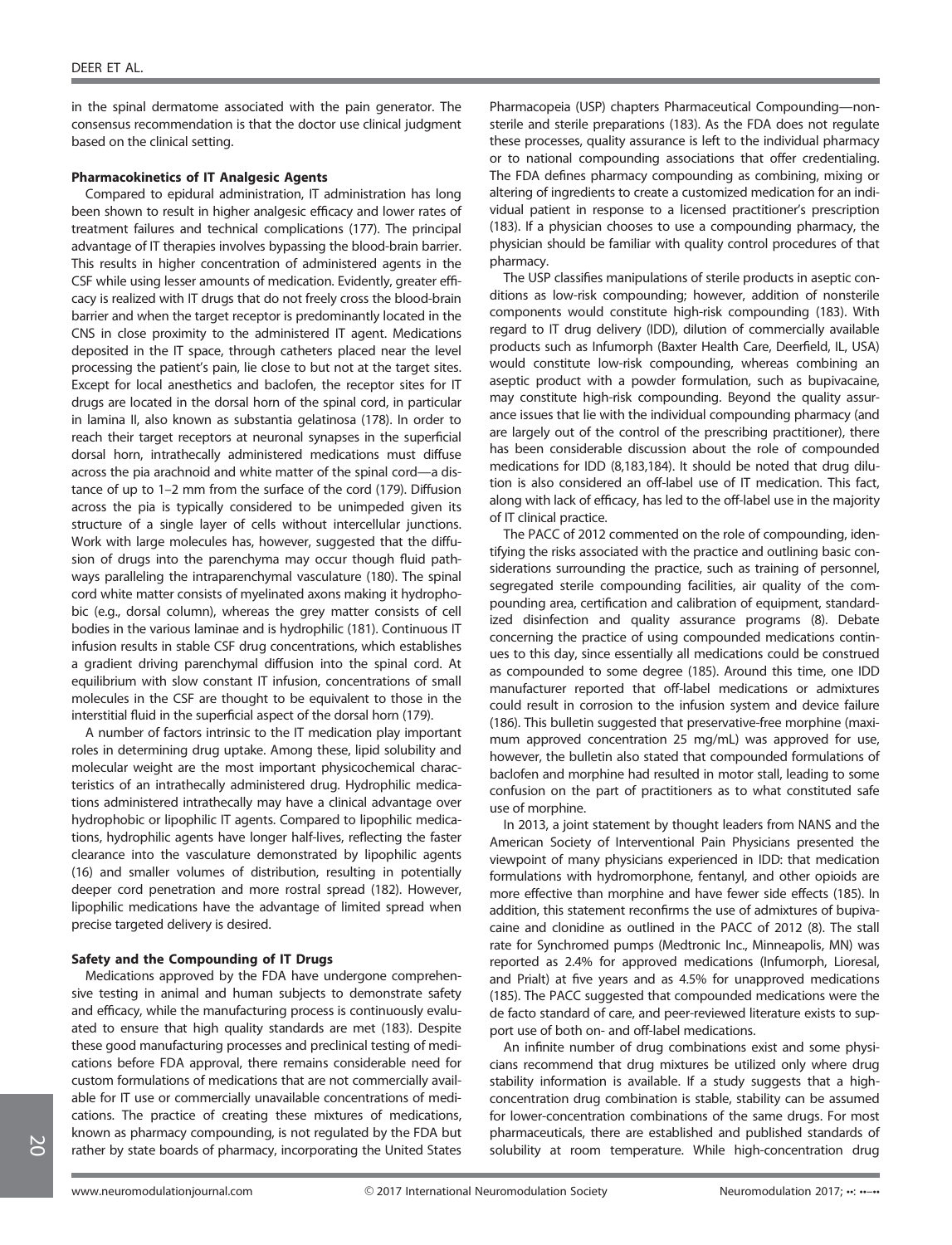combinations do allow for longer refill interval and delivery of higher daily doses, alterations in pH in high drug-concentration solutions can lead to pump and catheter failure and patient symptoms. For example, precipitant has reportedly caused catheter obstruction, pump corrosion, and failure of IT drug therapy (187,188).

Given that few clinicians utilize IT medications that are completely devoid of some pharmacy manipulation (dilution, concentration, etc.) and that most clinicians utilize compounded off-label medications and admixtures, IDD essentially mandates use the of compounded medications. Also, since the incident rate of motor stalls for approved and nonapproved medications is similar, it seems prudent that diligence in monitoring patients receiving IDD for the presence of motor stalls or therapy disruption be underscored to detect and treat these possible outcomes.

#### Review of IT Medications

To date there has been considerable controversy and little consistency in the trialing of opioids, although trialing with morphine or hydromorphone is common and advised (27,59). The use of pretrialing systemic opioid dose conversions to derive an appropriate dose for IT opioid trialing is not recommended because of pretrial weaning of systemic opioids and differences in pharmacology between systemic and IT opioids.

#### Morphine

Mechanism of Action. Morphine is the most widely used IT medication. It is a mu opioid agonist (189).

Neurotoxicity. Preclinical evaluation in several large animals models showed morphine's propensity to initiate space occupying masses or IT granulomas (190–193). These masses, constituted of fibroblasts, maturing collagen and interspersed with inflammatory cells, arise from the dura/arachnoid, with the mass size largest proximal to the catheter tip (188,194). This profile has been observed with several opiates, including hydromorphone and methadone (131). The association between IT opioid therapy and granulomas is further discussed in a PACC 2012 publication (60).

Clinical Studies. Clinical data on IT morphine continue to support its use as a first-line therapy. From 1983 to 2000, there were many studies showing efficacy of the long-term infusion of morphine and morphine/adjuvant admixtures, as reported by PACC 2012 (8). Recent results from several long-term studies support the efficacy of IT morphine in treating patients with chronic pain, including pain from cancer and noncancer diseases. In a retrospective study, medical records from 57 patients with chronic malignant pain on longterm IT opioid therapy (morphine, hydromorphone, or sufentanil) were reviewed (195). VAS scores for pain significantly decreased from baseline to time of first refill ( $p \le 0.001$ ); VAS scores then remained stable and significantly lower than baseline scores  $(p \le 0.001)$  through year 3. Oral opioid use decreased significantly in the first year of IT therapy ( $p \le 0.001$ ) and increased slightly but insignificantly between years 1 and 3.

In a prospective, open-label study of IT morphine infusion (Prometra® Infusion Pump, Flowonix Inc., Mt. Olive, NJ, USA), 110 patients with chronic pain were treated and followed up for approximately one year (196). Pain relief was noted within one month and was sustained during the following six months; trends indicated consistent pain relief through 12 months. In an open-label study, 13 patients with intractable pain from chronic pancreatitis who had undergone a successful trial of IT opioids received IT opioid infusions for a mean duration of 29 months (197). The limited intention-to-treat analysis

revealed an overall success rate of IT opioid therapy of 76.9% of patients. In another open-label study, IT morphine was infused in 24 patients with vertebral fractures due to osteoporosis who had not responded to systemic opioid therapy (198,199). The mean VAS pain score decreased significantly from 8.7 cm before IT therapy to 1.9 cm after one year of IT therapy ( $p < 0.001$ ). Significant improvements from baseline to one year were also noted on scores for the Quality of Life Questionnaire of the European Foundation for Osteoporosis subscales for pain, quality of daily life, domestic work, ambulation, and perception of health status ( $p < 0.001$ ).

In one retrospective study, investigators attempted to determine characteristics of patients for whom IT morphine therapy is effective (200). The study included 131 patients who received IT morphine monotherapy for various pain types (cancer-related, nociceptive, or neuropathic). A >50% decrease in pain was reported in 73% of all patients. No differences in responder rates were noted when results were analyzed by pain type, patient age, or morphine dosage; however, responder rates were significantly higher in men than in women ( $p = 0.02$ ).

Raphael et al. conducted a randomized, double-blind controlled trial of IT morphine efficacy in noncancer pain (201). One group had no change in morphine dose while the other had a 20% reduction every week for ten weeks. Seven of ten patients, all in the dosereduction group, withdrew from the study prematurely. Withingroup VAS and Oswestry Disability Index differences were statistically significant between baseline and the last observation for the intervention group, with statistically significant greater pain and worsened disability in the dose-reduction group. These results suggest the efficacy of IT morphine for long-term treatment of noncancer pain.

#### Hydromorphone

Mechanism of Action. Hydromorphone is a mu opioid agonist (202).

Neurotoxicity. Preclinical studies of IT infusion of hydromorphone in large animal models showed space occupying granulomas at higher concentrations (131,203).

Clinical Studies. The literature review revealed no new studies investigating the efficacy of IT hydromorphone in the treatment of chronic pain. Two case reports described granuloma development in patients treated with IT hydromorphone. The first described a patient who developed a granuloma on IT morphine; nine months after removal of the first granuloma, she developed another granuloma after one month of IT hydromorphone therapy (204). The second report described a 52-year-old man with a history of chronic lumbar spine pain who developed a granuloma while receiving high-concentration IT hydromorphone (85 mg/mL) at a dose of 19.8 mg/d (205).

Mallinkrodt Phamraceuticals (St. Louis, MO, USA) is enrolling patients in a study to develop a branded and formally manufactured, FDA-approved hydromorphone product. The first trial is a controlled, two-arm, parallel-group, randomized withdrawal study. Subjects in this trial will already have implanted IT pumps and will be transitioned to IT hydromorphone. They will then be titrated to a level where oral opiate medications are eliminated up to a dose of 5 mg of IT hydromorphone per day. Subjects who attain stabilization and meet criteria for randomization will be assigned to either remain at their current dose of hydromorphone or be titrated off therapy in a blinded fashion. The primary efficacy end point of this study is the proportion of subjects who are treatment failures during the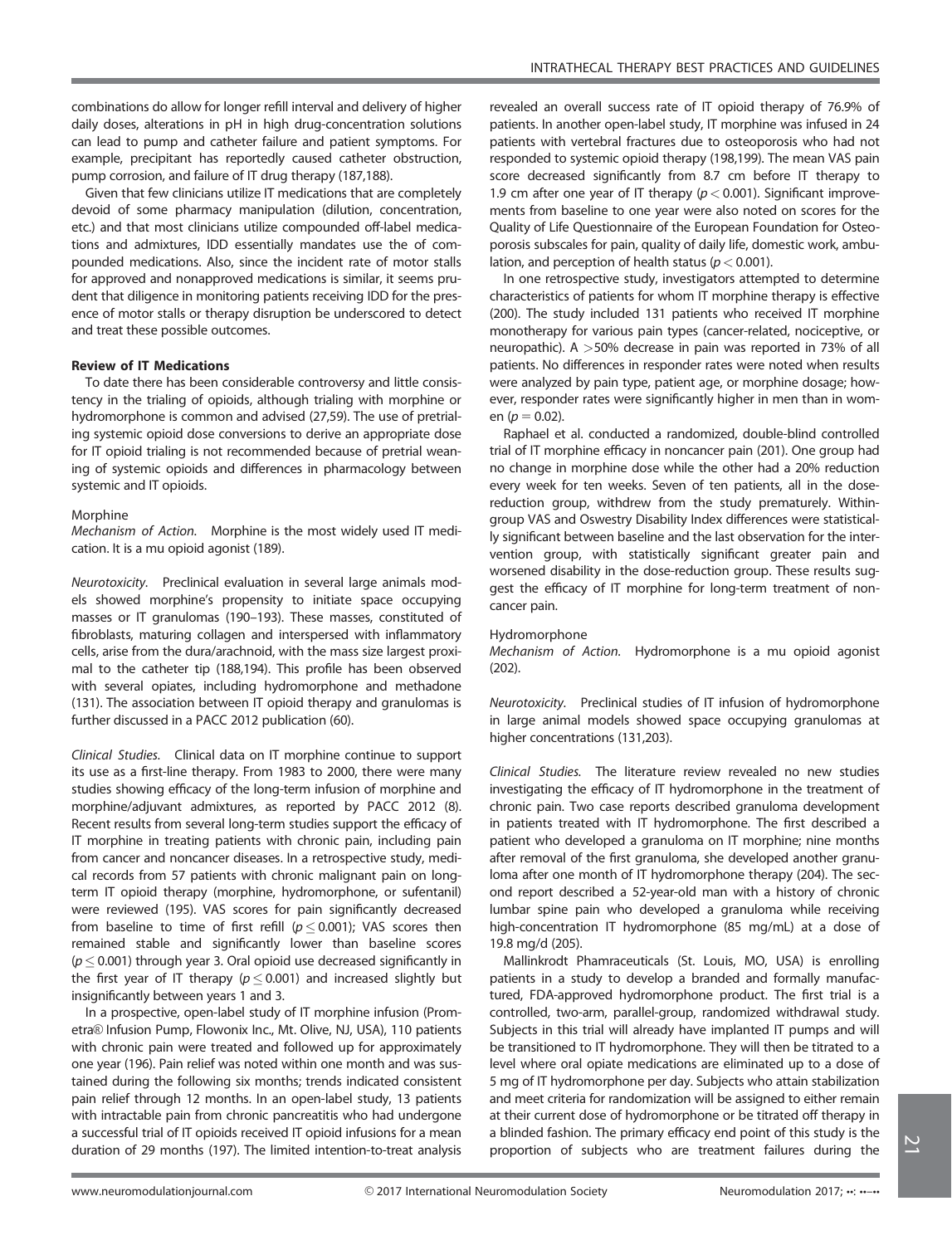double-blind randomized withdrawal period. The second trial is a Phase 3, open-label, single-arm safety study where subjects can either directly enter the study from the previously described trial or be transitioned directly to IT hydromorphone. The two formulations of IT hydromorphone being investigated are a 2 mg per cc and a 10 mg per cc concentration, respectively. These trials are actively recruiting subjects and results are expected in 2017.

Peripheral edema associated with IT hydromorphone infusion was reported in one patient. This 61-year-old woman with chronic pain developed progressive lower extremity edema, which was complicated by severe cellulitis, while on IT morphine (206). Her edema lessened when she was switched to IT hydromorphone but recurred with severe cellulitis two months later. Her IT regimen was changed to clonidine (33 mcg/d) and baclofen (67 mcg/d); edema resolved and did not recur.

#### Fentanyl

Mechanism of Action. Fentanyl is a lipophilic mu opioid agonist (132,207).

Neurotoxicity. Preclinical studies of IT infusion of fentanyl or alfentanil in large animal models showed no space occupying granulomas at the highest concentrations examined (132,133).

Clinical Studies. The literature review revealed no new studies investigating the efficacy of IT fentanyl in the treatment of chronic pain. One case report described a 34-year-old woman receiving IT combination therapy (fentanyl, bupivacaine, and clonidine) for chronic pain who was suspected of having an epidural hematoma because of inadequate pain control despite increasing doses and an unsuccessful epidural steroid injection (208). On operation, a catheter-tip mass was noted within the epidural space, with the catheter tip in its center. Misplacement of the catheter (epidurally instead of intrathecally) at the time of original insertion complicated diagnosis. Histopathological analysis revealed a proteinaceous mass, which the authors determined was an inflammatory mass, not a granuloma, and was likely a result of drug precipitation.

#### Sufentanil

Mechanism of Action. Sufentanil is a potent mu opioid agonist (209).

Neurotoxicity. No canine continuous infusion trials with sufentanil have been reported. Repeated bolus delivery in the canine mode showed no histopathologic changes (132).

Clinical Studies. The literature review revealed no new studies investigating the efficacy of IT sufentanil in the treatment of chronic pain. One case report described an 86-year-old woman with FBSS who had received multiple IT therapies over the course of two years (210). Six weeks after beginning IT sufentanil therapy (12–17.2 mcg/ d), she had lower extremity weakness, sensory changes, and intractable lumbar pain, and a CT-myelogram demonstrated the presence of a granuloma. Sufentanil was removed from the pump and replaced with normal saline. Her symptoms resolved within approximately 48 hours, and the patient was receiving oral methadone therapy for pain at the time of hospital discharge.

#### Ketamine

 $\gtrsim$ 

Mechanism of Action. Ketamine is a noncompetitive antagonist that blocks the glutamate NMDA ionophore (211).

Neurotoxicity. IT ketamine infusion (10 mg/mL delivered at 2.4 mL/ d) in chronically catheterized dogs resulted in mild to severe spinal pathology ranging from local demyelination to necrotizing lesions of spinal parenchyma near the catheter tip (10). Similar pathology was observed in neonatal rats (213). This effect was shared by other N-methyl-D-aspartate (NMDA) antagonists, including MK801, memantine, amitriptyline, and S-methadone. Notably, these studies unfortunately did not establish a no effect level nor correlate the lower doses with an antihyperpathic action.

Clinical Studies. A randomized, double-blind study compared the use of epidural ketamine plus bupivacaine vs. epidural bupivacaine plus saline in 53 patients undergoing lower limb amputation (214). In both treatment groups, persistent phantom and stump pain were less than that seen in comparable studies and did not differ significantly between groups. In the ketamine/bupivacaine group, significant decreases from preoperative anxiety and depression levels were noted and persisted through the one-year follow-up point. Additionally, a case report described a 49-year-old woman with severe cancer-related upper back and abdominal pain (215). Her numeric rating scale (NRS) pain score was 6, despite 96 days of IT therapy with a combination of morphine and bupivacaine. IT ketamine was added to her regimen and her NRS score decreased to 3. There were no signs of motor paralysis, psychomimetic alteration, neurological dysfunction, or infection in this terminally ill patient. This contrasts with subpial vacuolar myelopathy, which was found postmortem in a cancer patient treated with 5 mg/day IT ketamine for three weeks (216).

#### Methadone

Mechanism of Action. Methadone is a racemic compound in which the d-isomer has NMDA receptor antagonist activity and the lisomer is a mu opioid agonist (189).

Neurotoxicity. Notably, there is concern about the safety of IT methadone, since all compounds with NMDA activity have serious neurotoxic effects (212). Continuous infusion of the isomers in a dog model revealed spinal toxicity and granulomas with either isomer (131).

Clinical Studies. The efficacy of epidural methadone was investigated in a study of 32 patients with cancer-related pain that was refractory to epidural morphine (217). Patients received one of the following treatments: 2.5, 5, or 7.5 mg epidural methadone diluted in 60 mg lidocaine or 7.5 mg epidural methadone diluted in 60 mg lidocaine plus 10 mg dexamethasone. Epidural methadone provided dose-dependent analgesic effects, and these effects were further improved with the addition of dexamethasone. A prospective study of IT methadone was performed in 24 patients (218). Thirteen patients experienced improvement of their pain control with methadone, nine continued to receive this agent for six months with good pain relief.

#### Ziconotide

Mechanism of Action. IT ziconotide is first-line therapy for both neuropathic and nociceptive pain, and is FDA approved. Its mechanism of spinal action is to block presynaptic N-type calcium channels in the dorsal horn of the spinal cord (219,220). This targeting is distinctly different from mu agonism and allows ziconotide to be helpful in the opioid-tolerant patient (32).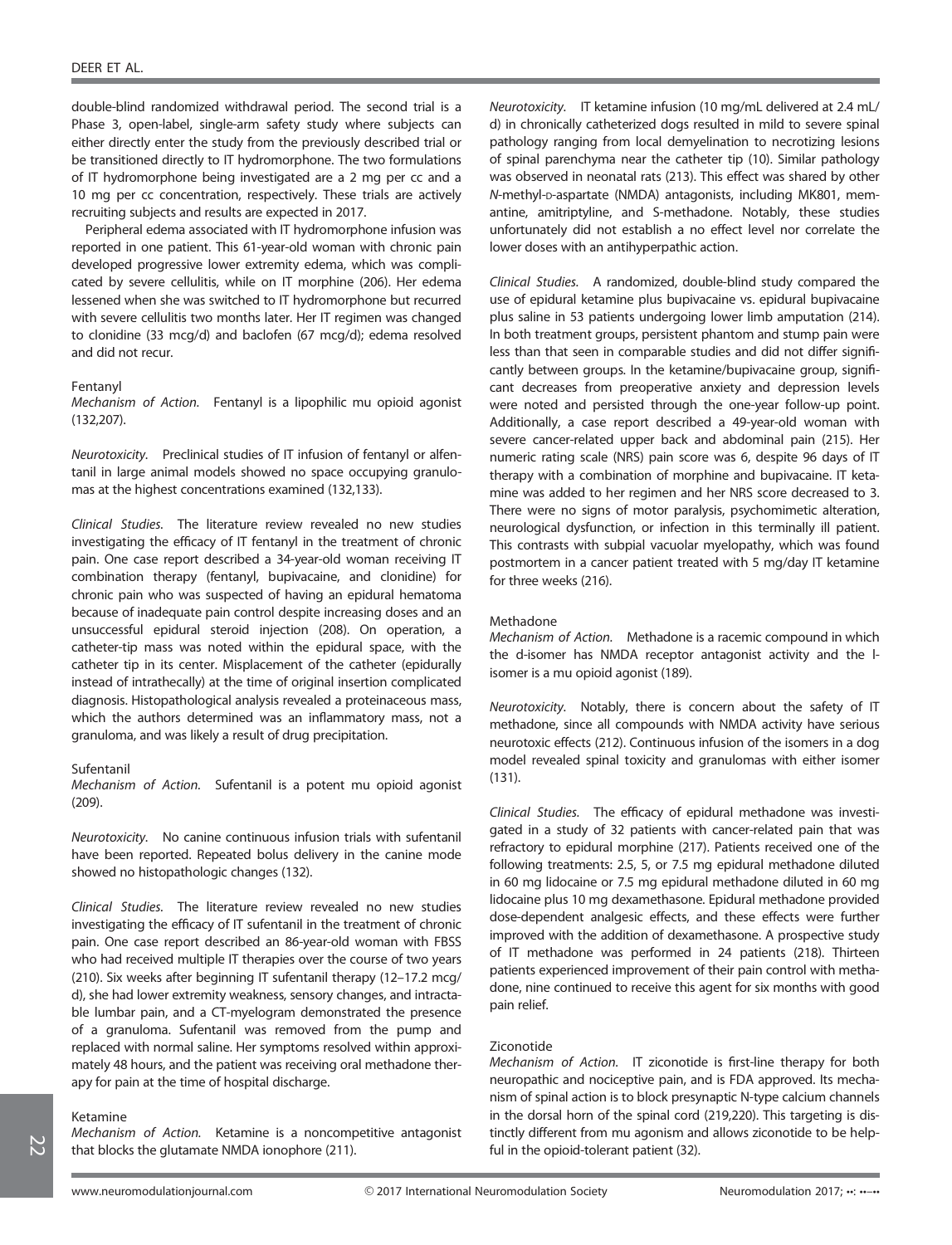| <b>Table 24.</b> Recommendations Regarding Intrathecal Clonidine Treatment by the PACC Using USPSTF Criteria.                                   |                 |                         |                    |  |  |  |
|-------------------------------------------------------------------------------------------------------------------------------------------------|-----------------|-------------------------|--------------------|--|--|--|
| Statements                                                                                                                                      | Evidence levels | Recommendation strength | Consensus strength |  |  |  |
| Intrathecal clonidine in CRPS patients decreases pain scores over time as<br>well as allodynia, hyperalgesia, and mean arterial blood pressure. |                 | A                       | Strong             |  |  |  |
| Clonidine increases analgesia duration and decreases morphine use in the<br>acute postoperative setting.                                        | $  -2$          | B                       | Strong             |  |  |  |
| Clonidine may precipitate hypotension in patients with baseline<br>hypertension.                                                                | $II-3$          | B                       | Strong             |  |  |  |
| Ziconotide concentration decreases over time when mixed with clonidine.                                                                         | $II-3$          | B                       | Strong             |  |  |  |

Neurotoxicity. Ziconotide (Prialt) has undergone extensive preclinical safety evaluation in multiple species (221) without spinal toxicity in the concentrations employed.

Clinical Studies. Many methods have been employed to trial ziconotide, from continuous infusion to single-shot bolus. There is no evidence to suggest one trialing strategy is better than another, appreciating that on-label FDA trialing is performed by a microambulatory delivery device, or via the Medtronic Synchromed II device.

In patients with neuropathic pain who are not responsive to pretrialing systemic opioid therapy, a trial of ziconotide should be considered. Trialing with ziconotide can be challenging because the drug's narrow therapeutic window and the side effect profile is more closely related to the rate of dosage increase. Thus, trialing with an externalized catheter may be impractical and hazardous because of the slow titration required with ziconotide (e.g., dosage increases of 0.5–1.0 mcg every several days). Although trialing with bolus dosing can be useful to identify some appropriate candidates, side effects associated with bolus dosing may eliminate many patients who might otherwise have benefited from IT ziconotide therapy. Thus, the use of alternative trialing methods in order to avoid a trial failure because of intolerable side effects would be advantageous in this regard. Although meclizine treatment is sometimes used before IT ziconotide trials in clinical practice, there is insufficient evidence to support this approach. Proper hydration via intravenous (IV) infusion before trialing may limit the side effect of hypotension.

## Bupivacaine

Mechanism of Action. Bupivacaine is an amide local anesthetic with high lipid solubility that is often used off-label in IT therapy (99,134,222,223). Several mechanistic properties give it utility with spinal delivery: 1) differential efficacy at low concentrations that alters sensory processing while sparing motor function (224–227); 2) absence of tachyphylaxis in patients with neuropathic or somatic pain (174,228–230); and 3) potent synergy with other IT analgesic targets in animal models (110,231) and in humans (226,227,229,230).

Neurotoxicity. In early rat studies with continuous bupivacaine infusion, modest increases in neuronal vacuolation, was observed at concentrations of 0.5% (232). Bolus delivery in dogs of bupivacaine (0.75%) resulted in minor leptomeningeal cellular infiltration (233). IT infusion of 2.5–3.8 mL/d of 0.25% bupivacaine for 3–11 weeks resulted in mild leptomeningeal cellular infiltration in two of eight animals (233). In combination with morphine in human cancer patients no significant histopathology was noted on autopsy (234,235). IT infusion of bupivacaine has a long track record of safety and efficacy alone or in combination with morphine.

Clinical Studies. Though not FDA-approved for continuous IT use, bupivacaine is the most common local anesthetic used in spinal anesthesia and is used off-label in IT therapy. Compared to the epidural route, IT drug delivery results in higher patient satisfaction, fewer catheter complications, better pain relief and sleep (174). Combinations of bupivacaine and opioids have shown synergistic efficacy in acute postoperative and labor pain studies (110,236–239).

In chronic pain settings with continuous IT drug delivery, however, the effect is less clear. A retrospective study of 109 patients, who were managed with a solution containing a mixture of IT bupivacaine and opioids after an initial period of IT opioid-only treatment, found improved pain control and decreased oral opioid consumption with combination therapy compared to opioids alone (134). The average daily bupivacaine dose in that study was 10 mg. A small double-blind randomized prospective study suggested that addition of bupivacaine (up to 8 mg/day) to IT pumps infusing morphine or hydromorphone did not result in improved pain control in patients with low back pain, mostly in the setting of postlaminectomy syndrome (172). However, a large study in noncancer pain patients revealed blunting of opioid dose escalation in IT-therapy patients receiving bupivacaine in addition to IT opioids. The average bupivacaine daily dose in those patients was 9.8 mg at one year postimplant (99). Nevertheless, the difference in pain scores between the group receiving IT opioids and the group receiving IT opioids plus bupivacaine was not statistically significant. A similar effect of blunting IT morphine dose escalation was noted in a small cancer pain study (240).

The high lipid solubility of bupivacaine limits its spread intrathecally and highlights the need to place the catheter in the posterior IT space at the site of processing-pain pathology (20). No formal studies have been performed to assess starting and maximal doses of bupivacaine in IT therapy. In addition, there are no prospective studies of chronic IT bupivacaine administration as a sole agent. The most recent PACC guidelines have suggested a maximal concentration of 30 mg/mL, a starting dose of 1–4 mg/day and a maximal daily dose of 10 mg (8). However, this maximal dose is similar to the average dose noted to be effective in previous studies (99,134). Additional bupivacaine is sometimes self-administered in boluses by patients through a personal therapy manager (PTM) device (241). Serious cardiotoxic side effects can occur when significant amounts of bupivacaine reach the bloodstream. This should not be of concern with IT bupivacaine infusion (224). Clearly, the limiting factor in bupivacaine infusions would be sensorimotor loss. Nevertheless, IT bupivacaine doses as high 5 mg/hour (or 120 mg/day) and bolus doses as high as 7.0 mg in the high cervical IT space have been reported with no apparent untoward manifestations (242). Catheter tip location, CSF dynamics, and patient mobility likely play important roles in sensorimotor loss in response to bupivacaine. The most recent version of PACC guidelines suggested that, in neuropathic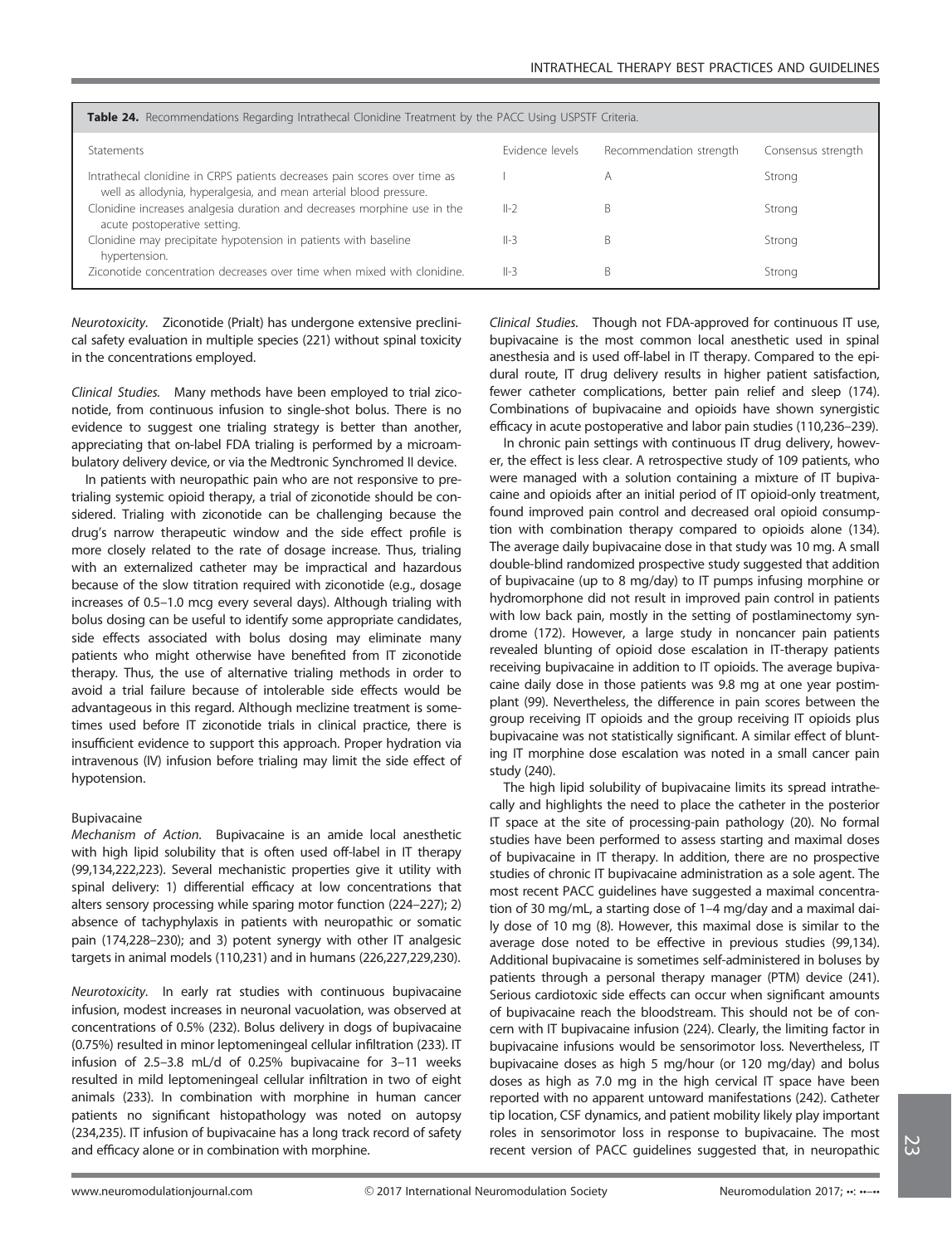| Table 25. Recommendations Regarding Intrathecal Baclofen Treatment by the PACC Using USPSTF Criteria.                                                                                                             |                            |                      |                              |  |  |  |  |
|-------------------------------------------------------------------------------------------------------------------------------------------------------------------------------------------------------------------|----------------------------|----------------------|------------------------------|--|--|--|--|
| Statement                                                                                                                                                                                                         | Evidence level             | Recommendation grade | Consensus strength           |  |  |  |  |
| Baclofen should be considered an intrathecal medication for use to treat spasticity.<br>Baclofen can be used as an adjuvant to treat pain.<br>Care regarding mitigating withdrawal from baclofen is suggested.    | $  -2$<br>$II-3$<br>$  -2$ | A<br>B<br>A          | Strong<br>Moderate<br>Strong |  |  |  |  |
| Ancillary resources regarding physical therapy to aid in titration and assessment when<br>employing baclofen is recommended.<br>Using bolus or flex dosing strategies to improve spasticity demonstrates promise. | Ш<br>$II-3$                | B                    | Moderate<br>Moderate         |  |  |  |  |

pain, bupivacaine in combination with morphine is considered first line but second line in combination with morphine, fentanyl or hydromorphone in nociceptive pain (8). It should be noted that there is no basis for such an assertion. Recent data suggest efficacy of IT bupivacaine in combination with hydromorphone as first-line therapy (135). Average daily dose of bupivacaine at 24-month postimplant was  $12.1 \pm 0.9$  mg including on average  $3.7 \pm 0.6$  PTM boluses of 0.78  $\pm$  0.05 mg bupivacaine each.

## Clonidine

Mechanism of Action. Clonidine is an alpha2 adrenergic agonist (243). Clonidine may exert antiallodynic effects by inhibiting the activation of glial cells and by activation of nuclear factor  $\kappa$ B and p38 (MAP kinase), thus inhibiting the production of proinflammatory cytokines (244). Increasing evidence suggests that activated spinal cord glial cells contribute to enhanced pain states through the release of proinflammatory cytokines, such as tumor necrosis factor- $\alpha$  (TNF  $\alpha$ ), IL-1, and IL-6 (245,246).

Neurotoxicity. Results of studies in large animals treated with epidural clonidine for 28 days (concentrations up to 2 mg/mL and doses up to 7.7 mg/d) revealed no notable histopathologic findings (245). Additionally, IT infusion of clonidine (2 mg/mL at 2.4 mL/d) monotherapy for 28 days was not associated with direct evidence of spinal histopathology (191). In the same study, in dogs that received admixtures of clonidine and morphine, the severity of spinal histopathology decreased in a clonidine dose-dependent manner.

Clinical Studies. Combination therapy including IT clonidine was described in a case report of a 79-year-old man with chronic lower extremity pain (246). Approximately one year after beginning IT therapy with fentanyl, bupivacaine, and clonidine, the patient reported night terrors, insomnia, severe dry mouth, and increased depression. Three days after discontinuation of clonidine therapy, his depression improved and the other symptoms resolved; the symptoms have not recurred after >2 years of clonidine-free IT therapy. Clonidine has been evaluated in many studies, with improvement in analgesia and opioid-mitigating effects (247–250).

The PACC recommendations for IT clonidine appear in Table 24.

## Baclofen

Baclofen is commonly used for intractable spasticity and is FDA approved for use in IT pumps. Baclofen has limited use as a monotherapy option for the primary treatment of chronic pain. It is used most commonly in combination therapy to treat pain with spasticity (Table 25).

Mechanism of Action. Baclofen is an agonist of the gammaaminobutyric acid (GABA)-A receptor. In preclinical studies, the GABA-A receptor, a chloride ionophore, has been shown to exert antihyperalgesic effects at the spinal level (251,252). Concurrent with these effects, baclofen at the GABA-A receptor can have prominent effects on motor tone via direct hyperpolarization of the motor horn cells.

Neurotoxicity. IT baclofen infusion (at rates of up to 2 mg/mL/d) for 28 days in chronically catheterized dogs has been shown to result in no behavioral or spinal histological evidence of neurotoxicity (253). Additionally, preclinical evaluation suggested that IT baclofen at doses up to 2 mg/mL/d were not associated with granulomas in dogs (254). The development of granulomas in humans is rare with IT baclofen therapy (255). Granuloma formation was reported in two patients receiving IT baclofen monotherapy (256). However, these reports, plus another, were later re-evaluated, and other scientifically plausible explanations (e.g., baclofen precipitation) were posited for MRI findings in these patients who were originally reported to have IT baclofen-induced granulomas (257). The association between IT baclofen therapy and granulomas is further discussed in the brief report titled, "Polyanalgesic Consensus Conference  $-$  2012: Consensus on the Diagnosis, Detection, and Treatment of Catheter-Tip Inflammatory Masses (Granulomas)" (60).

## Clinical Studies

Neuropathic Pain. Recent reports of the use of IT baclofen for the treatment of patients with neuropathic pain include two studies and two case reports. In a double-blind study, the effect of different IT baclofen infusion rates (i.e., 0.75 or 3 mg/mL baclofen solution infused at a consistent rate) on pain and dystonia was investigated in 14 patients with complex regional pain syndrome (CRPS) who had not responded adequately to previous IT baclofen therapy (258). Overall, the faster baclofen infusion rate was not associated with improvements in dystonia or pain but was associated with increased frequency of adverse events (AEs). However, in a subset of six patients for whom AEs had previously prohibited dose escalation of IT baclofen, all but one preferred the faster infusion rate, reporting that the effects of the faster-infusion IT baclofen on pain and dystonia outweighed the severity of AEs. One report described two cases of baclofen and ziconotide combination therapy (259). The first patient was a 48-year-old man with neuropathic pain who had received ziconotide (2.4 mcg/d) for approximately three months before baclofen (110–115 mcg/d) was added to his IT regimen for spasticity control. His ziconotide dosage was then reduced to 1.7 mcg/d over the course of one month. After eight months of ziconotide/baclofen therapy, his VASPI score had decreased by 75%. The second patient was a 73-year-old man with neuropathic pain who had received ziconotide monotherapy (dosage at onset of pain relief, 14.4 mcg/d) for six months when baclofen (62 mcg/d) was added for control of spasticity. After two years on ziconotide/baclofen therapy, his VASPI score had improved from baseline by 30%. He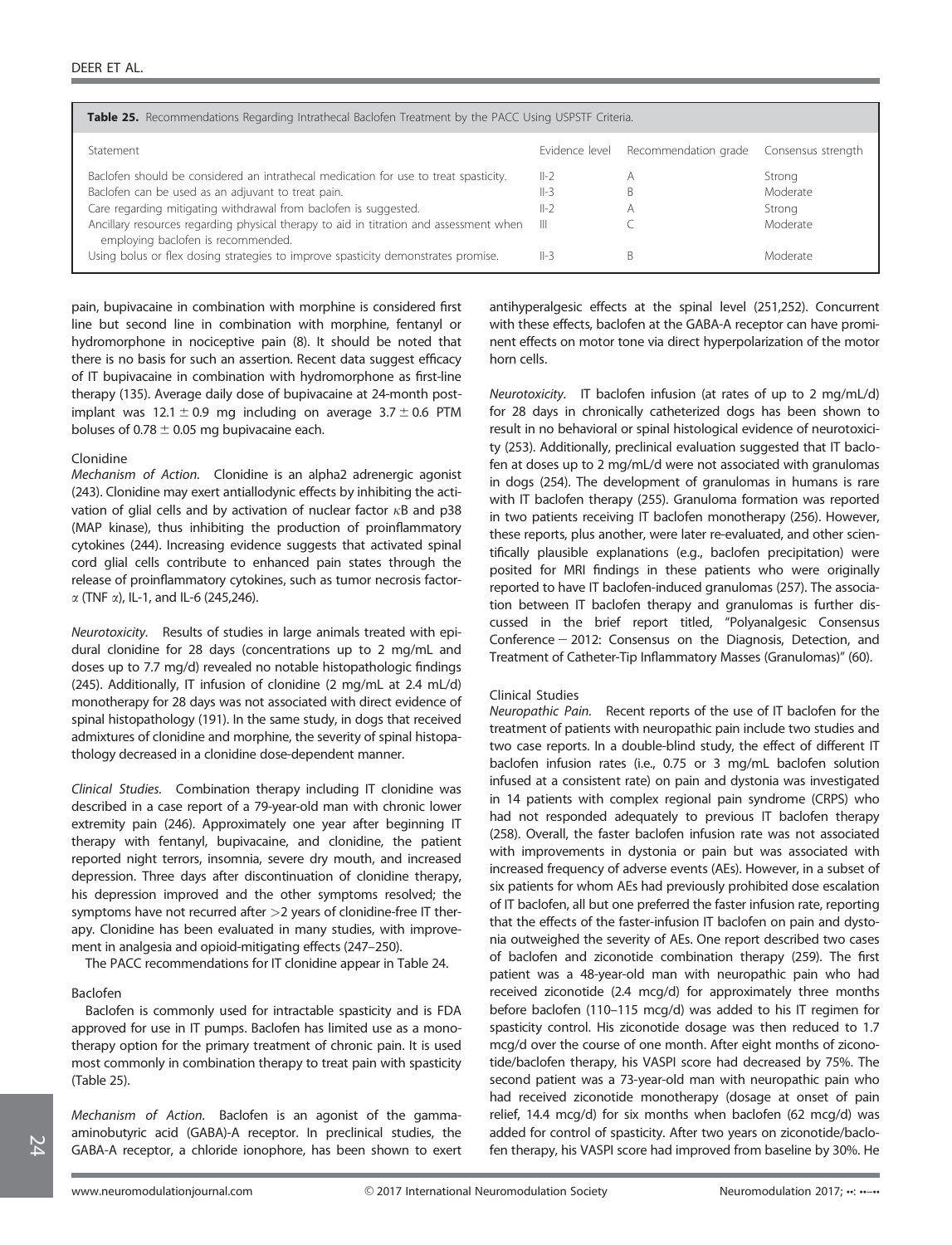| Table 26. Intrathecal Drug Delivery Systems.        |                                               |                                                 |                                                 |                                                 |  |  |  |
|-----------------------------------------------------|-----------------------------------------------|-------------------------------------------------|-------------------------------------------------|-------------------------------------------------|--|--|--|
|                                                     | Codman 3000                                   | Medtronic Isomed                                | Flowonix Prometra II                            | Medtronic SynchroMed II                         |  |  |  |
| Catheter material                                   | Polyurethane with titanium<br>reinforced coil | Radiopaque silicone rubber<br>with titanium tip | Radiopaque silicone rubber<br>with tungsten tip | Radiopaque silicone rubber<br>with titanium tip |  |  |  |
| Pump material                                       | Titanium/silicone rubber                      | Titanium/silicone rubber                        | Titanium/silicone rubber                        | Titanium/silicone rubber                        |  |  |  |
| Pump mechanics                                      | Continuous flow propellant                    | Continuous flow propellant                      | Valve gated programmable                        | Peristaltic titanium/<br>plastic programmable   |  |  |  |
| MRI compatibility                                   | No effects 3T                                 | No effects 1.5T                                 | MRI conditional 1.5T<br>with valve shut-off     | MRI conditional 3T                              |  |  |  |
| Patient-controlled intrathecal<br>analgesia (PCITA) | None                                          | None                                            | Patient therapy<br>controller (PTC)             | Personal therapy<br>manager (PTM)               |  |  |  |

also experienced improvements in mood and ability to perform activities of daily living during this time.

Trialing. In a study that included 48 patients with neuropathic pain who had inadequate response to SCS, participants were given IT baclofen boluses (25–100 mcg) (260). Among these patients, 14 were classified as responders (>50% improvement from baseline in pain level), and 11 had pumps implanted for continuous IT baclofen infusion (four with pumps alone, seven with SCS plus pumps). Follow-up after an average of 32 and 67 months of SCS plus baclofen therapy revealed that >50% of patients maintained good treatment effects; baclofen doses approximately doubled during this time.

Tolerance. Tolerance/tachyphylaxis is an important consideration when using IT baclofen, as it may occur in approximately 22% of patients treated with long-term IT baclofen (261). Tolerance may develop even after very long-term treatment, as was described in a case report of a patient who developed tolerance 16 years after initiation of IT baclofen therapy (262). A drug holiday of  $\geq$ 24 hours (with careful monitoring for withdrawal symptoms) may be helpful. Additionally, limited data in four patients suggest switching to a pulsatile bolus infusion may help address tolerance (261).

Withdrawal. Abrupt cessation of IT baclofen therapy could result in baclofen withdrawal, a serious, life-threatening situation that can be severe and prolonged (263). Baclofen withdrawal may mimic serotonin syndrome (264) and has rarely been associated with hallucinations (265). One case report described baclofen withdrawal after removal of an IT baclofen pump in a 45-year-old woman with paraplegia and severe lower extremity spasticity (266). She was treated with oral baclofen, lorazepam, phenytoin, and tizanidine and gradually improved over the course of seven days. She was discharged on phenytoin, linezolid, and metoprolol, with no need for oral spasticity therapy. It is also important to note that IT baclofen withdrawal may result from catheter leakage (267). Clinicians should be aware of the signs and symptoms of baclofen withdrawal and be watchful for them in any patient who receives IT baclofen. One report described the successful weaning of a patient from high-dose IT baclofen therapy through use of a lumbar drain and standard PCA pump delivering continuous infusion of IT baclofen as a means of avoiding withdrawal (268). It should also be noted that symptoms of baclofen withdrawal might be the first indication of IT catheter migration. Since baclofen is a water-soluble agent, migration of the catheter into the epidural space will result in symptoms of baclofen withdrawal.

Overdose. Baclofen overdose is a potentially life-threatening condition, the signs and symptoms of which may include somnolence, hypotonia, seizures, autonomic instability, bradycardia, and respiratory depression (269). One case report described baclofen overdose associated with a change in IT baclofen concentration combined with the performance of a catheter dye study (269).

## Combinations of IT Drugs

A number of studies have been conducted to evaluate the use of IT morphine in combination with other IT agents, such as bupivacaine, ziconotide, and baclofen. One such open-label study included 55 patients with advanced cancer-related pain who had been unresponsive to previous trials of systemic opioids alone and were treated with a combination of IT morphine and IT bupivacaine and followed for up to six months (270). The initial IT morphine dosage was calculated from the patients' previous systemic opioid dosage by using an oral:IT ratio of 100:1 (which is notably different from the 300:1 ratio that is typically used for equianalgesic calculations) (271). The initial bupivacaine dosage of 12.5 mg/d was increased to 25 mg/d before the IT morphine dosage was increased and modified as needed. Significant reductions in pain intensity, along with significant decreases in the mean systemic opioid dose, were noted at one and three months after initiation of IT therapy and up to the time of death ( $p < 0.029$ ). In another open-label study, which included 32 patients with chronic noncancer pain who had >70% pain relief after a trial of low-dose IT morphine and bupivacaine, continuous IT therapy (0.1 mg/d morphine, 0.5 mg/d bupivacaine) was initiated, and dosages were titrated to a mean of 1.03 mg/d morphine and 1.15 mg/d bupivacaine (272). Mean VAS pain scores decreased significantly from baseline to month 3 ( $p < 0.01$ ) and remained consistently reduced through the 48-month follow-up.

The addition of IT morphine in 25 patients with suboptimal pain relief on stable dosages of IT ziconotide was investigated in an open-label study (273). VASPI scores for these patients improved by a mean of 26.3% by week 4 of combination therapy, and mean systemic opioid consumption decreased by 49.1%. Notably, stability data regarding ziconotide and opioid admixtures may provide guidance for frequency of pump refills (115,274).

# INTRATHECAL DRUG DELIVERY SYSTEM CHARACTERISTICS AFFECTING IT THERAPY

## Pump and Catheter Materials and Mechanics

Intrathecal pumps can be mainly differentiated into systems that are continuous flow or variable flow. The driving mechanisms may include peristalsis, fluorocarbon propellant, osmotic pressure, piezoelectric disk benders, or the combination of osmotic pressure with an oscillating piston (Table 26). Pump materials are similar with the pump shell being titanium and filling ports containing silicone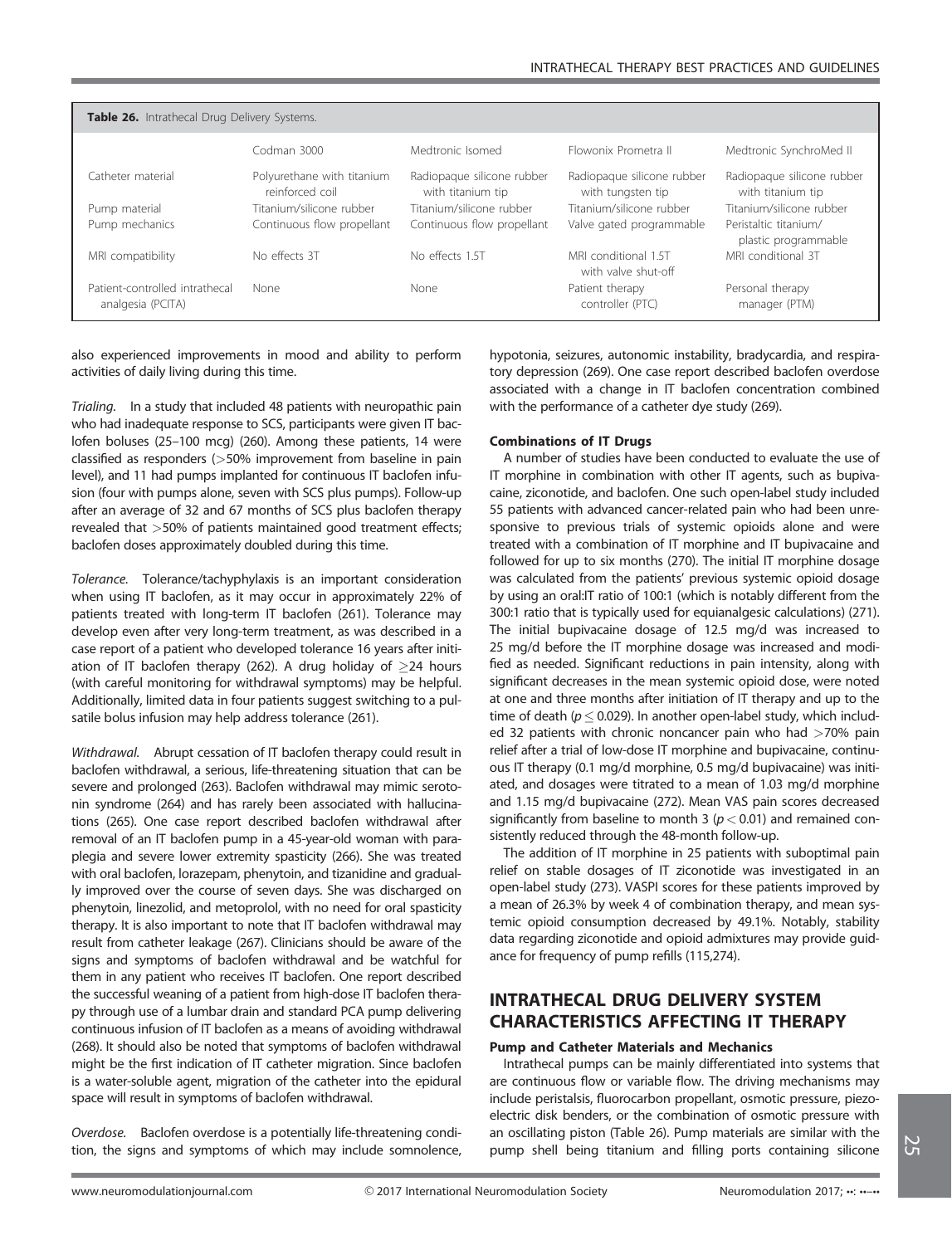rubber. Physical orientation of the filling and side ports are largely consistent, with differences in negative pressure or positive pressure confirmation strategies (275).

Pump delivery mechanics include continuous flow propellant or programmable features. Propellant pumps (Codman 3000 and Medtronic Isomed) do not require batteries and deliver a continuous flow for the life of the pump. The programmable pumps require battery replacement, based on labeling, at a maximum of five to seven years for the Medtronic Synchromed II and maximum of 10 years for the Flowonix Prometra II.

The programmable pump systems feature differences that deserve mention. The Medtronic Synchromed II (Minneapolis, MN, USA) system uses a peristaltic rotor system of internal tubing to deliver medication from the reservoir to the external catheter system. The Prometra II Flowonix Pump (Mount Olive, NJ, USA) employs a valvegated bellow delivery mechanism. Each pump has the ability for patients to deliver patient-controlled dosing by using a patient-held programmer (Patient Therapy Manager or PTM for Medtronic and the Patient Therapy Controller or PTC by Flowonix). Both pumps support MRI conditional labeling, with the Medtronic pump up to 3 Tesla and the Prometra pump at 1.5 Tesla. Of note, both pumps require interrogation following a scan. For the Medtronic system, exposure to a magnetic field will create a motor stall, which typically resolves following removal of the magnet and can occur within 20 min to 2 hours, with a failure of motor stall recovery on rare occasions. For this reason, it is suggested to interrogate after the scan (276).

The Flowonix Prometra I system requires removal of all medication within the reservoir prior to MRI exposure, as failure can result in emptying of the reservoir contents into the patient. The Prometra II system remedied this concern with the flow activated valve (FAV) that is triggered when exposed to a magnetic field, blocking drug delivery from the reservoir to the patient after delivery of less than or equal to 10  $\mu$ L (275). If the contents of the reservoir are expected to be less than 1 mL, they should be removed prior to the MRI because the FAV may not activate. After the MRI, the contents of the reservoir have to be removed entirety to manually reset the FAV, the pump interrogated and the contents replaced in sterile fashion, with elapsed time of 3 min (275).

The Medtronic Synchromed II System has a minimal flow rate of 0.048 mL/day to allow for programming, while the Prometra II system can be at zero flow. Accuracy of the Prometra system is greater (97.8%) compared to the Medtronic Synchromed II system (2 vs. 14.5%) (276–279). The Medtronic system has two reservoir sizes, 20 and 40 mL, while the Prometra II system has a 20 mL reservoir only.

Although it is beyond the scope of the PACC, the consensus group felt it necessary to comment briefly on the warning letters surrounding the Medtronic Synchromed II system, and the recent consent decree agreement between the FDA and Medtronic in April 2015. Prior to this, warning letters were released regarding overinfusion, corrosion of the internal tubing with the use of off-label medications or combinations or medications, and priming bolus errors (280). The complexity this introduces for use of the Medtronic Synchromed II system is unknown, with a recent editorial offering a foundation for discussion (5).

### Intrathecal Infusion Rate

Intrathecal therapy offers advantages over systemic therapy in that IT delivery bypasses the blood-brain barrier with direct access of the drug delivered to receptor sites in the dorsal horn of the spinal cord (283). The efficacy of this therapy is dependent to some degree on drug distribution within the spinal canal; however, the

biophysiologic properties that determine drug distribution in the spinal canal are incompletely understood. Many factors have been proposed and evaluated as contributing to differential drug distribution in the CSF. For instance, anatomic variation, postural changes, drug solution density, binding characteristics of drugs at the dorsal horn, CSF volume and variations in CSF pulsatile flow with heart rate, stroke volume, and respiratory cycle have been examined (20,156,170,281,283). Additionally, it has been suggested that the rate of dispersion in the CSF cannot be explained by diffusion alone (156,283).

CSF convective transport within the spinal canal has been studied exclusively, and it is now known that CSF flow is pulsatile with oscillatory displacements creating microenvironments with eddy currents resulting in complex micromixing of infused drugs with no net bulk flow (20,156,281,283). A recent study based on computer modeling of microanatomic structures in the spinal canal suggested that the spinal nerve roots themselves serve as a significant barrier to laminar flow and may create much of the geometric-induced flow patterns observed and postulated through various experimental designs (281). With regard to rostral-caudal spread of hydrophilic medications such as morphine, it has been demonstrated that a rather steep concentration gradient exists as samples are taken at points further removed from the catheter tip. The authors of this finding suggested that drug dilution over distance and drug concentration at the site of action may be important in providing analgesic efficacy (170). Given these data, simplistic views of CSF dynamics do not provide insight into the possible clinical implications of decisions made surrounding drug-infusion rate and drug dispersal within the CSF. Much of what is known clinically is derived from observations utilizing spinal anesthesia for surgical intervention (282). Despite this complexity there are some basic observations that have been reported in the literature that provide insight into the clinical utility of IT drug delivery flow-rate manipulations on treatment outcomes.

#### Basic Science

Detailed examinations of the effects of the flow rate in IT drug delivery have been conducted by the late C. Bernards in a porcine model (20). This model has a number of advantages over previous models in that it mimics IT therapy, namely a closed model with no CSF loss or disturbance due to sampling, preservation of the effect of cardiac and respiratory cycles, an upright position and the ability to study drug concentrations in both spinal fluid and spinal cord.

Bernards compared flow rates of 20–1000 mcL/hour and a bolus group receiving a bolus of 1000 mcL/hour administered more than 5 min every hour (20). These rates were chosen to be representative of regular and maximum clinical pump flow rate as well maximum speeds achieved by bolus administration. The most prominent finding was the limited distribution of bupivacaine and baclofen from the site of administration, especially in the 20 mcL/hour group. For both bupivacaine and baclofen, most of the drug recovered in the CSF and spinal cord in this group was found within 1 cm of the site of administration. Diffusion of both bupivacaine and baclofen in CSF or spinal cord parenchyma was increased in the 1000 mcL/hour and bolus groups compared with the 20 mcL/hour group. Evidence of greater distribution comes from the dose-normalized CSF area under the curve and spinal cord concentration data. Evidence that the bolus group achieved better drug distribution than did the 1000 mcL/hour group was more subtle but still present. Bernards concluded that CSF is a poorly mixed medium, that CSF motion is limited and that the spread of drug molecules in CSF is largely dependent on the kinetic energy imparted to the drug molecules by the infusing mechanism. The clinical implications of Bernards' work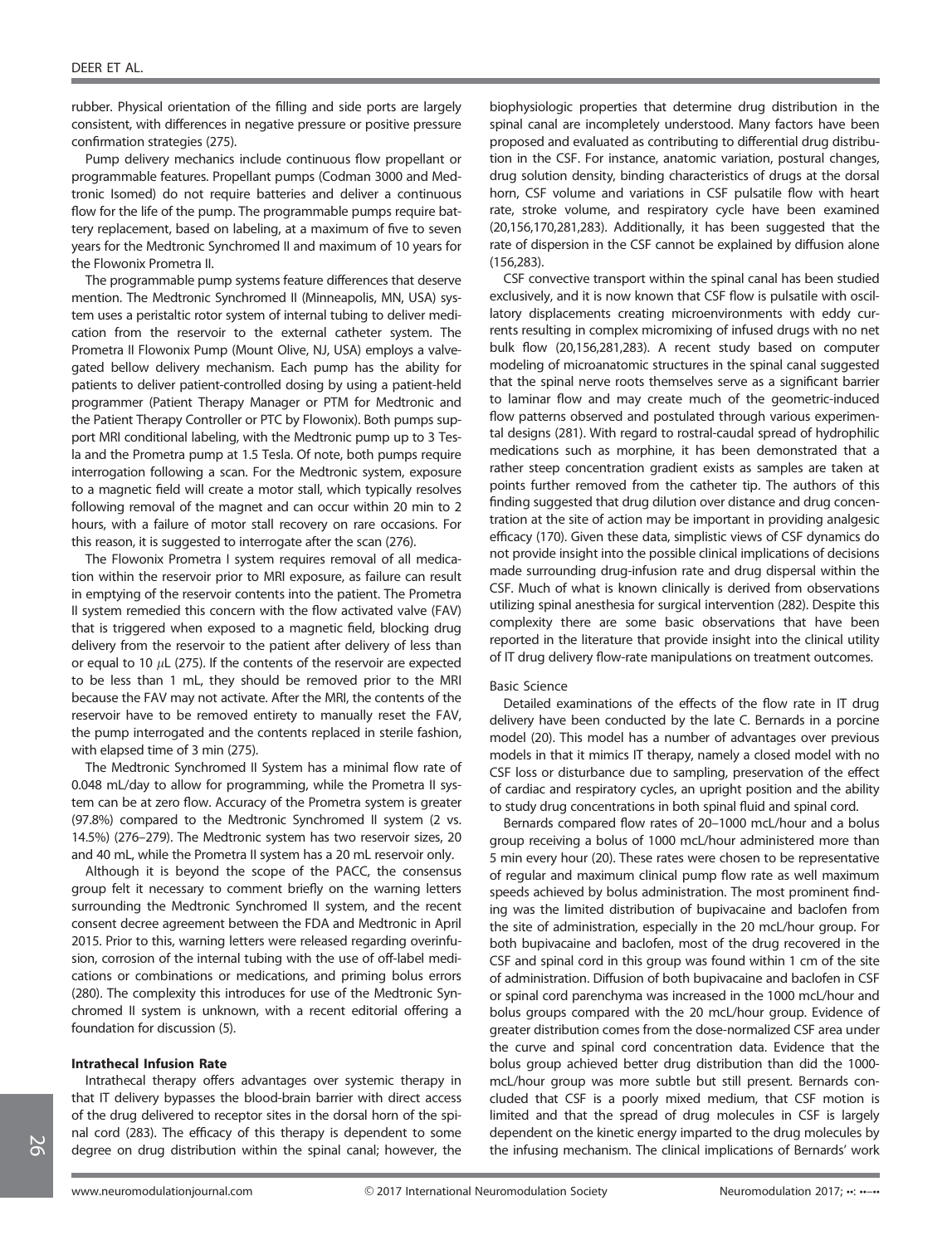| Table 27. Recommendations Regarding Infusion Rate by the PACC Using USPSTF Criteria.                                                                             |                                 |                         |                          |  |
|------------------------------------------------------------------------------------------------------------------------------------------------------------------|---------------------------------|-------------------------|--------------------------|--|
| <b>Statements</b>                                                                                                                                                | Evidence levels                 | Recommendation strength | Consensus strength       |  |
| Rate of dispersion in cerebrospinal fluid cannot be attributed to diffusion alone.<br>Flow rate may not impact analgesia.<br>Bolus dosing may improve analgesia. | $II-2$<br>$II-2$<br>$  -2.  -3$ | В                       | Strong<br>Weak<br>Strong |  |

are that the location of the tip of the catheter relative to the targeted spinal cord segment may be critical given the limited capacity for CSF to distribute drugs away from the catheter tip. Limited distribution of morphine away from the catheter tip may predispose to formation of IT granulomas, and development of methods to improve drug distribution may decrease the risk of granuloma formation.

Flack et al. went on to confirm these findings in a chronic ambulatory pig model receiving IT morphine over a period of 14 days (90). In this experiment, four pigs were implanted with IDD systems and an infusion of morphine delivered at 20 mcL/hour. The authors concluded that the chronic data confirmation of limited CSF distribution in the ambulatory animal may help to explain clinical situations in which a drug delivered as an IT bolus at trial stage is effective at relieving patient symptoms but, when delivered at the very slow infusion rates used for chronic infusion, was not effective (i.e., pharmacokinetic failures of chronic IT drug delivery). Specifically, although bolus IT injection produces relatively widespread drug distribution, that was not the case with chronic infusions.

#### Clinical Studies

Two clinical studies have examined the effect of varying the infusion rate for baclofen and varied mixtures of analgesics, respectively. Both studies utilized a similar double-blind crossover design over two-week periods with a constant daily drug dosage throughout but an infusion rate varying at random from the patient's baseline rate to twice and four times this value. In the baclofen study van der Plas et al. (258) randomized patients who experienced no beneficial response or excessive side effects to intrathecal baclofen (ITB) infusion for dystonia to either slower infusion rate delivery or four-times faster infusion rate delivery (FIRD) for two weeks. Patients crossed over after a one-week washout period. The authors observed no significant differences between the two groups for the median change of numeric rating scale dystonia  $(-0.3$  [interquartile range  ${IQR}$ ]  $-1.1$  to 0.5]), pain (0.1 [IQR  $-0.8$  to 1.3]). However, they found that the frequency of AEs was significantly higher during FIRD (12 vs. 2). Only patients who were included because side effects to ITB prevented dose escalation preferred FIRD. Investigators concluded that given a fixed daily dose, a four-times higher infusion rate enhances the IT distribution of baclofen as evidenced by the significantly higher number of AEs. However, in CRPS a fourfold higher infusion rate was not associated with clinically overt improvement of dystonia or pain. Patients in whom side effects restricted further dose escalations of ITB favored the faster rate because of subjective improvement of dystonia and pain. Therefore, the utility of a faster rate of delivery should be further investigated for this group.

To date no clinical studies have compared bolus to continuous infusion, although the authors understand that such an experiment is in progress (282).

The use of bolus dosing in addition to continuous flow is possible with commercially available IDD systems. One prospective registry of 168 patients suggested that patient-controlled bolus therapy with concomitant constant infusion resulted in improved patient satisfaction and reduced need for oral medication supplementation (241). Recently, it has been reported that patient-controlled IT analgesia with bolus dosing results in better patient satisfaction in cancer-related pain (282). No further work on bolus dosing with IDD has been done to our knowledge (283–285).

All told, these data suggest a lack of benefit from increasing infusion rate and, in fact, there may be a clinically significant deleterious effect, as decreased quality of life has been reported with increasing flow rate (283). The one preliminary report using intermittent bolus dosing in addition to constant infusion suggests a positive impact on patient outcomes but has not been replicated. Reck et al. demonstrated, in a blinded crossover study of ten patients comparing bolus to continuous infusion, a statistically significant reduction of numerical rating scores with intermittent, programmed, bolus delivery, compared to continuous infusion (286). No conclusions regarding safety and efficacy can be drawn from the limited data currently published. However, with the technology now available making it possible for bolus therapy in multiple applications to be provided to patients, this therapy is being utilized by increasing numbers of providers and data will be forthcoming. Caution and a conservative approach is advised when choosing to utilize intrathecal bolus therapy as our understanding of flow dynamics, oscillatory mechanisms and drug bioavailability are still evolving.

The PACC recommendations for infusion rate appear in Table 27.

#### Baseline Dose of Opioids: High vs. Low or None

The impact of oral opioid therapy on subjects trialed and implanted for IT therapy has been examined in several recent studies (14,15,100,198,284,285). The techniques surrounding management of oral opioid therapy in those considering IDD range from leaving the patient on oral opioids and adding IDD to pretrial/ implant taper of opioid medications. Anderson et.al. in 2003 reported outcomes after taking subjects off opioids 12 hours before the trialing period (284). This was followed by several case studies that described various methods of tapering mediations during the trialing period (101,195). Shaladi et al. (198) lowered oral opioid doses as IT doses increased during the trial, while Kim et al. (100) discontinued opioids 4–12 hours prior to trialing.

Subsequent larger studies examined the role of eliminating oral opioids and the effects on the efficacy of IDD (14,15). Grider et al. in a small case study and later in a larger retrospective study reported discontinuing oral opioids for six weeks prior to trial/implant. In that study the pretrial VAS score on oral opioids was compared to the VAS following opioid taper and six weeks in an opioid-free state, demonstrating that patient-recorded VAS scores were virtually identical after discontinuation of oral opioid therapy (14). Hamza et al. likewise demonstrated analgesic efficacy in subjects trialed and maintained on low-dose IT opioids, with most subjects dramatically reducing or eliminating oral opioid use (15). However, it should be emphasized that studies on microdosing were not controlled or randomized. Such findings underscore the importance of RCTs.

Several studies have examined the impact of pretrial opioid use on postimplant IT analgesia. Kim et al. found that pretrial systemic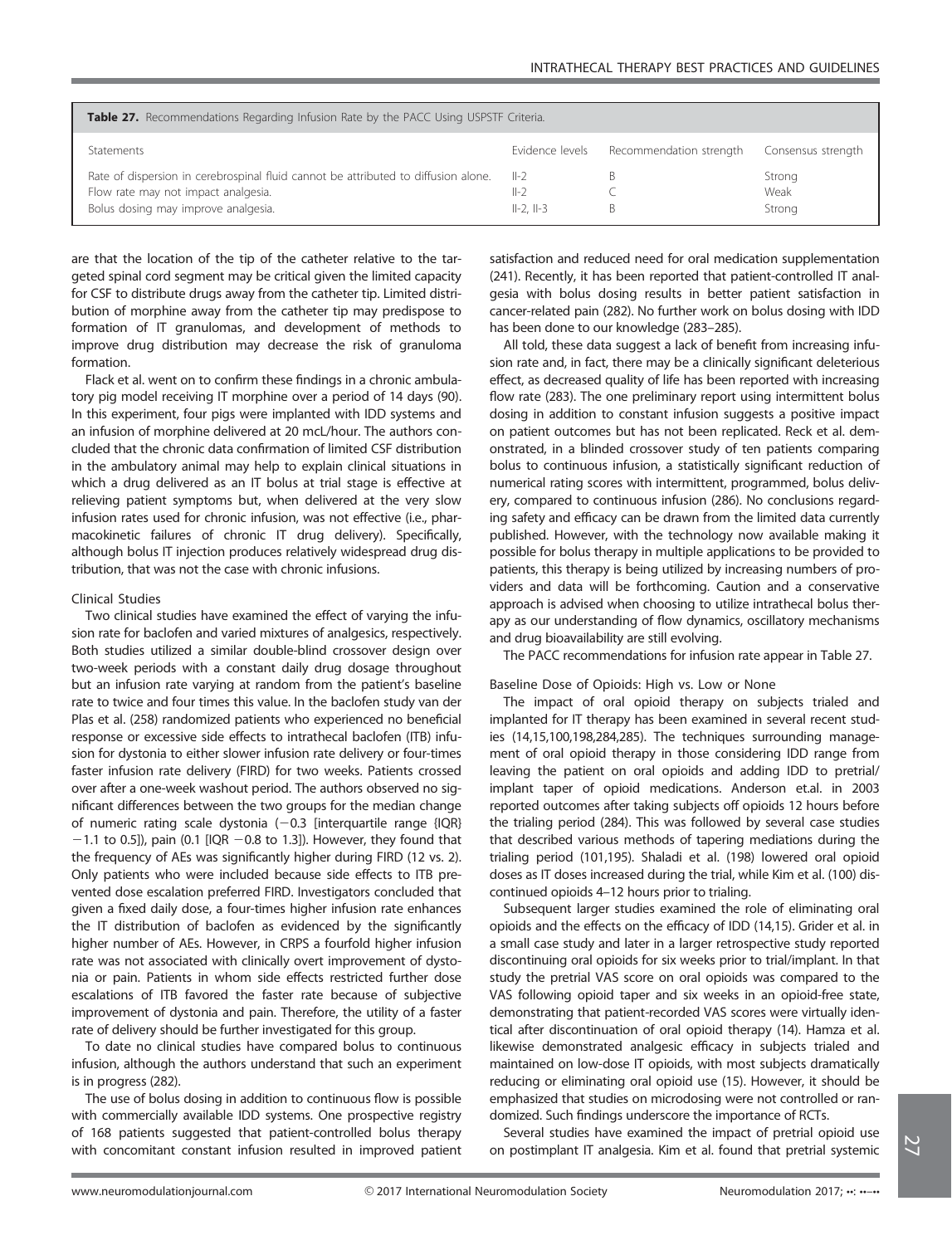Table 28. Recommendations Regarding Patient Characteristics Affecting Intrathecal Therapy—Baseline Dose of Opioids, High vs. Low, by the PACC Using USPSTF Criteria.

| Statements                                                                                                        | Evidence levels | Recommendation strength | Consensus strength |
|-------------------------------------------------------------------------------------------------------------------|-----------------|-------------------------|--------------------|
| Pretrial opioid dose does not appear to be predictive of<br>intrathecal drug delivery outcomes.                   |                 |                         | Moderate           |
| Effective sustainable analgesia is achievable with intrathecal drug delivery<br>without systemic supplementation. | $II-2$          |                         | Moderate           |

opioid requirement was a poor predictor of IT dose, efficacy, or need to change medication at one year postimplant (100). This study did find that the trial IT opioid dose was a good predictor of success with IT therapy. Likewise, Mekhail et al. reported no link between systemic opioid requirement and efficacy with IT opioids (108). A recent analysis has suggested a significant cost benefit to the elimination of oral opioid therapy in those transitioning to IDD (103).

Taken together, these data suggest that the goal of limiting or eliminating oral opioid therapy in those transitioning to IDD can be accomplished in many ways. No large-scale trial has compared preimplant opioid cessation with postimplant cessation, however, in the two largest studies to date analgesic efficacy was achieved with both methods, albeit at lower doses in the pretrial taper study. There appears to be little value in the preimplantation opioid dose as a predictor of success with IT therapy (100,108). The impact on response to ziconotide based on preimplant opioids has not been determined.

The PACC recommendations regarding patient characteristics that affect IT therapy appear in Table 28.

# PSYCHOLOGICAL CONSIDERATIONS

The general belief that identifying comorbid psychological factors, which could compromise treatment success, was borrowed from neurostimulation practice and guidelines and applied to IT therapy, especially in the noncancer pain setting. Nelson et al. in 1996 (287) proposed a list of "red flags" to success of treatment that included suicidality, alcohol or drug dependency, unresolved compensation/ legal issues, severe depression, and so on, which, although not empirically derived, made sense clinically. This spurred a "rule-out" approach to the assessment for neuromodulation in general. More recent guidelines (56) have emphasized the assessment of positive characteristics such as proper expectation, social support, effective coping skills, and so on, and the importance of using psychological intervention before and after internalization of an IDD device. Some third-party payers mandate this screening process for authorization of the procedure.

Four questions summarize the practical considerations related to psychological assessment for IT interventions: 1) Should psychological evaluation be performed? 2) If so, when is the best time for evaluation? 3) Who should perform the psychological evaluation? 4) What are the best practice guidelines for psychological evaluation? These and other aspects of psychological screening are discussed more thoroughly in a PACC companion article on screening trials for IT therapy (118).

A review of the published IT literature from 1998 through 2010 reveals few psychological evaluations in the studies identified (288). Furthermore, there appear to be few, if any, systematic studies with sufficient follow-up to determine the contribution of psychological evaluation to outcome. There has also been criticism of reliance on

psychological assessment as a component of the selection criteria (289). The continuing emphasis is on identification of predictive characteristics. Yet identification of patient states or traits that predict outcome is not scientifically valid. A more reliable approach is to assess for and identify psychological symptoms (e.g., depression) and/or psychiatric diagnoses (e.g., post-traumatic stress disorder), which could be barriers to a positive outcome.

As noted already, the approach to a patient with cancer-related pain should be somewhat more flexible. For patients with significantly compromised life expectancy (Category 1, Table 7), psychological evaluation should be considered optional. We encourage psychological evaluation for patients in whom the disease process has been arrested but there is a significant probability of reoccurrence (Category 2, Table 7). Patients whose cancer has been eradicated by appropriate therapies and continue to manifest chronic pain secondary to medical treatment/anatomical/disease-related damage, but wherein life expectancy is only minimally compromised, should be considered in the same context as chronic noncancer pain patients (Category 3, Table 7).

Consensus Point 24. Psychological assessment, counseling, and after care are recommended in appropriate candidates. The use of an assessment is critical in all noncancer patients receiving an intrathecal drug delivery system. An extensive discussion of the proper tools and techniques of this screening process is presented in the PACC trialing recommendations (118).

Consensus Point 25. Psychological screening is not required for end-of-life patients, but psychological counseling should be considered.

# EDUCATIONAL REQUIREMENTS FOR IMPLANTING AND/OR MANAGING IDDS **THERAPY**

The extensive scope and breadth of this sixth edition of the PACC guidelines is a reflection of the growth of knowledge related to the safe implementation of implantable IT therapies. In addition to the rapid growth of the preclinical and clinical science knowledge, there has also been an increase in the number of commercially available implantable IDDSs. While all of these devices function by pumping medication from an implantable reservoir to the IT space via an implanted catheter, their propellant mechanism, MRI compatibility, and device-specific engineering limitations vary substantially. Rapidly advancing clinical and scientific knowledge combined with the variability of pump designs and function make it imperative that providers throughout the health care continuum are thoroughly trained and credentialed to provide appropriate and safe care to patients implanted with these devices. The specific training recommendations are largely dependent on the scope of practice of the individual provider, the disease state being treated, and the device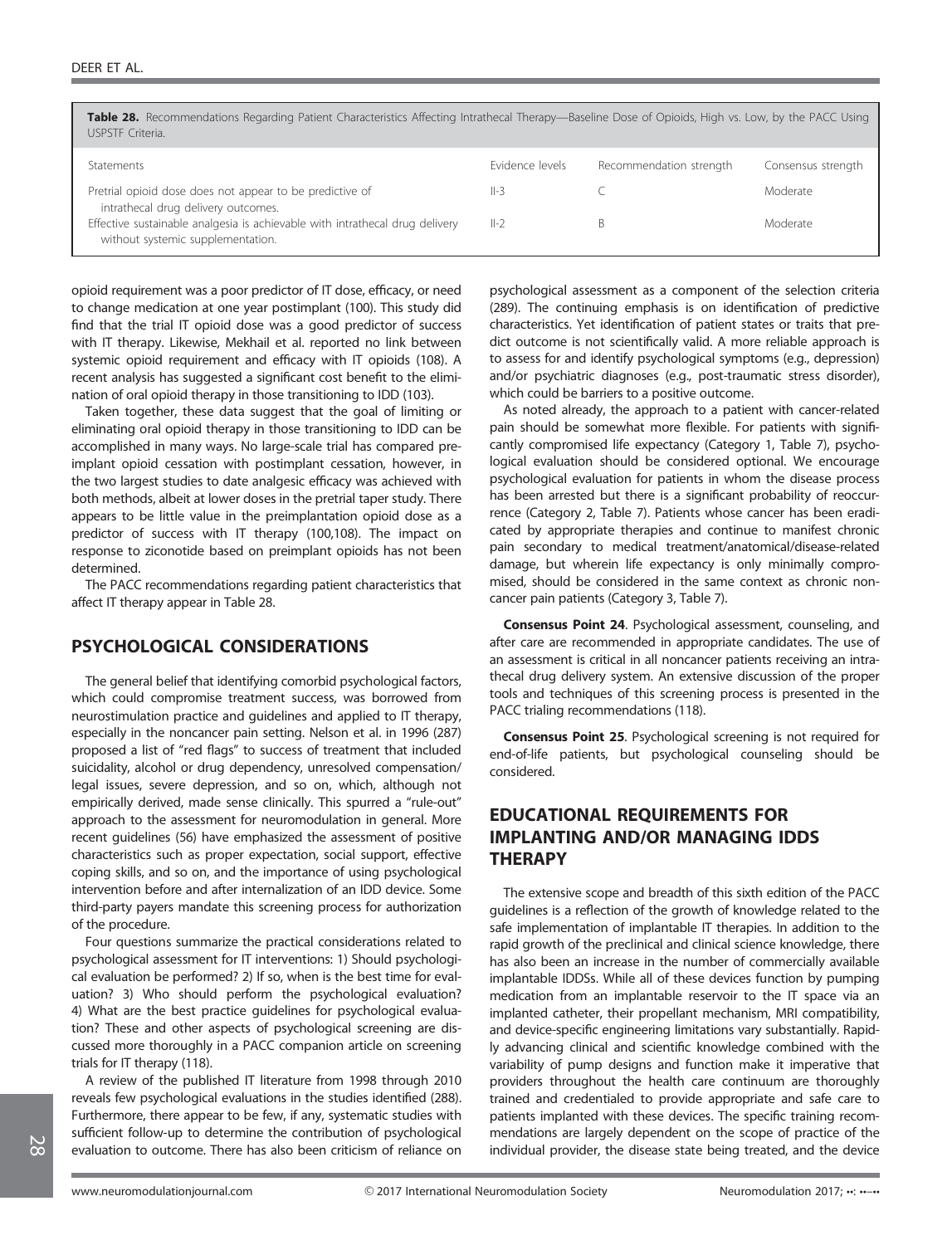being used. Every patient should have a comprehensive pump manager who is accessible throughout the continuum of medical care. The NANS in partnership with the INS is focused on education and credentialing as a strategy to continue to improve safety and efficacy of these therapies by promoting improved implementation and maintenance training and assessment. Credentialing by the hospital site of service is currently the mechanism of certification, and inherently this is nonuniform.

#### First Responders

All health care providers, and especially first responders to disease or trauma, as part of their core curriculum and training, should be trained to identify patients with implanted systems. They should be aware that there are multiple different types of implanted systems, including pacemakers, SCS devices and implanted pumps, and should be able to distinguish between them. When an implanted infusion pump is suspected (most often large circular device vs. neurostimulator, pacemaker, or other smaller implanted device), the first responder should have information available to them and be trained to contact a pump manager or a representative of the pump manufacturer.

#### Suggested Training Milestones

Suggested training regarding implanted neuromodulation devices, their indications and the processes for monitoring and refilling them, should be performed in nursing schools, medical schools and schools that train allied health professionals. Likewise, this same information should be provided in continuing medical education courses for further education of these health care providers. Currently most programs in Europe, Asia, Australia, and the United States do not include this information.

Consensus Point 26. The PACC recommends an overview of intrathecal drug delivery be added to the basic curriculum of physicians in training, nurses, and allied health care professionals.

#### Pump Interrogator

All patients admitted to a medical facility should have their IDDS, medications, and daily dosage of IT medication documented as part of the medical record. For programmable pumps this often requires an electronic interrogation of the pump and documentation of the drug concentrations and delivery modes. Documentation of type and manufacturer of pump identification for drug delivery should be considered the standard of care prior to performing an MRI or pursuing elective surgery, and is imperative for all patients admitted to a hospital. The interrogator of the IDDS is expected to be appropriately trained to perform the following:

- Data gathering and communication skill set
- Interrogate an IDDS without altering programming
- Determine manufacturer, model, and when the device was implanted
- Determine the drug(s) and dosage(s) delivered in a day
- Determine the drug refill alarm dates
- Access and interpret alarm logs
- Contact a physician pump manager

Suggested Training Milestones and Credentialing for Pump Interrogators

Detailed didactic lectures reviewing all currently available devices and techniques for pump interrogation are essential. These lectures should include the x-ray imaging of all commercially available devices to better identify them for patients who are unable to provide detailed information regarding their pump. For credentialing purposes, a minimum of ten interrogations per year for each make is recommended prior to independently interrogating a pump without the assistance of an industry representative or another supervising provider. These ten interrogations can be performed in one setting as part of a hands-on training workshop. The PACC feels that most programs do not currently meet these standards.

Consensus Point 27. The PACC recommends each accredited facility have the ability to evaluate an indwelling implanted device, including pump and catheter system. We encourage manufacturers and facilities to collaborate on this important issue with a goal of meeting compliance by the next scheduled PACC in 2019.

#### Personnel Who Perform Maintenance and Programming/ Reservoir Refill of IDDS

Virtually all patients implanted with an IDDS will need pump interrogation and refill at regular intervals, whether they are inpatients, outpatients, or homebound patients. The provider of this service may or may not be the managing physician but should be under the supervision of a managing physician. The provider of this service is expected to be appropriately trained to perform the following and have a supervising IDDS physician pump manager. In many settings these tasks are accomplished by licensed nursing infusion company employees. These service providers should be properly trained and supervised.

Programming and Refilling Skill Set

- Perform pump interrogation and programming
- Safely perform an aseptic pump refill (preferably with and without image guidance)
- Diagnose and detect a pocket fill and notify a credentialed physician pump manager for management
- Identify residual volume discrepancies and notify a credentialed physician pump manager for management
- Be familiar with medication formulations that are appropriate and inappropriate for intrathecal drug delivery (PACC recommendations)
- Have supervision by a credentialed physician pump manager

Suggested Training Milestones

Training should include the detailed didactic lectures described above and should also include added lectures on the medication choices for IT therapy and pharmacodynamics and pharmacokinetics of IT drug delivery. Additional didactic lectures on the indications and contraindications for implementing IDDS therapy as well as evaluating and recognizing serious AEs such as pump pocket fills, granuloma formation, and signs and symptoms of medication over/ underdosage should apply. For training purposes, a minimum of 20 supervised pump refills is recommended for initial assessment prior to refills being performed independently. A minimum of ten pump refills per year is suggested to by consensus in order that physician pump managers maintain clinical competency for each make of device. If these minimums are not achievable for every make, the pump refill should be directly supervised by a physician pump manager, a credentialed nurse who has met these requirements, or by a manufacturer representative.

Consensus Point 28. The training of all personnel for device evaluation and refilling is an important part of patient care. This training should be device specific and supervised carefully. The PACC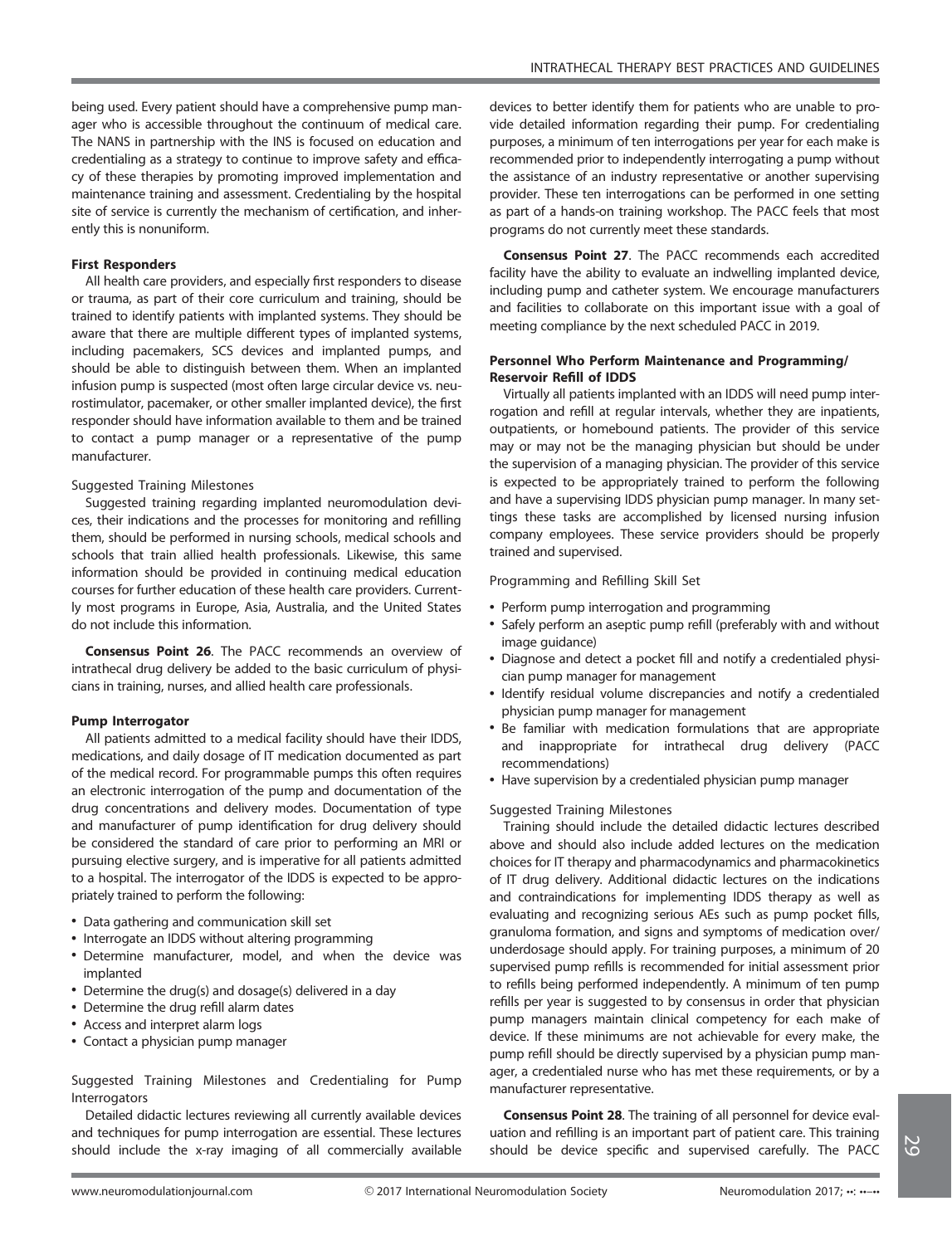recommends that 20 refills be supervised before independent practice is approved. Two or more trained individuals should check all reprogramming.

#### IDDS Implanting Physician

Intrathecal pump implantation and/or explantation requires basic surgical skills necessary to perform the procedure safely. Not all implanters are IDDS managers and not all mangers are IDDS implanters. In those cases, where the manager and implanter are not the same individual, the two providers should be in close communication regarding appropriate planning for the placement of the pump and catheter and to determine the concentrations and types of medications to be infused by the pump. In addition, prior to implantation, a designated manager must be identified and available to manage the pump immediately after implantation and to monitor for adverse side effects of IT medications. In cases of explantation, the manager should inform the explanter of the systemic medication to be delivered once the IDDS is removed. The IDDS implanter is expected to be appropriately trained to perform the following procedures and have a supervising IDDS physician pump manager available before the case to address potential drug overdose and underdose.

#### Implanter Skill Set

- Appropriately place a pump subcutaneously and tunnel a catheter from the pump site to the catheter insertion site
- Appropriate and complete medical training in the area of Pain Medicine or Surgery, with a focus on implantable technologies, recognized by the country and area of practice.<sup>1</sup>
- Diagnose and troubleshoot potential intraoperative surgical complications
- Diagnose and troubleshoot potential postoperative and chronic complications of IDDS therapy requiring surgical intervention, for example, granuloma formation, catheter breaks, catheter occlusions

## Suggested Training Milestones

The implanter should have also completed the basic didactic training required of the refill provider as previously described. A minimum of ten supervised implant and/or explant cases should be performed under supervision of a credentialed implanter. Another five cases over the course of two years should be completed to maintain clinical competency. For intracerebroventricular placed catheters, implanter must be credentialed in neurosurgery.

<sup>1</sup>Special comment is necessary regarding the suggested formal medical and surgical education. As this manuscript serves as a living, international document, it is clear that no uniform credentialing body exists to measure (or test) specific training criteria over such a diverse group. However, basic skill standards can be measured. Each implanter must undergo appropriate surgical tissue management training, with specific experience with implanting IT therapy. Internationally, the World Institute of Pain (WIP) created an exam to standardize internationally delivered interventional pain management, and there is discussion surrounding this effort through the educational committee collaborations of NANS, INS, and WIP. In the United States, since the inception of an American Council of Graduate Medical Education (ACGME) certified training program in Pain Medicine and surgical subspecialties of Neurosurgery or Orthopedic Spine Surgery, it is recommended that implanters have underdone and completed such training. This recommendation, does not, however, impact "legacy or grandfathered" practitioners for whom no such training was available.

Consensus Point 29. In order to offer intrathecal therapies regardless of primary specialty, the physician should be supervised in a minimum of ten implant and/or explant cases.

Consensus Point 30. In order to maintain skills, the implanter should be involved in five cases more than two years, or should undergo additional hands-on certified educational training to refresh skills.

#### Physician Pump Manager

All patients with IT pumps should have a designated physician pump manager. This individual will provide the coordination of care amongst other providers across the health care spectrum.

Pump Manager Skill Set

- Be a leader who can manage therapy and complications associated with IDDS
- Diagnose and manage overdose and underdose (withdrawal syndrome)
- Perform dye studies, rotor studies, interpret imaging (fluoroscopy, CT, MRI)
- Understand the pharmacology of IT drug delivery
- Responsibilities include, but are not limited to: patient and device selection, pump fills, prescribing, altering therapy, interactions with non-IT medications and systems (e.g., MRI)

#### Suggested Training Milestones

If the manager is also the implanter this individual should meet all the requirements previously described, in addition to being competent at performing dye studies/side access port procedures for each make of pumps prior to performing management services independently. For specific manufactured devices where fewer than ten cases have been completed, another manager with skills in that device should proctor or assistance be obtained from the manufacturer. In addition to the information provided in the didactic lectures previously listed, the manager should also be knowledgeable about all of the advanced intrathecal pharmacokinetic and pharmacodynamic principles and current medical guidelines. This same knowledge base is required for the managers who are not implanters.

Consensus Point 31. The training to manage an intrathecal device is critical to the long-term success of the therapy. All pump management physicians should have ongoing educational training that includes knowledge of all current and FDA-approved devices and future devices approved by regulatory bodies for research, and found to be clinically relevant. Managing physicians who are not implanting physicians are expected to be trained at the same level as those who both implant and manage devices.

Consensus Point 32. To establish a national data base for all intrathecal pump-managing physicians or healthcare professionals as a repository of current pump settings, mediations, efficacy, and side effects.

# CONCLUSIONS

The previous PACC work led to improved patient safety and efficacy and advanced questions that fostered additional IT drug research. In the same spirit, this present manuscript presents the next step in algorithmic thinking. The creation of new algorithmic tracks for neuropathic and nociceptive pain is an important step in improving patient care. The panel encourages continued research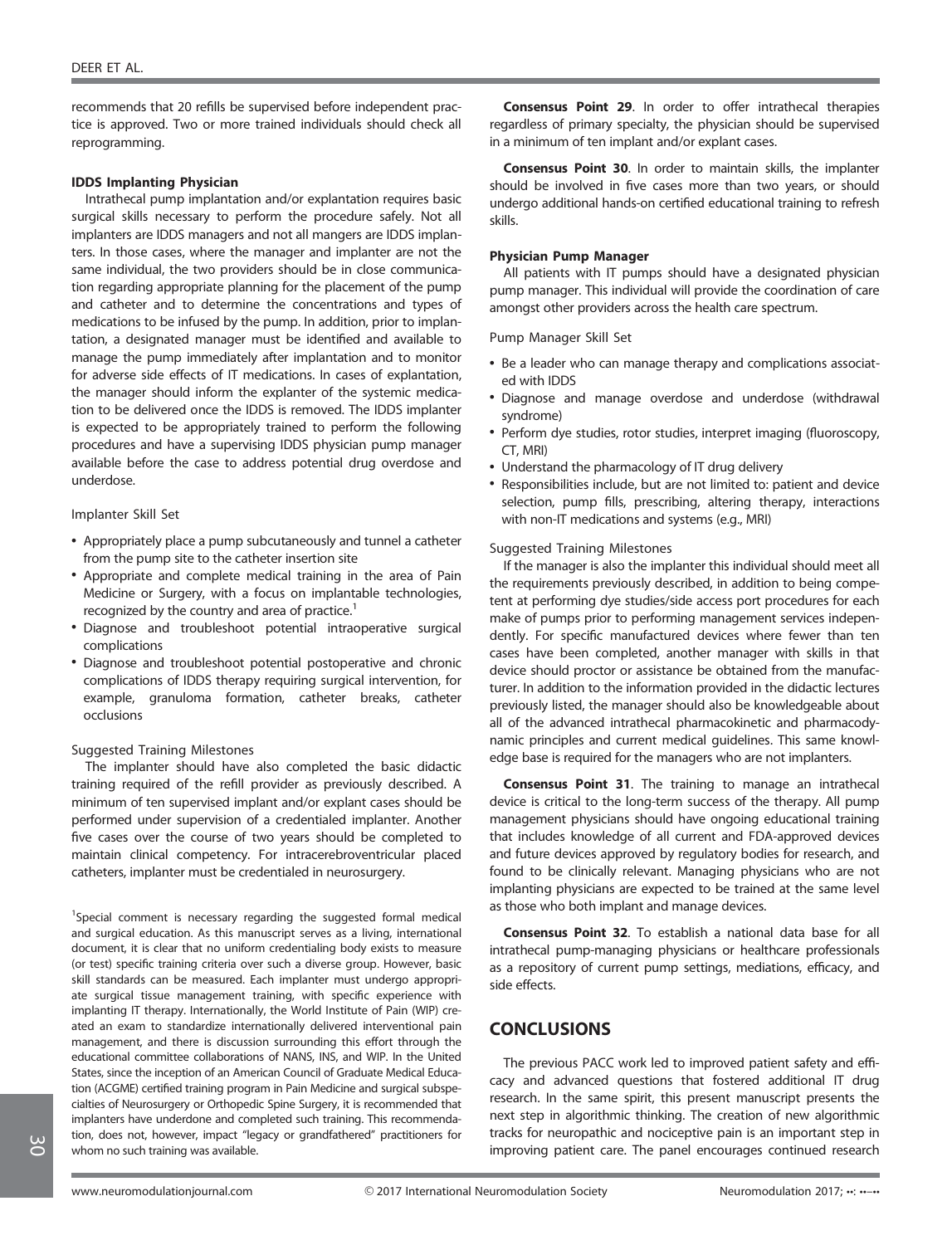and development, including the development of new drugs, devices, and safety recommendations to improve the care of patients whom we strive to help. The PACC is hopeful that the time interval between now and our next update produces new insights in the field of IT drug delivery.

The creation of this consensus statement has depended heavily on available literature, clinical experience and scientific discourse. Despite our mechanisms used to create the best consensus recommendations possible, the final conclusions include a subjective component and may be controversial. The panel has addressed nociceptive and neuropathic pain pathways to best treat pain by IT infusion. The panel had considered a third pathway for mixed pain syndromes but considering the heterogeneous components of this complex patient group, the reader is advised to use best clinical judgment to choose the most appropriate pathway, with the realization that the patient may exhibit different components of pain at differing and various times.

# Acknowledgement

The PACC was initiated by INS and funded by unrestricted educational grants from Medtronic Inc., and Jazz Pharmaceuticals, Inc. No corporate entities had any direct input into the contents of the manuscript or the conclusions of the collaborators. Sarah Staples, MA, ELS, assisted with manuscript preparation.

## Authorship Statements

Dr. Deer served as primary author, project organizer and editor; Dr. Doleys, Falowski, Jacobs, Kim, and Narouze, performed literature searches; Drs. Deer, Hayek, Pope, Grider, and Erdek prepared evidence tables; Drs. Huntoon, Mekhail, and Krames served as senior editors; the remaining authors acquired or interpreted data, wrote sections of the manuscript, and provided critical reviews and editing.

#### How to Cite this Article:

Deer T.R., Pope J.E., Hayek S., Bux A., Buchser E., Eldabe S., De Andrés J.A., Erdek M., Patin D., Grider J.S., Doleys D.M., Jacobs M.S., Yaksh T.L., Poree L., Wallace M.S., Prager J., Rauck R., DeLeon O., Diwan S., Falowski S.M., Gazelka H.M., Kim P., Leong M., Levy R.M., McDowell II G., McRoberts P., Naidu R., Narouze S., Perruchoud C., Rosen S.M., Rosenberg W.S., Saulino M., Staats P., Stearns L.J., Willis D., Krames E., Huntoon M., Mekhail N. 2017. The Polyanalgesic Consensus Conference (PACC): Recommendations on Intrathecal Drug Infusion Systems Best Practices and Guidelines. Neuromodulation 2017; E-pub ahead of print. DOI:

10.1111/ner.12538

## **REFERENCES**

- 1. Pope JE, Deer TR. Intrathecal pharmacology update: novel dosing strategy for intrathecal monotherapy ziconotide on efficacy and sustainability. Neuromodulation 2015;18:414–420.
- 2. Bennett G, Burchiel K, Buchser E et al. Clinical guidelines for intraspinal infusion: report of an expert panel. PolyAnalgesic Consensus Conference 2000. J Pain Symptom Manage 2000;20:S37–S43.
- 3. Pope JE, Falowski S, Deer TR. Advanced waveforms and frequency with spinal cord stimulation: burst and high frequency energy delivery. Expert Rev Med Devices 2015;12:431–437.
- 4. Consent Decree of Permanent Injunction. United States of America vs. Medtronic, Inc., and S. Omar Ishrak and Thomas M. Teft. United States District Court for the District of Minnesota. April 2015.
- 5. Pope J, Poree L, McRoberts WP, Falowski S, Deer T. Consent decree: physician and institution ramifications? Neuromodulation 2015;18:653–656.
- 6. Hassenbusch SJ, Portenoy RK, Cousins M et al. Polyanalgesic Consensus Conference 2003: an update on the management of pain by intraspinal drug delivery report of an expert panel. J Pain Symptom Manage 2004;27:540–563.
- 7. Deer T, Krames ES, Hassenbusch SJ et al. Polyanalgesic Consensus Conference 2007: recommendations for the management of pain by intrathecal (intraspinal) drug delivery: report of an interdisciplinary expert panel. Neuromodulation 2007; 10:300–328.
- 8. Deer TR, Prager J, Levy R et al. Polyanalgesic Consensus Conference 2012: recommendations for the management of pain by intrathecal (intraspinal) drug delivery: report of an interdisciplinary expert panel. Neuromodulation 2012;15:436–464; discussion 464–436.
- 9. Hayek SM, Hanes MC. Intrathecal therapy for chronic pain: current trends and future needs. Curr Pain Headache Rep 2014;18:388.
- 10. Deer TR, Pope JE. Factors to consider in the choice of intrathecal drug in the treatment of neuropathic pain. Expert Rev Clin Pharmacol 2015;8:507–510.
- 11. Smith TJ, Staats PS, Deer T et al. Randomized clinical trial of an implantable drug delivery system compared with comprehensive medical management for refractory cancer pain: impact on pain, drug-related toxicity, and survival. J Clin Oncol 2002;20:4040–4049.
- 12. Hayek SM, Veizi IE, Narouze SN, Mekhail N. Age-dependent intrathecal opioid escalation in chronic noncancer pain patients. Pain Med 2011;12:1179–1189.
- 13. Dominguez E, Sahinler B, Bassam D et al. Predictive value of intrathecal narcotic trials for long-term therapy with implantable drug administration systems in chronic non-cancer pain patients. Pain Pract 2002;2:315–325.
- 14. Grider JS, Harned ME, Etscheidt MA. Patient selection and outcomes using a lowdose intrathecal opioid trialing method for chronic nonmalignant pain. Pain Physician 2011;14:343–351. 3
- 15. Hamza M, Doleys D, Wells M et al. Prospective study of 3-year follow-up of lowdose intrathecal opioids in the management of chronic nonmalignant pain. Pain Med 2012;13:1304–1313.
- 16. Bernards CM. Recent insights into the pharmacokinetics of spinal opioids and the relevance to opioid selection. Curr Opin Anaesthesiol 2004;17:441–447.
- 17. Krames ES. Intrathecal infusional therapies for intractable pain: patient management guidelines. J Pain Symptom Manage 1993;8:36–46.
- 18. Friese S, Hamhaber U, Erb M, Kueker W, Klose U. The influence of pulse and respiration on spinal cerebrospinal fluid pulsation. Investigat Radiol 2004;39:120–130.
- 19. Henry-Feugeas MC, Idy-Peretti I, Baledent O et al. Origin of subarachnoid cerebrospinal fluid pulsations: a phase-contrast MR analysis. Magn Reson Imaging 2000;18: 387–395.
- 20. Bernards CM. Cerebrospinal fluid and spinal cord distribution of baclofen and bupivacaine during slow intrathecal infusion in pigs. Anesthesiology 2006;105:169– 178.
- 21. Doleys DM. Psychologic evaluation for patients undergoing neuroaugmentative procedures. Neurosurg Clin North Am 2003;14:409–417.
- 22. Doleys DM, Brown J. MMPI profile as an outcome "predictor" in the treatment of noncancer pain patients utilizing intraspinal opioid therapy. Neuromodulation 2001;4:93–97.
- 23. Doleys DM, Brown JL, Ness T. Multidimensional outcomes analysis of intrathecal, oral opioid, and behavioral-functional restoration therapy for failed back surgery syndrome: a retrospective study with 4 years' follow-up. Neuromodulation 2006;9: 270–283.
- 24. Product Surveillance Registry (PSR) Database. Minneapolis, MN: Medtronic plc; 2015.
- 25. Harris RP, Helfand M, Woolf SH et al. for the Methods Work Group, Third US Preventive Service Task Force. A review of the process. Am J Prev Med 2001;20:21–35.
- 26. Hayek SM, Deer TR, Pope JE, Panchal S, Patel V, Burton AW. Intrathecal therapy for cancer and non-cancer pain. Pain Physician 2011;14:219–248.
- 27. Prager J, Deer T, Levy R et al. Best practices for intrathecal drug delivery for pain. Neuromodulation 2014;17:354–372; discussion 372.
- 28. Deer TR, Smith HS, Cousins M et al. Consensus guidelines for the selection and implantation of patients with noncancer pain for intrathecal drug delivery. Pain Physician 2010;13:E175–E213.
- 29. Falco F, Patel V, Hayek S et al. Intrathecal infusion systems for long-term management of chronic cancer pain: an update of assessment of evidence. Pain Physician 2013;16:SE185–SE216.
- 30. Kloth D. President's Message. NANS Newsletter 2015;11:1–2.
- 31. Yaksh TL. New horizons in our understanding of the spinal physiology and pharmacology of pain processing. Semin Oncol 1993;20(2Suppl.1):6–18.
- 32. Rauck RL, Wallace MS, Leong MS et al. A randomized, double-blind, placebo controlled study of intrathecal ziconotide in adults with severe chronic pain. J Pain Symptom Manage 2006;31:393–406.
- 33. Staats PS, Yearwood T, Charapata SG et al. Intrathecal ziconotide in the treatment of refractory pain in patients with cancer or AIDS: a randomized controlled trial. JAMA 2004;291:63–70.
- 34. Wallace MS, Charapata SG, Fisher R et al. Intrathecal ziconotide in the treatment of chronic nonmalignant pain: a randomized, double-blind, placebo-controlled clinical trial. Neuromodulation 2006;9:75–86.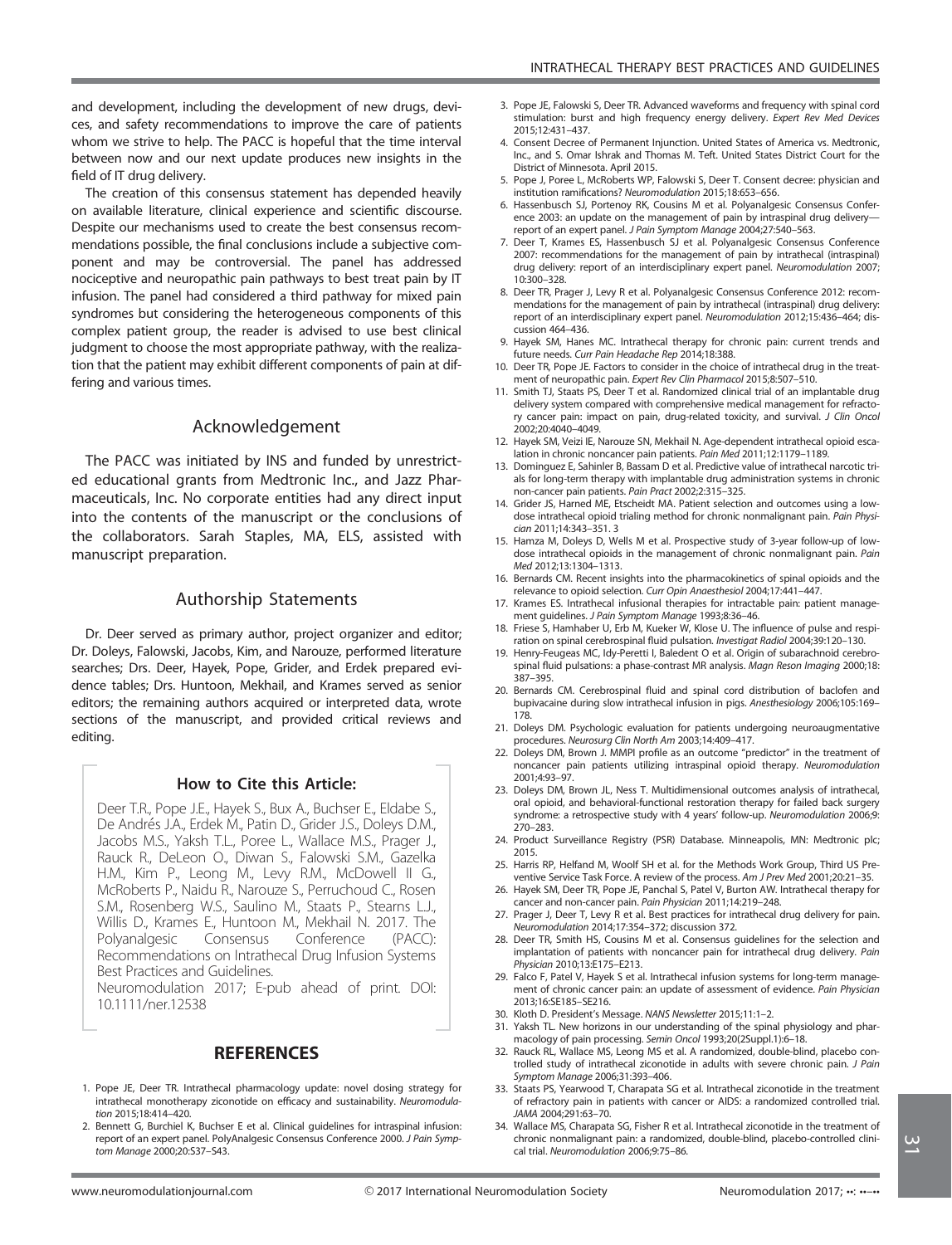- 35. Pope JE, Deer TR, McRoberts WP. Intrathecal therapy: the burden of being positioned as a salvage therapy. Pain Med 2015;16:2036–2038.
- 36. Poree L, Krames E, Pope J, Deer TR, Levy R, Schultz L. Spinal cord stimulation as treatment for complex regional pain syndrome should be considered earlier than last resort therapy. Neuromodulation 2013;16:125–141.
- 37. Deer TR, Caraway D, Wallace M. A definition of refractory pain to help determine suitability for device implantation. Neuromodulation 2014;17:711–715.
- 38. Pope JE, Deer TR. Intrathecal drug delivery for pain: a clinical guide and future directions. Pain Mange 2015;5:175–183.
- 39. Centers for Disease Control (CDC). Vital signs: overdoses of prescription opioid pain relievers—United States, 1999-2008. Morb Mortal Wkly Rep 2011;60:1–6.
- 40. Han B, Compton WM, Jones JM et al. Nonmedical prescriptive opioid use and use disorders among adults aged 18-64 years in the United States 2003-2013. JAMA 2015;314:1468–1478.
- 41. Coffey RJ, Owens ML, Broste SK et al. Mortality associated with implantation and management of intrathecal opioid drug infusion systems to treat noncancer pain. Anesthesiology 2009;111:881–891.
- 42. Coffey RJ, Owens ML, Broste SK et al. Medical practice perspective: identification and mitigation of risk factors for mortality associated with intrathecal opioids for non-cancer pain. Pain Med 2010;11:1001–1009.
- 43. Prager J, Jacobs M. Evaluation of patients for implantable pain modalities: medical and behavioral assessment. Clin J Pain 2001;17:206–214.
- 44. North RB, Kidd DH, Farrokhi F, Piantadosi SA. Spinal cord stimulation versus repeated lumbosacral spine surgery for chronic pain: a randomized, controlled trial. Neurosurgery 2005;56:98–106; discussion 106–107. Available from: [http://www.ncbi.](http://www.ncbi.nlm.nih.gov/pubmed/15617591) [nlm.nih.gov/pubmed/15617591](http://www.ncbi.nlm.nih.gov/pubmed/15617591).
- 45. Kumar K, Taylor RS, Jacques L et al. Spinal cord stimulation versus conventional medical management for neuropathic pain: a multicentre randomised controlled trial in patients with failed back surgery syndrome. Pain 2007;132:179–188.
- 46. Kumar K, Hunter G, Demeria D. Spinal cord stimulation in treatment of chronic benign pain: challenges in treatment planning and present status, a 22-year experience. Neurosurgery 2006;58:481–496.
- 47. Hayek SM, Veizi HM. Treatment-limiting complications of percutaneous spinal cord stimulator implants: a review of eight years of experience from an academic center database. Neuromodulation 2015;18:603–609.
- 48. Al-Kaisy A, Van Buyten J-P, Smet I et al. Sustained effectiveness of 10 kHz highfrequency spinal cord stimulation for patients with chronic, low back pain: 24 month results of a prospective multicenter study. Pain Med 2014;15:347–354.
- 49. deVos CC, Dijkstra C, Lenders MW, Holsheimer J. Spinal cord stimulation with hybrid lead relieves pain in low back and legs. Neuromodulation 2012;15:118–123.
- 50. Liem L, Russo M, Huygen FJ et al. One-year outcomes of spinal cord stimulation of the dorsal root ganglion in the treatment of chronic neuropathic pain. Neuromodulation 2015;18:48–49.
- 51. Rosenberg J, Tavel E, Jackson A et al. Development of new pain affects the longterm patient experience with spinal cord stimulation. Presented at the 7th World Congress World Institute of Pain; May 2014; Maastricht, The Netherlands. (WIP-0412).
- 52. Saulino M, Stearns L, (moderators). Intrathecal Therapies: Basic Challenges. Concurrent session presented at: North American Neuromodulation Society 19th Annual Meeting; Dec. 2015; Las Vegas, NV.
- 53. Lindblom U, Meyerson BA. Influence on touch, vibration and cutaneous pain of dorsal column stimulation in man. Pain 1975;1:257–270.
- 54. Anderson F, Downing GM, Hill J, Casorso L, Lerch N. Palliative performance scale (PPS): a new tool. J Palliative. Care 1996;12:5–11.
- 55. ECOG-ACRIN. ECOG performance status. [http://ecog-acrin.org/resources/ecog-per](http://ecog-acrin.org/resources/ecog-performance-status)[formance-status](http://ecog-acrin.org/resources/ecog-performance-status).
- 56. Deer TR, Smith T, Burton AW. Comprehensive consensus based guidelines on intrathecal drug delivery systems in the treatment of pain caused by cancer pain. Pain Physician 2011;14:E283–E312.
- 57. Codman, a division of Johnson & Johnson. Implantable infusion pumps. [http://](http://www.codmanpumps.com/Products_pumps_overview.asp) [www.codmanpumps.com/Products\\_pumps\\_overview.asp.](http://www.codmanpumps.com/Products_pumps_overview.asp)
- 58. Medtronic plc. Targeted drug delivery. Indications, safety and warnings. Synchromed II. [http://professional.medtronic.com/pt/neuro/idd/ind/index.htm#.VorVwVKkx-A.](http://professional.medtronic.com/pt/neuro/idd/ind/index.htm#.VorVwVKkx-A)
- 59. Deer TR, Prager J, Levy R et al. Polyanalgesic Consensus Conference–2012: recommendations on trialing for intrathecal (intraspinal) drug delivery: report of an interdisciplinary expert panel. Neuromodulation 2012;15:420–435; discussion 435.
- 60. Deer TR, Prager J, Levy R, et al. Polyanalgesic Consensus Conference–2012: consensus on diagnosis, detection, and treatment of catheter-tip granulomas (inflammatory masses). Neuromodulation 2012;15:483–495; discussion 496.
- 61. Deer TR, Levy R, Prager J et al. Polyanalgesic Consensus Conference–2012: recommendations to reduce morbidity and mortality in intrathecal drug delivery in the treatment of chronic pain. Neuromodulation 2012;15:467–482; discussion 482.
- 62. Ver Donck A, Vranken JH, Puylaert M et al. Intrathecal drug administration in chronic pain syndromes. Pain Pract 2014;14:461–476.
- 63. Webster LR, Choi Y, Desai H, Webster L, Grant BJ. Sleep-disordered breathing and chronic opioid therapy. Pain Med 2008;9:425–432.
- 64. Provenzano DA, Deer T, Luginbuhl Phelps A et al. An international survey to understand infection control practices for spinal cord stimulation. Neuromodulation 2016;19:71–84.
- 65. Deer TR, Mekhail N, Provenzano D et al. The appropriate use of neurostimulation: avoidance and treatment of complications of neurostimulation therapies for the treatment of chronic pain. Neuromodulation 2014;17:571–597.
- 66. Bowater RJ, Stirling SA, Lilford RJ. Is antibiotic prophylaxis in surgery a generally effective intervention? Testinga generic hypothesis over a set of meta-analyses. Ann Surg 2009;249:551–556.
- 67. Alexander JW, Solomkin JS, Edwards MJ. Updated recommendations for control of surgical site infections. Ann Surg 2011;253:1082–1093.
- 68. Forse RA, Karam B, MacLean LD, Christou NV. Antibiotic prophylaxis for surgery in morbidly obese patients. Surgery 1989;106:750–756; discussion 756–757.
- 69. Hetem DJ, Bootsma MC, Bonten MJ. Prevention of surgical site infections: decontamination with mupirocin based on preoperative screening for Staphylococcus aureus carriers or universal decontamination? Clin Infect Dis 2016;62: 631–636.
- 70. Kohler P, Sommerstein R, Schönrath F et al. Effect of perioperative mupirocin and antiseptic body wash on infection rate and causative pathogens in patients undergoing cardiac surgery. Am J Infect Control 2015;43:e33–e38.
- 71. Lamplot JD, Luther G, Mawdsley EL, Luu HH, Manning D. Modified protocol decreases surgical site infections after total knee arthroplasty. J Knee Surg 2015;28: 395–403. Erratum in: J Knee Surg 2015 Oct;28(5):e1.
- 72. Anderson MJ, David ML, Scholz M et al. Efficacy of skin and nasal povidone-iodine preparation against mupirocin-resistant methicillin-resistant Staphylococcus aureus and S. aureus within the anterior nares. Antimicrob Agents Chemother 2015;59: 2765–2773.
- 73. Bryce E, Wong T, Forrester L et al. Nasal photodisinfection and chlorhexidine wipes decrease surgical site infections: a historical control study and propensity analysis. J Hosp Infect 2014;88:89–95. doi: [10.1016/j.jhin.2014.06.017.](info:doi/10.1016/j.jhin.2014.06.017) Epub 2014 Aug 1. Erratum in: J Hosp Infect 2015;91(1):93.
- 74. Phillips M, Rosenberg A, Shopsin B et al. Preventing surgical site infections: a randomized, open-label trial of nasal mupirocin ointment and nasal povidone-iodine solution. Infect Control Hosp Epidemiol 2014;35:826–832.
- 75. Tanner J, Parkinson H. Double gloving to reduce surgical cross-infection. Cochrane Database Syst Rev 2006;19:CD003087.
- 76. Excellence NICE. Surgical site infection: prevention and treatment of surgical site infection. Clinical Guideline 74. Manchester, UK: National Institute for Health and Clinical Excellence, 2008.
- 77. Darouiche RO, Wall MJ, Itani KM et al. Chlorhexidine-alcohol versus povidoneiodine for surgical-site antisepsis. N Engl J Med 2010;362:18–26.
- 78. Hutchison JJ, McGuckin M. Occlusive dressings: a microbiologic and clinical review. Am J Infect Control 1990;18:257–268.
- 79. Horlocker TT, Wedel DJ, Rowlingson JC et al. Regional anesthesia in the patient receiving antithrombotic or thrombolytic therapy: American Society of Regional Anesthesia and Pain Medicine Evidence-Based Guidelines (Third Edition). Reg Anesth Pain Med 2010;35:64–101.
- 80. Atchison SR, Durant PA, Yaksh TL. Cardiorespiratory effects and kinetics of intrathecally injected D-Ala2-D-Leu5-enkephalin and morphine in unanesthetized dogs. Anesthesiology 1986;65:609–616.
- 81. Ummenhofer WC, Arends RH, Shen DD, Bernards CM. Comparative spinal distribution and clearance kinetics of intrathecally administered morphine, fentanyl, alfentanil, and sufentanil. Anesthesiology 2000;92:739–753.
- 82. Ogden CL, Carrol MD, McDowell MA, Flegal KM. Obesity among adults in the United States—no statistically significant change since 2003-2004. NCHS Data Brief 2007;1:1–8.
- 83. Farney RJ, Walker JM, Cloward TV, Rhondeau S. Sleep-disordered breathing associated with long-term opioid therapy. Chest 2003;123:632–639.
- 84. Horlocker TT, Burton AW, Connis RT et al. Practice guidelines for the prevention, detection, and management of respiratory depression associated with neuraxial opioid administration. American Society of Anesthesiologists Task Force on Neuraxial Opioids. Anesthesiology 2009;110:218–230.
- 85. Ornstein E, Mateo RS, Effects of opioids. In: McLeskey CH, ed. Geriatric anesthesiology, 1st ed. Philadelphia: Williams & Wilkins, 1997:259.
- 86. Rauck R, Webster L, Wallace M et al. Effect of concomitant antidepressant and anticonvulsant use on adverse events in patients receiving intrathecal ziconotide in a long-term extension study. Poster resented at: West Virginia Society of Interventional Pain Physicians; Puerto Rico, 2014.
- 87. Dworzak H, Fuss F, Büttner T. Persisting respiratory depression following intrathecal administration of morphine and simultaneous sedation with midazolam. Anaesthesist 1999;48:639–641. German.
- 88. Rawal N, Tandon B. Epidural and intrathecal morphine in intensive care units. Intensive Care Med 1985;11:129–133.
- 89. Kotlinska-Lemieszek A, Klepstad P, Haugen DF. Clinically significant drug-drug interactions involving opioid analgesics used for pain treatment in patients with cancer: a systematic review. Drug Des Devel Ther 2015;169:5255–5267.s
- 90. Flack SH, Anderson CM, Bernards C. Morphine distribution in the spinal cord after chronic infusion in pigs. Anesth Analg 2011;112:460–464.
- 91. Flack SH, Bernards CM. Cerebrospinal fluid and spinal cord distribution of hyperbaric bupivacaine and baclofen during slow intrathecal infusion in pigs. Anesthesiology 2010;112:165–173.
- 92. Yaksh TL, de Kater A, Dean R, Best BM, Miljanich GP. Pharmacokinetic analysis of ziconotide (SNX-111), an intrathecal N-type calcium channel blocking analgesic, delivered by bolus and infusion in the dog. Neuromodulation 2012;15:508–519; discussion 519.
- 93. Kabulski J, Poree L, Wolbers L, Quantitative determination & pharmacokinetic modeling of intrathecally administered opioids in plasma. Poster presented at: International Neuromodulation Society; June 2015: Berlin, Germany.
- 94. Fitzgibbon DR, Rathmell JP, Michna E, Stephens LS, Posner KL, Domino KB. Malpractice claims associated with medication management for chronic pain. Anesthesiology 2010;112:948–956.
- 95. Dunn KM, Saunders KW, Rutter CM. Overdose and prescribed opioids: associations among chronic noncancer pain patients. Ann Intern Med 2010;152: 85–92.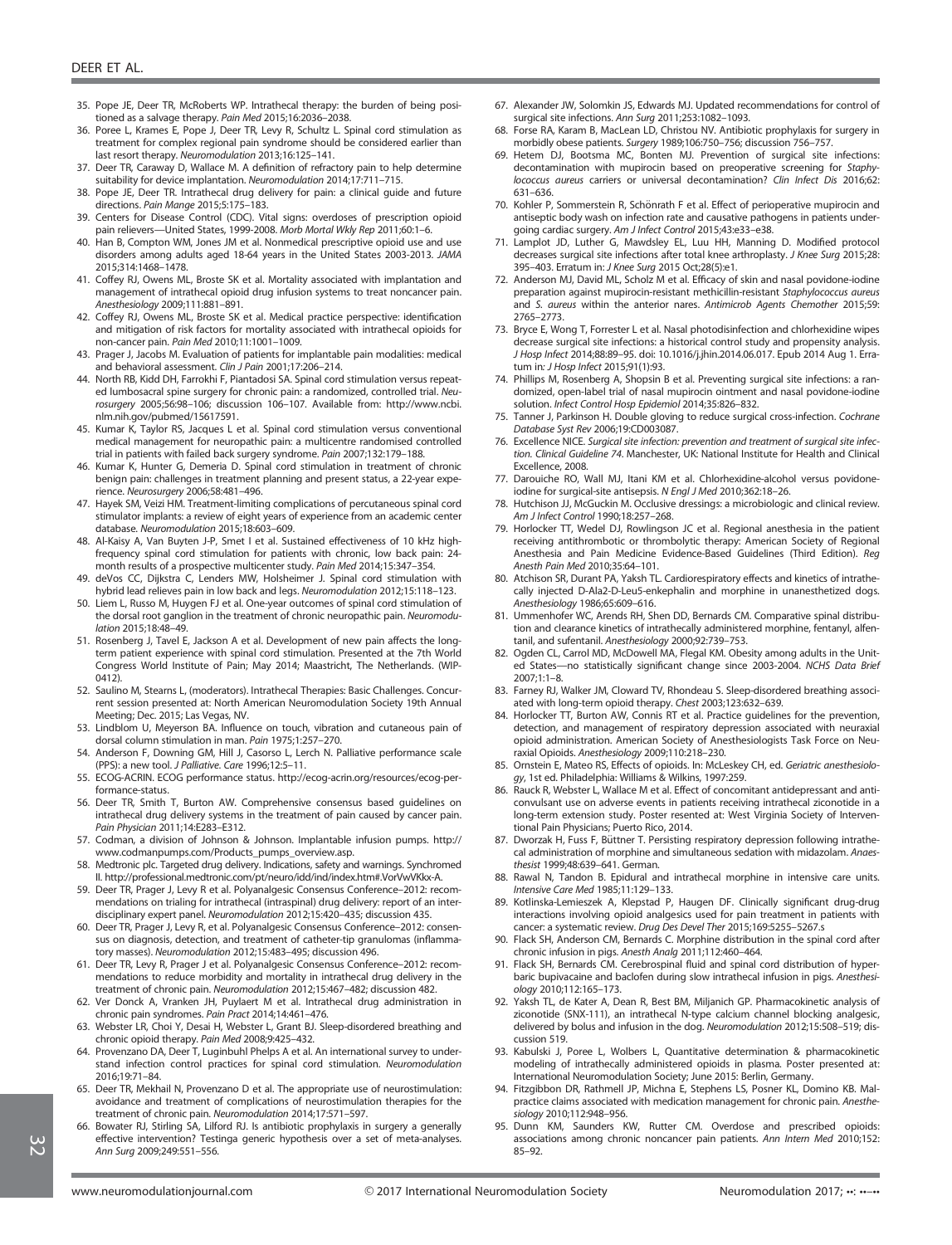- 96. Chou R, Turner JA, Devine EB. The effectiveness and risks of long-term opioid therapy for chronic pain: a systemic review for a National Institutes of Health Pathways to Prevention Workshop. Ann Intern Med 2015;162:276–286.
- 97. Partnership Healthplan of California. [http://www.partnershiphp.org/Pages/PHC.](http://www.partnershiphp.org/Pages/PHC.aspx) [aspx](http://www.partnershiphp.org/Pages/PHC.aspx).
- 98. Tyler CB, Advokat C. Investigation of "cross-tolerance" between systemic and intrathecal morphine in rats. Physiol Behav 1986;37:27–32.
- 99. Veizi IE, Hayek SM, Narouze S, Pope JE, Mekhail N. Combination of intrathecal opioids with bupivacaine attenuates opioid dose escalation in chronic noncancer pain patients. Pain Med 2011;12:1481–1489.
- 100. Kim D, Sidov A, Mandhare V, Shuster A. Role of pretrial systemic opioid requirements intrathecal trial dose and non-psychological factors as predictors of outcome of intrathecal pump therapy: one clinician's experience with lumbar postlaminectomy pain. Neuromodulation 2011;14:165–175.
- 101. Grider JS, Etscheidt MA, Harned ME et al. Trialing and maintenance dosing using a low-dose intrathecal opioid method for chronic nonmalignant pain: a prospective 36-month study. Neuromodulation 2015;19:206–219.
- 102. Centers for Disease Control. Guideline for Prescribing Opioids for Chronic Pain. [http://](http://www.cdc.gov/drugoverdose/pdf/guidelines_factsheet-a.pdf) [www.cdc.gov/drugoverdose/pdf/guidelines\\_factsheet-a.pdf.](http://www.cdc.gov/drugoverdose/pdf/guidelines_factsheet-a.pdf)
- 103. Hatheway JA, Caraway D, David G et al. Systemic opioid elimination after implantation of an intrathecal drug delivery system significantly reduced health-care expenditures. Neuromodulation 2015;18:207–213; discussion 213.
- 104. Yaksh TL, Onofrio BM. Retrospective consideration of the doses of morphine given intrathecally by chronic infusion in 163 patients by 19 physicians. Pain 1987;31: 211–223.
- 105. Onofrio BM, Yaksh TL. Long-term pain relief produced by intrathecal morphine infusion in 53 patients. J Neurosurg 1990;72:200–209.
- 106. Gestin Y, Vainio A, Pégurier AM. Long-term intrathecal infusion of morphine in the home care of patients with advanced cancer. Acta Anaesthesiol Scand 1997;41:12–17.
- 107. Roberts LJ, Finch PM, Goucke CR, Price LM. Outcome of intrathecal opioids in chronic non-cancer pain. Eur J Pain 2001;5:353–361.
- 108. Mekhail N, Mahboobi R, Farajzadeh Deroee A et al. Factors that might impact intrathecal drug delivery (IDD) dose escalation: a longitudinal study. Pain Pract 2014;14: 301–308.
- 109. Maves TJ, Gebhart GF. Antinociceptive synergy between intrathecal morphine and lidocaine during visceral and somatic nociception in the rat. Anesthesiology 1992; 76:91–99.
- 110. Penning JP, Yaksh TL. Interaction of intrathecal morphine with bupivacaine and lidocaine in the rat. Anesthesiology 1992;77:1186–2000.
- 111. Prialt (ziconotide) Intrathecal Infusion [package insert].<http://www.prialt.com/>.
- 112. Yaksh TL, Fisher C, Hochman T, Wiese A. Current and future issues in the development of spinal agents for the management of pain. Curr Neuropharmacol 2016; in press.
- 113. Wallace MS, Rauck RL, Deer T. Ziconotide combination intrathecal therapy: rationale and evidence. Clin J Pain 2010;26:635–644.
- 114. de la Calle Gil AB, Peña Vergara I, Cormane Bornacelly MA, Pajuelo Gallego A. Intrathecal ziconotide and morphine for pain relief: a case series of eight patients with refractory cancer pain, including five cases of neuropathic pain. Neurol Ther 2015;4: 159–168.
- 115. Shields DE, Aclan J, Szatkowski A. Chemical stability of admixtures combining ziconotide with fentanyl or sufentanil during simulated intrathecal administration. Int J Pharm Compounding 2008;12:463–466.
- 116. Mohammed SI, Eldabe S, Simpson KH et al. Bolus intrathecal injection of ziconotide (Prialt®) to evaluate the option of continuous administration via an implanted intrathecal drug delivery (ITDD) system: a pilot study. Neuromodulation 2013;16: 576–581; discussion 582.
- 117. Compton WM, Jones CM, Baldwin GT. Relationship between nonmedical prescription-opioid use and heroin use. New Engl J Med 2016;174:154–163.
- 118. Deer TR, Hayek S et al. The Polyanalgesic Consensus Conference guidelines for intrathecal drug delivery infusion system trialing. Neuromodulation 2016; in press.
- 119. Sultan P, Gutierrez MC, Carvalho B. Neuraxial morphine and respiratory depression: finding the right balance. Drugs 2011;71:1807–1819.
- 120. Beatty NC, Arendt KW, Niesen AD et al. Analgesia after cesarean delivery: a retrospective comparison of intrathecal hydromorphone and morphine. J Clin Anaesth 2013;25:379–383.
- 121. Shapiro A, Zohar E, Zaslansky R, Hoppenstein D, Shabat S, Fredman B. The frequency and timing of respiratory depression in 1524 postoperative patients treated with systemic or neuraxial morphine. J Clin Anesth 2005;17:537–542.
- 122. Cowan CM, Kendall JB, Barclay PM et al. Comparison of intrathecal fentanyl and diamorphine in addition to bupivacaine for Caesarean section under spinal analgesia. Br J Anaesth 2002;89:452–458.
- 123. Duman A, Apiliogullari S, Balasar M, Gurbuz R, Karcioglu M. Comparison of 50 microg and 25 microg doses of intrathecal morphine on postoperative analgesic requirements in patients undergoing transurethral resection of the prostate with intrathecal anesthesia. J Clin Anesth 2010;22:329–333.
- 124. Burton AW, Deer TR, Wallace MS, Rauck RL, Grigsby E. Considerations and methodology for trialing ziconotide. Pain Physician 2010;13:23-33.<br>125. Bolash R, Mekhail M, Multi-center prospective analysis of on-demand intrathecal
- morphine bolus dosing among patients with targeted drug delivery systems. Poster presented at the North American Neuromodulation Society meeting; Dec. 2015; Las Vegas, NV.
- 126. Brogan SE, Winter NB, Okifuji A. Prospective observational study of patient– controlled intrathecal analgesia. Impact on cancer-associated symptoms, breakthrough pain control and patient satisfaction. Reg Anes Pain Med 2015;40:369–375.
- 127. Fukushima S, Takenami T, Yagishita S, Nara Y, Hoka S, Okamoto H. Neurotoxicity of intrathecally administered fentanyl in a rat spinal model. Pain Med 2011;12:717–
- 725. 128. Abut YC, Turkmen AZ, Midi A, Eren B, Yener N, Nurten A. Neurotoxic effects of levobupivacaie and fentanyl on rat spinal cord. Rev Bras Anestesiol 2015;65:27–33.
- 129. Yaksh TL, Noueihed RY, Durant PAC. Studies of the pharmacology and pathology of intrathecally administered 4-anilinopiperidine analogues and morphine in rat and cat. Anesthesiology 1986;64:54–66.
- 130. Sabbe MB, Grafe MR, Mjanger E, Tiseo PJ, Hill HF, Yaksh TL. Spinal delivery of sufentanil, alfentanil and morphine in dogs. Physiol Toxicol Investig Anesthesiology 1994;81:899–920.
- 131. Allen JW, Horais KA, Tozier NA, Yaksh TL. Opiate pharmacology of intrathecal granulomas. Anesthesiology 2006;105:590–598.
- 132. Yaksh TL, Steinauer JJ, Veesart SL, Malkmus SA. Alfentanil: correlations between absence of effect upon subcutaneous mast cells and absence of granuloma formation after intrathecal infusion in the dog. Neuromodulation 2013;16:459–466; discussion 466.
- 133. Rawal N, Nuutinen L, Raj PP et al. Behavioral and histopathologic effects following intrathecal administration of butorphanol, sufentanil, and nalbuphine in sheep. Anesthesiology 1991;75:1025–1123.
- 134. Deer TR, Caraway DL, Kim CK, Dempsey CD, Stewart CD, McNeil KF. Clinical experience with intrathecal bupivacaine in combination with opioid for the treatment of chronic pain related to failed back surgery syndrome and metastatic cancer pain of the spine. Spine J 2002;2:274–278.
- 135. Hayek SM, Veizi E, Hanes M. Intrathecal hydromorphone and bupivacaine combination therapy for post-laminectomy syndrome optimized with patient-activated bolus device. Pain Med 2015; doi [http://dx.doi.org/10.1093/pm/pnv021 pnv021.](http://dx.doi.org/10.1093/pm/pnv021 pnv021)
- 136. Bernards CM, Hill HF. Physical and chemical properties of drug molecules governing their diffusion through the spinal meninges. Anesthesiology 1992;77: 750–756.
- 137. Reina MA, Pulido P, López A. Human dural sac [English abstr]. Rev Arg Anestesiol 2007;65:167–184.
- 138. Reina MA, López A, De Andrés JA. Variation of human dura mater thickness [English abstr]. Rev Esp Anestesiol Reanim 1999;46:344–349.
- 139. Reina MA, López A, Dittmann M, De Andrés JA. Structure of human dura mater thickness by scanning electron microscopy [English abstr]. Rev Esp Anestesiol Reanim 1996;43:135–137.
- 140. Reina MA, Dittmann M, López A, van Zundert A. New perspectives in the microscopic structure of human dura mater in the dorso lumbar region. Reg Anesth 1997;22:161–166.
- 141. Dittmann M, Reina MA, López A. Neue ergebnisse bei der darstellung der dura mater spinalis mittles rasterelektronenmikroskopie [English abstr]. Anaesthesist 1998;47:409–413.
- 142. Reina MA, López A, Dittmann M, De Andrés JA. External and internal surface of human dura mater by scanning electron microscopy [English abstr]. Rev Esp Anestesiol Reanim 1996;43:130–134.
- 143. Reina MA, Prats-Galino A, Sola RG, Puigdellívol-Sánchez A, Arriazu Navarro R, De Andrés JA. Structure of the arachnoid layer of the human spinal meninges: a barrier that regulates dural sac permeability [English abstr]. Rev Esp Anestesiol Reanim 2010;57:486–492.
- 144. Reina MA, Villanueva MC, López A. Human trabecular arachnoids, pia mater and
- spinal anesthesia [English abstr]. *Rev Arg Anestesiol* 2008;66:111–133.<br>145. Reina MA, López A, De Andrés JA. Hypothesis on the anatomical bases of cauda equine syndrome and transitory radicular irritation syndrome post spinal anesthesia [English abstr]. Rev Esp Anestesiol Reanim 1999;46:99–105.
- 146. Reina MA, Machés F, López A, De Andrés JA. The ultrastructure of the spinal arachnoid in humans and its impact on spinal anesthesia, cauda equina syndrome and transient neurological syndrome. Tech Reg Anesth Pain Manage 2008;12:153–160.
- 147. Kershner DE, Binhammer RT. Lumbar Intrathecal ligaments. Clin Anat 2002;15:82– 87.
- 148. Di Chiro G, Timins EL. Supine myelography and the septum posticum. Radiology 1974;111:319–327.
- 149. Reina MA, De Leon Casasola O, Villanueva MC, López A, Maches F, De Andrés JA. Ultrastructural findings in human spinal pia mater in relation to subarachnoid anesthesia. Anesth Analg 2004;98:1479–1485.
- 150. Reina MA, López García A, de Andrés JA. Anatomical description of a natural perforation present in the human lumbar pia mater [Spanish]. Rev Esp Anestesiol Reanim 1998;45:4–7.
- 151. Merchant RE, Low FN. Scanning electron microscopy of the subarachnoid space in the dog: evidence for a non-hematogeneous origin of the subarachnoid macrophages. Am J Anat 1979;156:183–206.
- 152. Bernards CM. Epidural and intrathecal drug movement. In: Yaksh TN, ed. Spinal drug delivery. Amsterdam: Elsevier; 1999:239–269.
- 153. Artru AA, Spinal cerebrospinal fluid chemistry and physiology. In: Yaksh TN, ed. Spinal drug delivery. Amsterdam: Elsevier; 1999:177–237.
- 154. Quencer RM, Post MJD, Hinks RS. Cine MR in the evaluation of normal and abnormal CSF flow. Intracranial and intraspinal studies. Neuroradiology 1990; 32:371–391.
- 155. Wagshul ME, Chen JJ, Egnor MR, McCormack EJ, Roche PE. Amplitude and phase of cerebrospinal fluid pulsations: experimental studies and review of the literature. J Neurosurg 2006;104:810–819.
- 156. Hsu Y, Hettiarachchi HD, Zhu DC, Linninger AA. The frequency and magnitude of cerebrospinal fluid pulsations influence intrathecal drug distribution: key factors for interpatient variability. Anesth Analg 2012;115:386–394.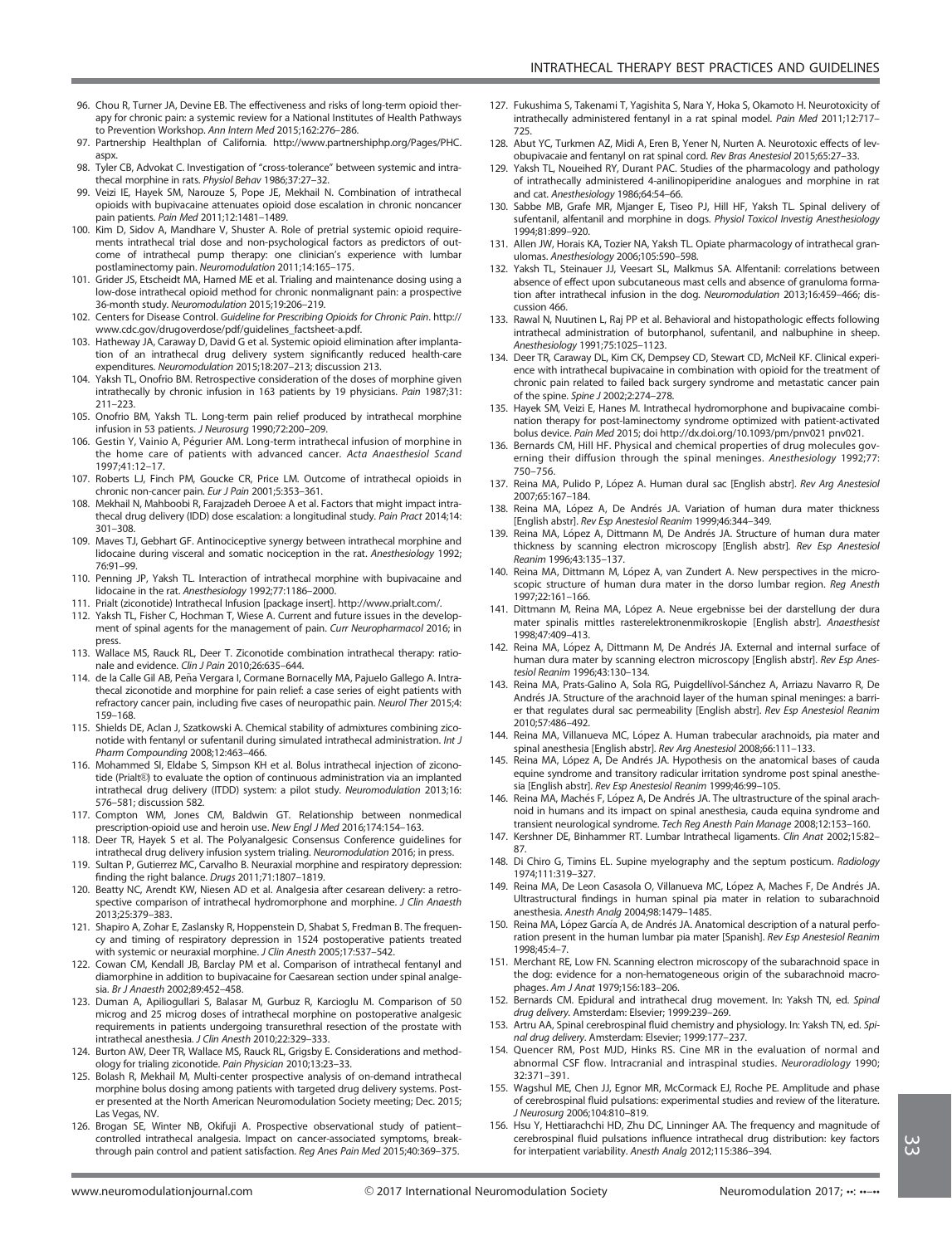- 157. Hogan QH, Prost R, Kulier A et al. Magnetic resonance imaging of cerebrospinal fluid volume and the influence of body habitus and abdominal pressure. Anesthesiology 1996;84:1341–1349.
- 158. Higuchi H, Hirata J, Adachi Y, Kazama T. Influence of lumbosacral cerebrospinal fluid density, velocity, volume and on extent and duration of plain bupivacaine spinal anesthesia. Anesthesiology 2004;100:106–114.
- 159. Sullivan JT, Grouper S, Walker MT, Parrish TB, McCarthy RJ, Wong CA. Lumbosacral cerebrospinal fluid volume in humans using three-dimensional magnetic resonance imaging. Anesth Analg 2006;103:1306–1310.
- 160. Edsbagge M, Starck G, Zetterberg H, Ziegelitz D, Wikkelso C. Spinal CSF volume in healthy elderly individuals. Clin Anat 2011;24:733–740.
- 161. Puigdellívol-Sánchez A, Prats-Galino A, Reina MA et al. Tridimensional magnetic resonance image of structures enclosed in the spinal canal relevant to anesthetists and estimation of the lumbosacral CSF volume. Acta Anaesth Belg 2011;62:37–45.
- 162. Prats-Galino A, Reina MA, Puigdellívol-Sánchez A, Juanes Méndez JA, De Andrés JA, Collier CB. Cerebrospinal fluid volume and nerve root vulnerability during lumbar puncture or spinal anaesthesia at different vertebral levels. Anaesth Intensive Care 2012;40:643–647.
- 163. Prats-Galino A, Reina MA, Mavar Haramija M, Puigdellivol-Sánchez A, Juanes Méndez JA, De Andrés JA. 3D interactive model of lumbar spinal structures of anesthetic interest. Clin Anat 2015;28:205–212.
- 164. Papisov MI, Belov VV, Gannon KS. Physiology of the intrathecal bolus: the leptomeningeal route for macromolecule and particle delivery to CNS. Mol Pharm 2013;10: 1522–1532.
- 165. Dreha-Kulaczewski S, Joseph AA, Merboldt KD, Ludwig HC, Gartner J, Frahm J. Inspiration is the major regulator of human CSF flow. J Neurosci 2015;35:2485– 2491.
- 166. Brinker T, Stopa E, Morrison J, Klinge P. A new look at cerebrospinal fluid circulation. Fluids Barriers CNS 2014;11:10.
- 167. Kuttler A, Dimke T, Kern S, Helmlinger G et al. Understanding pharmacokinetics using realistic computational models of fluid dynamics: biosimulation of drug distribution within the CSF space for intrathecal drugs. J Pharmacokinet Pharmacodyn 2010;37:629–664.
- 168. Nelissen RM. Fluid mechanics of intrathecal drug delivery [thesis]. Lausanne: Federal Institute of Technology, 2008.
- 169. Henry-Feugeas MC, Idy-Peretti L, Blanchet B et al. Temporal and spatial assessment of normal cerebrospinal fluid dynamics with MR imaging. Magn Reson Imaging 1993;11:1107–1118.
- 170. Wallace M, Yaksh TL. Characteristics of distribution of morphine and metabolites in cerebrospinal fluid and plasma with chronic intrathecal morphine infusion in humans. Anesth Analg 2012;114:797–804.
- 171. Buchser E, Durrer A, Chedel E et al. Efficacy of intrathecal bupivacaine: how important is the flow rate? Pain Med 2004;5:248–252.
- 172. Mironer E, Haasis J, Chapple I et al. Efficacy and safety of intrathecal opioid/bupivacaine mixture in chronic nonmalignant pain: a double blind, randomized, crossover, multicenter study by the National Forum of Independent Pain Clinicians (NFIPC). Neuromodulation 2002;5:208–213.
- 173. Bernards CM, Shen DD, Sterling ES et al. Epidural, cerebrospinal fluid, and plasma pharmacokinetics of epidural opioids (part 1): differences among opioids. Anesthesiology 2003;99:455–465.
- 174. Dahm PO, Nitescu PV, Appelgren LK, Curelaru ID. Intrathecal infusion of bupivacaine with or without buprenorphine relieved intractable pain in three patients with vertebral compression fractures caused by osteoporosis. Reg Anest Pain Med 1999;24:352–357.
- 175. Wall PD, Shortland P. Long-range afferents in the rat spinal cord. 1. Numbers, distances and conduction velocities. Phil Trans R Soc London B Biol Sci 1991; 334:85–93.
- 176. Shortland P, Wall PD. Long-range afferents in the rat spinal cord. II. Arborizations that penetrate grey matter. Phil Trans R Soc London B Biol Sci 1992;337:445–455.
- 177. Dahm P, Nitescu P, Appelgren L, Curelaru I. Efficacy and technical complications of long-term continuous intraspinal infusions of opioid and/or bupivacaine in refractory nonmalignant pain: a comparison between the epidural and the intrathecal approach with externalized or implanted catheters and infusion pumps. Clin J Pain 1998;14:4–16.
- 178. Yaksh TL, Woller SA, Ramachandran R, Sorkin LS. The search for novel analgesics: targets and mechanisms. F1000 Prime Rep 2015;26:7–56.
- 179. Kroin JS. Intrathecal drug administration. Present use and future trends. Clin Pharmacokin 1992;22:319–326.
- 180. Rennels ML, Blaumanis OR, Grady PA. Rapid solute transport throughout the brain via paravascular fluid pathways. Adv Neurol 1990;52:431–439.
- 181. Bernards CM. Understanding the physiology and pharmacology of epidural and intrathecal opioids. Best Pract Res Clin Anaesthesiol 2002;16:489–505.
- 182. Nordberg G. Pharmacokinetic aspects of spinal morphine analgesia. Acta Anaesth Scand (Suppl) 1984;79:1–38.
- 183. Gudeman J, Jozwiakowski M, Chollet J, Randell M. Potential risks of pharmacy compounding. Drugs R D 2013;13:1–8.
- 184. Ghafoor VL, Epshteyn M, Carlson GH, Terhaar DM et al. Intrathecal drug therapy
- for long-term patient management. Am J Heath Syst Pharm 2007;64:2447–2461. 185. Rezai A, Kloth D, Hansen H, Schultz D, Thompson S, Deer TR. Physician response to medtronic's position on the use of off-label medications in the synchromed pump. Pain Phys 2013;16:415–417.
- 186. Medtronic product bulletin: summary of approved drugs Medtronic's SynchroMed II Infusion System. Minneapolis, MN: Medtronic plc, 2012.
- 187. Kim P, Case series of distal catheter obstruction. Presented at: NANS Annual Meeting; 2011; Las Vegas, NV.
- 188. Medtronic. Intrathecal distal end catheter occlusions as a result of pH & salt concentration gradients between delivery solution & cerebrospinal fluid (CSF). Minneapolis, MN: Medtronic plc; 2009.
- 189. Inturrisi CE. Clinical pharmacology of opioids for pain. Clin J Pain 2002;18(4 Suppl): S3–13.
- 190. Yaksh TL, Allen JW, Veesart SL et al. Role of meningeal mast cells in intrathecal morphine-evoked granuloma formation. Anesthesiology 2013;118: 664–678.
- 191. Yaksh TL, Horais KA, Tozier NA et al. Chronically infused intrathecal morphine in dogs. Anesthesiology 2003;99:174–187.
- 192. Michael A, Buffen E, Rauck R, Anderson W, McGirt M, Mendenhall HV. An in vivo canine study to assess granulomatous responses in the MedStream Programmable Infusion System (TM) and the SynchroMed II Infusion System®. Pain Med 2012;13: 175–184.
- 193. Gradert TL, Baze WB, Satterfield WC, Hildebrand KR, Johansen MJ, Hassenbusch SJ. Safety of chronic intrathecal morphine infusion in a sheep model. Anesthesiology 2003;99:188–198.
- 194. Yaksh TL. Spinal delivery and assessment of drug safety. In: Bolon B, Butt MT, eds. Fundamental neuropathology for pathologists and toxicologists, Chapter 27. Philadelphia: John Wiley and Sons; 2011:451–462.
- 195. Atli A, Theodore BR, Turk DC, Loeser JD. Intrathecal opioid therapy for chronic nonmalignant pain: a retrospective cohort study with 3-year follow-up. Pain Med 2010; 11:1010–1016.
- 196. Berg A, Barsa J, Deer T et al. Efficacy of morphine sulfate infusion via the Prometra® Intrathecal Infusion Pump. A prospective multicenter evaluation: PB238 [abstract]. Pain Pract 2009;9(Suppl.1):159.
- 197. Kongkam P, Wagner DL, Sherman S et al. Intrathecal narcotic infusion pumps for intractable pain of chronic pancreatitis: a pilot series. Am J Gastroenterol 2009;104: 1249–1255.
- 198. Shaladi A, Saltari MR, Piva B et al. Continuous intrathecal morphine infusion in patients with vertebral fractures due to osteoporosis. Clin J Pain 2007;23:511-517.
- 199. Saltari MR, Shaladi A, Piva B et al. The management of pain from collapse of osteoporotic vertebrae with continuous intrathecal morphine infusion. Neuromodulation 2007;10:167–176.
- 200. Reig E, Abejon D. Continuous morphine infusion: a retrospective study of efficacy, safety, and demographic variables. Neuromodulation 2009;12:122–129.
- 201. Raphael JH, Duarte RV, Southall JL, Nightingale P, Kitas GE. Randomised, doubleblind controlled trial by dose reduction of implanted intrathecal morphine delivery in chronic non-cancer pain. BMJ Open 2013;3:e003061.
- 202. Kumar P, Sunkaraneni S, Sirohi S, Dighe SV, Walker EA, Yoburn BC. Hydromorphone efficacy and treatment protocol impact on tolerance and mu-opioid receptor regulation. Eur J Pharmacol 2008;597:39–45.
- 203. Johansen MJ, Satterfield WC, Baze WB, Hildebrand KR, Gradert TL, Hassenbusch SJ. Continuous intrathecal infusion of hydromorphone: safety in the sheep model and clinical implications. Pain Med 2004;5:14–25.
- 204. Hoederath P, Gautschi OP, Land M, Hildebrandt G, Fournier JY. Formation of two consecutive intrathecal catheter tip granulomas within nine months. Cen Eur Neurosurg 2010;71:39–42.
- 205. Ramsey CN, Owen RD, Witt WO, Grider JS. Intrathecal granuloma in a patient receiving high dose hydromorphone. Pain Physician 2008;11:369-373.
- 206. Ruan X, Liu H, Couch JP, Wang F, Chiravuri S. Recurrent cellulitis associated with long-term intrathecal opioid infusion therapy: a case report and review of the literature. Pain Med 2010;11:972–976.
- 207. Sirohi S, Dighe SV, Walker EA, Yoburn BC. The analgesic efficacy of fentanyl: relationship to tolerance and mu-opioid receptor regulation. Pharmacol Biochem Behav 2008;91:115–120.
- 208. Medel R, Pouratian N, Elias WJ. Catheter-tip mass mimicking a spinal epidural hematoma. J Neurosurg Spine 2010;12:66–71.
- 209. Colpaert FC, Leysen JE, Michiels M, van den Hoogen RH. Epidural and intravenous sufentanil in the rat: analgesia, opiate receptor binding, and drug concentrations in plasma and brain. Anesthesiology 1986;65:41–49.
- 210. Gupta A, Martindale T, Christo PJ. Intrathecal catheter granuloma associated with continuous sufentanil infusion. Pain Med 2010;11:847–852.
- 211. Reich DL, Silvay G. Ketamine: an update on the first twenty-five years of clinical experience. Can J Anaesth 1989;36:186–197.
- 212. Yaksh TL, Tozier N, Horais KA et al. Toxicology profile of N-methyl-D-aspartate antagonists delivered by intrathecal infusion in the canine model. Anesthesiology 2008;108:938–949.
- 213. Walker SM, Westin BD, Deumens R, Grafe M, Yaksh TL. Effects of intrathecal ketamine in the neonatal rat: evaluation of apoptosis and long-term functional outcome. Anesthesiology 2010;113:147–159.
- 214. Wilson JA, Nimmo AF, Fleetwood-Walker SM, Colvin LA. A randomised double blind trial of the effect of pre-emptive epidural ketamine on persistent pain after lower limb amputation. Pain 2008;135:108–118.
- 215. Sato C, Okabe T, Nakanishi K, Sakamoto A. A case of cancer pain management by long-term intrathecal PCA. J Nippon Med School 2010;77:333–337.
- 216. Karpinski N, Dunn J, Hansen L, Masliah E. Subpial vacuolar myelopathy after intrathecal ketamine: report of a case. Pain 1997;73:103–105.
- 217. Rizzo CC, Luretti GR, Mattos AL. The combination of methadone and dexamethasone for cancer pain. Eur J Pain 2009;13(Suppl. 1):S258.
- 218. Mironer YE, Tollison CD. Methadone in the intrathecal treatment of chronic nonmalignant pain resistant to other neuroaxial agents: the first experience. Neuromodulation 2001;4:25–31.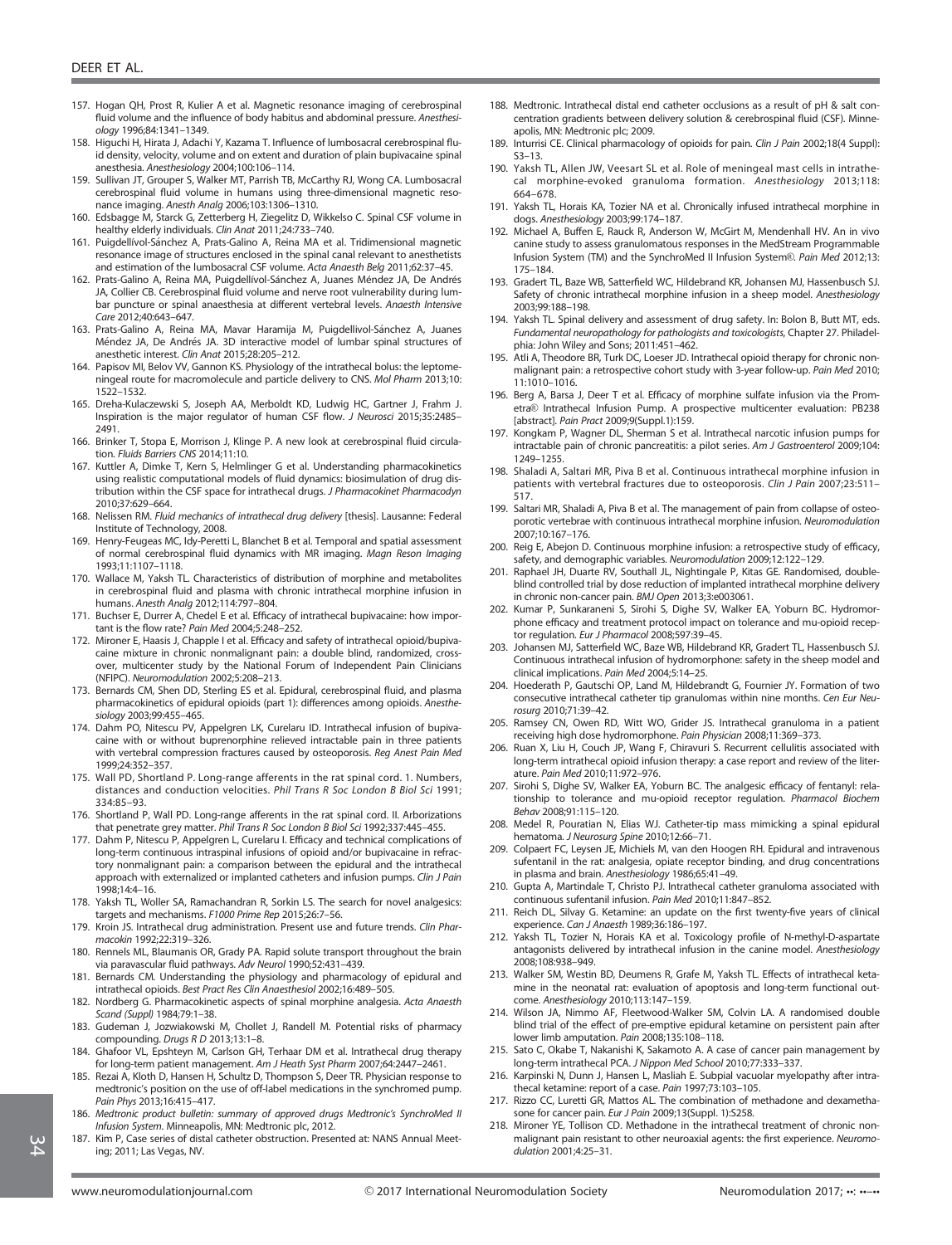- 219. Zamponi GW, Striessnig J, Koschak A, Dolphin AC. The physiology, pathology, and pharmacology of voltage-gated calcium channels and their future therapeutic potential. Pharmacol Rev 2015;67:821–870.
- 220. Takasusuki T, Yaksh TL. Regulation of spinal substance p release by intrathecal calcium channel blockade. Anesthesiology 2011;115:153–164.
- 221. Skov MJ, Beck JC, de Kater AW, Shopp GM. Nonclinical safety of ziconotide: an intrathecal analgesic of a new pharmaceutical class. Int J Toxicol 2007;26: 411–421.
- 222. Rainov NG, Heidecke V, Burkert W. Long-term intrathecal infusion of drug combinations for chronic back and leg pain. J Pain Symptom Manage 2001;22:862–871.
- 223. Butterworth JF, Strichartz GR. Molecular mechanisms of local anesthesia: a review. Anesthesiology 1990;72:711–734.
- 224. Covino BG. Pharmacology of local anaesthetic agents. Br J Anaesth 1986;58:701–716. 225. Scott DB, McClure JH, Giasi RM, Seo J, Covino BG. Effects of concentration of local anaesthetic drugs in extradural block. Br J Anaesth 1980;52:1033–1037.
- 226. Cohen SE, Yeh JY, Riley ET, Vogel TM. Walking with labor epidural analgesia: the impact of bupivacaine concentration and a lidocaine-epinephrine test dose. Anesthesiology 2000;92:387–392.
- 227. Abrahams M, Higgins P, Whyte P, Breen P, Muttu S, Gardiner J. Intact proprioception and control of labour pain during epidural analgesia. Acta Anaesthesiol Scand 1999;43:46–50.
- 228. Dahm P, Nitescu P, Appelgren L, Curelaru I. High thoracic/low cervical, long-term intrathecal (i.t.) infusion of bupivacaine alleviates "refractory" pain in patients with unstable angina pectoris. Report of 2 cases. Acta Anaesthesiol Scand 1998;42:1010–1017.
- 229. Dahm PO, Nitescu PV, Appelgren LK, Curelaru II. Long-term intrathecal (i.t.) infusion of bupivacaine relieved intractable pain and spasticity in a patient with multiple sclerosis. Eur J Pain 1998;2:81–85.
- 230. Lundborg C, Dahm P, Nitescu P, Appelgren L, Curelaru I. Clinical experience using intrathecal (IT) bupivacaine infusion in three patients with complex regional pain syndrome type I (CRPS-I). Acta Anaesthesiol Scand 1999;43:667–678.
- 231. Akerman B, Arweström E, Post C. Local anesthetics potentiate spinal morphine antinociception. Anesth Analg 1988;67:943–948.
- 232. Li DF, Bahar M, Cole G, Rosen M. Neurological toxicity of the subarachnoid infusion of bupivacaine, lignocaine or 2-chloroprocaine in the rat. BrJ Anaesth 1985;57: 424–429.
- 233. Kroin JS, McCarthy RJ, Penn RD, Kerns JM, Ivankovich AD. The effect of chronic subarachnoid bupivacaine infusion in dogs. Anesthesiology 1987;66:737–742.
- 234. Wagemans MF, van der Valk P, Spoelder EM, Zuurmond WW, de Lange JJ. Neurohistopathological findings after continuous intrathecal administration of morphine or a morphine/bupivacaine mixture in cancer pain patients. Acta Anaesthesiol Scand 1997;41:1033–1038.
- 235. Sjoberg M, Karlsson PA, Nordborg C et al. Neuropathologic findings after longterm intrathecal infusion of morphine and bupivacaine for pain treatment in cancer patients. Anesthesiology 1992;76:173–186.
- 236. Ortner CM, Posch M, Roessler B et al. On the ropivacaine-reducing effect of lowdose sufentanil in intrathecal labor analgesia. Acta Anaesthesiol Scand 2010;54: 1000–1006.
- 237. Tejwani GA, Rattan AK, McDonald JS. Role of spinal opioid receptors in the antinociceptive interactions between intrathecal morphine and bupivacaine. Anesth Analg 1992;74:726–734.
- 238. Parpaglioni R, Baldassini B, Barbati G, Celleno D. Adding sufentanil to levobupivacaine or ropivacaine intrathecal anaesthesia affects the minimum local anaesthetic dose required. Acta Anaesthesiol Scand 2009;53:1214–1220.
- 239. Levin A, Datta S, Camann WR. Intrathecal ropivacaine for labor analgesia: a comparison with bupivacaine. Anesth Analg 1998;87:624–627.
- 240. van Dongen RT, Crul BJ, van Egmond J. Intrathecal coadministration of bupivacaine diminishes morphine dose progression during long-term intrathecal infusion in cancer patients. Clin J Pain 1999;15:166–172.
- 241. Ilias W, le Polain B, Buchser E, Demartini L. Patient-controlled analgesia in chronic pain patients: experience with a new device designed to be used with implanted programmable pumps. Pain Pract 2008;8:164–170.
- 242. Lundborg C, Dahm P, Nitescu P, Biber B. High intrathecal bupivacaine for severe pain in the head and neck. Acta Anaesthesiol Scand 2009;53:908–913.
- 243. Yaksh TL. Pharmacology of spinal adrenergic systems which modulate spinal nociceptive processing. Pharmacol Biochem Behav 1985;22:845–858.
- 244. Guevara-López U, Aldrete JA, Covarrubias-Gómez A, Hernández-Pando RE, López-Muñoz FJ. Absence of histological changes after the administration of a continuous intrathecal clonidine in Wistar rats. Pain Pract 2009;9:122–129.
- 245. Yaksh TL, Rathbun M, Jage J, Mirzai TH, Grafe M, Hiles RA. Pharmacology and toxicology of chronically infused epidural clonidine HCl in dogs. Fundam Appl Toxicol 1994;23:319–335.
- 246. Bevacqua BK, Fattouh M, Backonja M. Depression, night terrors, and insomnia associated with long-term intrathecal clonidine therapy. Pain Pract 2007;7:36–38.
- 247. Rauck RL, North J, Eisenach JC. Intrathecal clonidine and adenosine: effects on pain and sensory processing in patients with chronic regional pain syndrome. Pain 2015;156:88–95.
- 248. Engelman E, Marsala C. Efficacy of adding clonidine to intrathecal morphine in acute postoperative pain: meta-analysis. Br J Anesth 2013;110:21–27.
- 249. Koman G, Alfieri A, Rachinger J et al. Erectile dysfunction as rare side effect in the simultaneous intrathecal application of morphine and clonidine. Pain Physician 2012;15:E523–E526.
- 250. Dupoiron D, Richard H, Chabert-Desnot V et al. *In vitro stability of low*concentration ziconotide alone or in admixtures in intrathecal pumps. Neuromodulation 2014;17:472–482.
- 251. Munro G, Ahring PK, Mirza NR. Developing analgesics by enhancing spinal inhibition after injury: GABA-A receptor subtypes as novel targets. Trends Pharmacol Sci 2009;30:453–459.
- 252. Zeilhofer HU, Witschi R, Hösl K. Subtype-selective GABAA receptor mimeticsnovel antihyperalgesic agents? J Mol Med 2009;87:465–469.
- 253. Chiari A, Yaksh TL, Myers RR et al. Preclinical toxicity screening of intrathecal adenosine in rats and dogs. Anesthesiology 1999;91:824–832.
- 254. Sabbe MB, Grafe MR, Pfeifer BL, Mirzai TH, Yaksh TL. Toxicology of baclofen continuously infused into the spinal intrathecal space of the dog. Neurotoxicology 1993; 14:397–410.
- 255. Koulousakis A, Kuchta J. Intrathecal antispastic drug application with implantable pumps: results of a 10 year follow-up study. Acta Neurochir Suppl 2007;97 (Pt. 1): 181–184.
- 256. Deer TR, Raso LJ, Garten TG. Inflammatory mass of an intrathecal catheter in patients receiving baclofen as a sole agent: a report of two cases and a review of the identification and treatment of the complication. Pain Med 2007; 8:259–262.
- 257. Deer TR, Raso LJ, Coffey RJ, Allen JW. Intrathecal baclofen and catheter tip inflammatory mass lesions (granulomas): a reevaluation of case reports and imaging findings in light of experimental, clinicopathological, and radiological evidence. Pain Med 2008;9:391–395.
- 258. van der Plas AA, Marinus J, Eldabe S, Buchser E, van Hilten JJ. The lack of efficacy of different infusion rates of intrathecal baclofen in complex regional pain syndrome: a randomized, double-blind, crossover study. Pain Med 2011; 12:459–465.
- 259. Saulino M, Burton AW, Danyo DA, Frost S, Glanzer J, Solanki DR. Intrathecal ziconotide and baclofen provide pain relief in seven patients with neuropathic pain and spasticity: case reports. Eur J Phys Rehabil Med 2009;45:61–67.
- 260. Lind G, Schechtmann G, Winter J, Meyerson BA, Linderoth B. Baclofen-enhanced spinal cord stimulation and intrathecal baclofen alone for neuropathic pain: longterm outcome of a pilot study. Eur J Pain 2008;12:132–136.
- 261. Heetla HW, Staal MJ, Kliphuis C, van Laar T. The incidence and management of tolerance in intrathecal baclofen therapy. Spinal Cord 2009;47:751–756.
- 262. Dones I, Broggi G. A case of very long-term appearing drug tolerance to intrathecal baclofen. J Neurosurg Sci 2010;54:77–78.
- 263. Hansen CR, Gooch JL, Such-Neibar T. Prolonged, severe intrathecal baclofen withdrawal syndrome: a case report. Arch Phys Med Rehabil 2007;88: 1468–1471.
- 264. Salazar ML, Eiland LS. Intrathecal baclofen withdrawal resembling serotonin syndrome in an adolescent boy with cerebral palsy. Pediatr Emerg Care 2008; 24:691–693.
- 265. D'Aleo G, Cammaroto S, Rifici C et al. Hallucinations after abrupt withdrawal of oral and intrathecal baclofen. Funct Neurol 2007;22:81–88.
- 266. Ross JC, Cook AM, Stewart GL, Fahy BG. Acute intrathecal baclofen withdrawal: a brief review of treatment options. Neurocrit Care 2011;14:103–108.
- 267. Fernandes P, Dolan L, Weinstein SL. Intrathecal baclofen withdrawal syndrome following posterior spinal fusion for neuromuscular scoliosis: a case report. Iowa Orthop J 2008;28:77–80.
- 268. Duhon BS, MacDonald JD. Infusion of intrathecal baclofen for acute withdrawal. Technical note. J Neurosurg 2007;107:878–880.
- 269. Dalton C, Keenan E, Stevenson V. A novel cause of intrathecal baclofen overdosage: lessons to be learnt. Clin Rehabil 2008;22:188–190.
- 270. Mercadante S, Intravaia G, Villari P et al. Intrathecal treatment in cancer patients unresponsive to multiple trials of systemic opioids. Clin J Pain 2007; 23:793–798.
- 271. Krames E. A history of intraspinal analgesia, a small and personal journey. Neuromodulation 2012;15:172–193.
- 272. Raffaeli W, Righetti D, Caminiti A et al. Implantable intrathecal pumps for the treatment of noncancer chronic pain in the elderly population: drug dose and clinical efficacy. Neuromodulation 2008;11:33–39.
- 273. Webster LR, Fakata KL, Charapata S, Fisher R, MineHart M. Open-label, multicenter study of combined intrathecal morphine and ziconotide: addition of morphine in patients receiving ziconotide for severe chronic pain. Pain Med 2008;9:282–290.
- 274. Shields DC, Palma C, Khoo LT, Ferrante FM. Extramedullary intrathecal catheter granuloma adherent to the conus medullaris presenting as cauda equina syndrome. Anesthesiology 2005;102:1059–1061.
- 275. Prometra® II programmable pump. Mt. Olive, NJ: Flowonix Medical Inc., 2012.<br>276. MRI Guidelines. http://professional.medtronic.com/pt/neuro/idd/ind/mri-
- http://professional.medtronic.com/pt/neuro/idd/ind/mri-guide[lines/#.Vq5SgjYrIUE.](http://professional.medtronic.com/pt/neuro/idd/ind/mri-guidelines/#.Vq5SgjYrIUE)
- 277. Rauck R, Deer T, Rosen S et al. Accuracy and efficacy of intrathecal administration of morphine sulfate for treatment of intractable pain using the Prometra programmable pump. Neuromodulation 2010;13:102–108.
- 278. Rauck R, Deer T, Rosen S. Long-term follow-up of a novel implantable programmable infusion pump. Neuromodulation 2013;16:163–167.
- 279. Rosen SM, Bromberg TA, Padda G et al. Intrathecal administration of Infumorph® vs compounded morphine for treatment of intractable pain using the Prometra®
- programmable pump. Pain Med 2013;14:865–873. 280. Medtronic. Product Advisories. [http://professional.medtronic.com/pt/neuro/idd/](http://professional.medtronic.com/pt/neuro/idd/ind/product-advisories/index.htm?cmpid=URL_Neuro_HCP_iddadvisories_-#.Vet6E7eBIZE) [ind/product-advisories/index.htm?cmpid](http://professional.medtronic.com/pt/neuro/idd/ind/product-advisories/index.htm?cmpid=URL_Neuro_HCP_iddadvisories_-#.Vet6E7eBIZE)=[URL\\_Neuro\\_HCP\\_iddadvisories\\_-#.](http://professional.medtronic.com/pt/neuro/idd/ind/product-advisories/index.htm?cmpid=URL_Neuro_HCP_iddadvisories_-#.Vet6E7eBIZE) [Vet6E7eBIZE](http://professional.medtronic.com/pt/neuro/idd/ind/product-advisories/index.htm?cmpid=URL_Neuro_HCP_iddadvisories_-#.Vet6E7eBIZE).
- 281. Tagen KM, Hsu Y, Zhu DC, Linninger AA. CNS wide simulation of low resistance and drug transport due to spinal microanatomy. J Biomech 2015; [http://dx.doiorg/](http://dx.doiorg/10.1016/Jbiomech.205.02.018) [10.1016/Jbiomech.205.02.018](http://dx.doiorg/10.1016/Jbiomech.205.02.018).